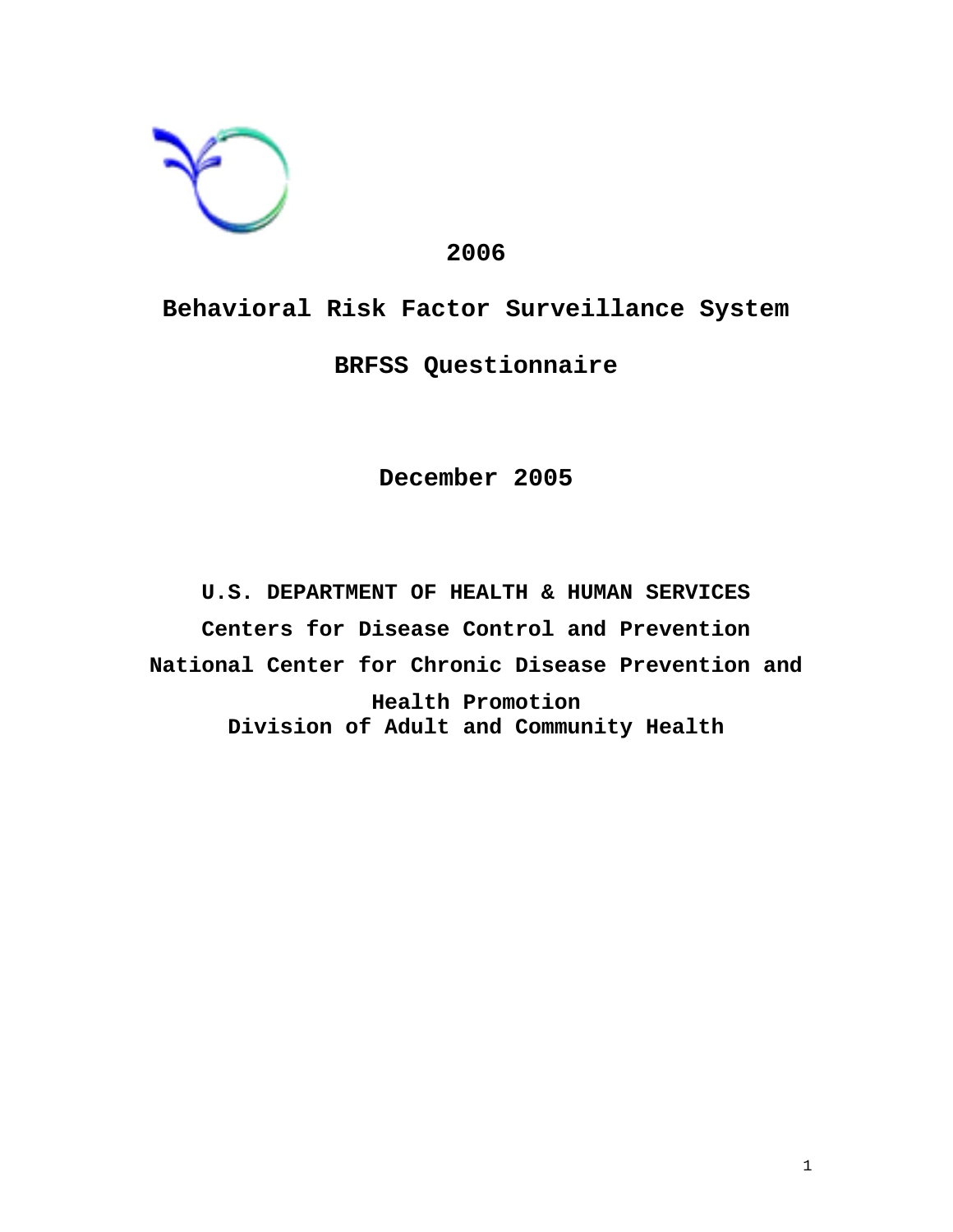# **North Dakota 2006 BRFSS Questionnaire**

| Introduction and Random Adult Selection Module  1        |  |
|----------------------------------------------------------|--|
|                                                          |  |
| Core 2: Healthy Days - Health-Related Quality of Life  5 |  |
|                                                          |  |
|                                                          |  |
|                                                          |  |
|                                                          |  |
|                                                          |  |
| Core 7: Cardiovascular Disease Prevalence  12            |  |
|                                                          |  |
|                                                          |  |
|                                                          |  |
|                                                          |  |
|                                                          |  |
|                                                          |  |
| Core 14: Immunization/Adult Influenza Supplement  21     |  |
|                                                          |  |
| Core $16:$                                               |  |
|                                                          |  |
|                                                          |  |
|                                                          |  |
|                                                          |  |
|                                                          |  |
| Core 22: Emotional Support and Life Satisfaction  30     |  |
|                                                          |  |
|                                                          |  |
|                                                          |  |
|                                                          |  |
|                                                          |  |
| State Added Section 3: Smoking Cessation  42             |  |
| State Added Section 4: Tobacco Source  44                |  |
| State Added Section 5: Pesticide Exposure  44            |  |
| State Added Section 6: Indian Health Services  46        |  |
| State Added Section 7: Sexual Orientation  48            |  |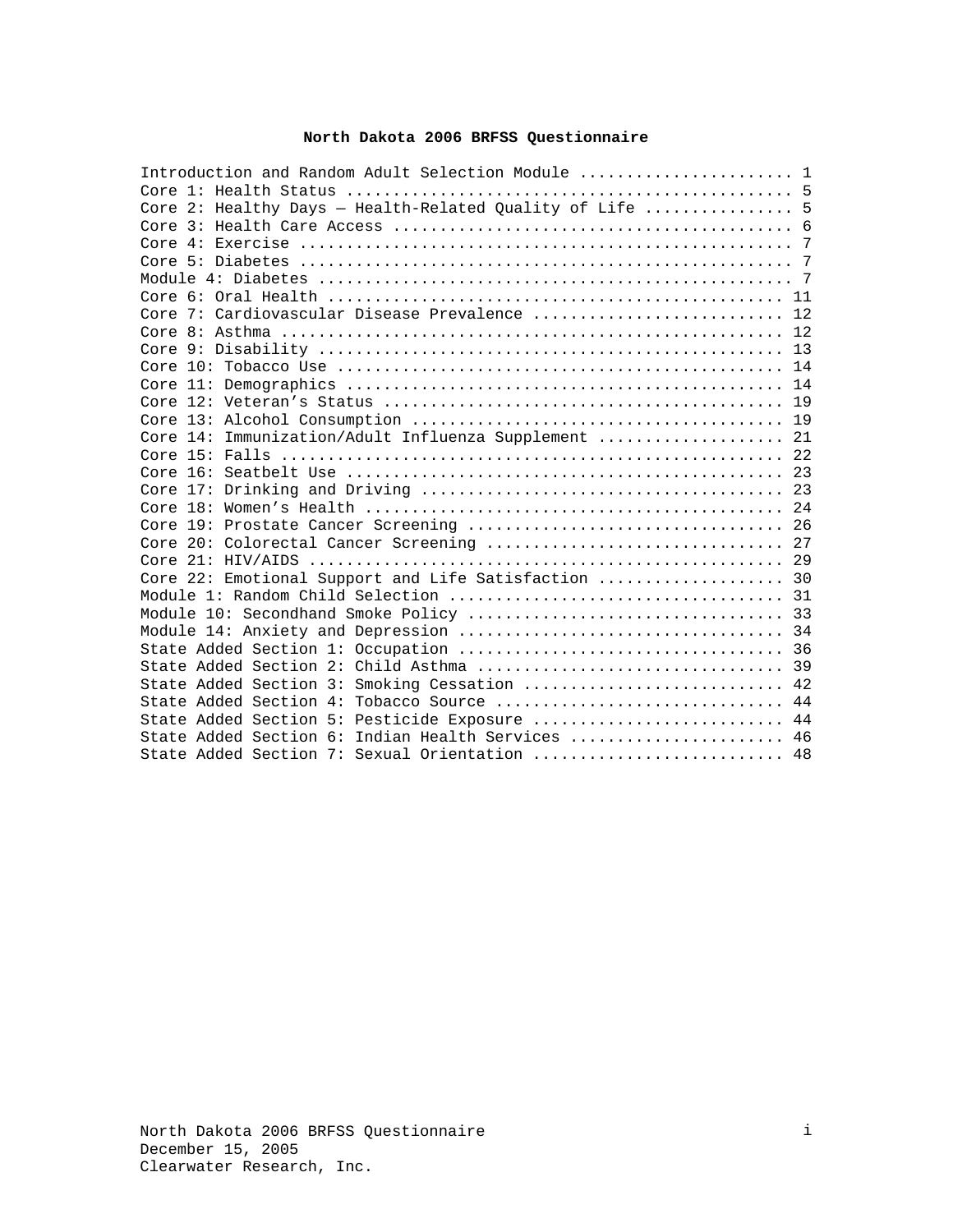### **Introduction and Random Adult Selection Module**

<span id="page-2-0"></span>

|  |  | INTROOST | CTELENUM |
|--|--|----------|----------|
|--|--|----------|----------|

HELLO, I'm calling for the North Dakota Department of Health. My name is **[INTERVIEWER NAME]**.

We are gathering information about the health of North Dakota residents. This project is conducted by the health department with assistance from the Centers for Disease Control and Prevention. Your telephone number has been chosen randomly, and I would like to ask some questions about health and health practices.

### Is this **[XXX-XXX-XXXX]**?

1. CORRECT NUMBER (PROCEED TO NEXT QUESTION) **SKP > PRIVRES**<br>2. NUMBER IS NOT THE SAME 2. NUMBER IS NOT THE SAME

WRONGNUM – IF INTROQST = 2

Thank you very much, but I seem to have dialed the wrong number. It's possible that your number may be called at a later time.

PRIVRES - IF INTROQST = 1 PVTRESID

Is this a private residence?

- 1. YES, CONTINUE **SKP > ISCELL**<br>2. NO, NON-RESIDENTIAL **SKP > NONRES**
- 2. NO, NON-RESIDENTIAL **SKP NONRES**

NONRES – IF PRIVRES = 2

Thank you very much, but we are only interviewing private residences.

ISCELL CELLFON

Is this a cellular telephone?

READ IF NECESSARY: By cellular telephone we mean a telephone that is mobile and usable outside of your neighborhood.

|  |  |                              |  | 1. NO, NOT A CELLULAR TELEPHONE, CONTINUE. SKP $\rightarrow$ ADULTS |  |                           |
|--|--|------------------------------|--|---------------------------------------------------------------------|--|---------------------------|
|  |  | 2. YES, A CELLULAR TELEPHONE |  |                                                                     |  | $SKP \rightarrow CELLYES$ |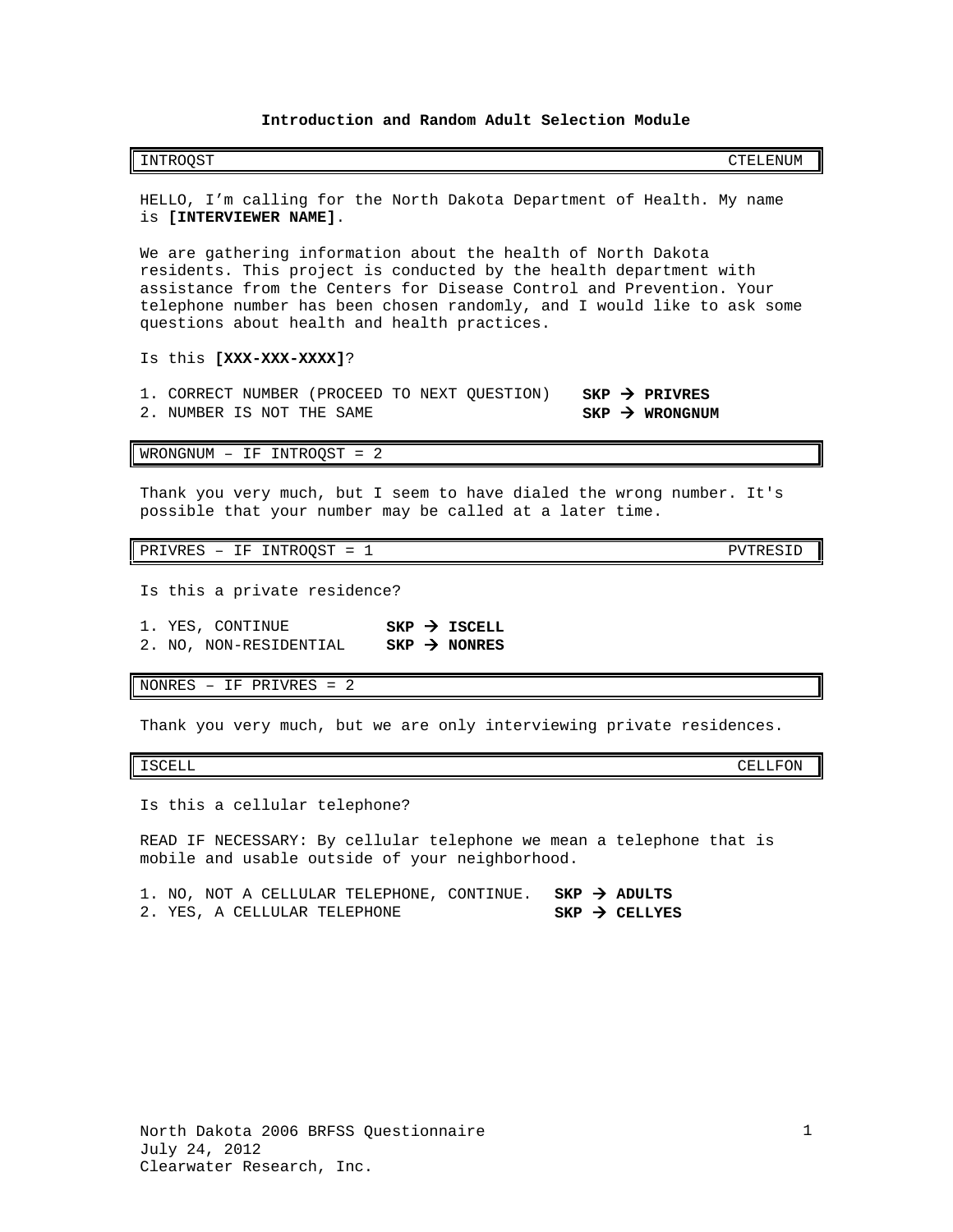### CELLYES – IF ISCELL = 2

Thank you very much, but we are only interviewing land line telephones and private residences.

ADULTS - IF ISCELL = 1 NUMADULT

I need to randomly select one adult who lives in your household to be interviewed. How many members of your household, including yourself, are 18 years of age or older?

 $\Box$   $\Box$  ENTER NUMBER OF ADULTS **IF ADULTS = 1 SKP**  $\rightarrow$  **ONEADULT** 

MEN NUMMEN AND A SERIES OF THE SERIES OF THE SERIES OF THE SERIES OF THE SERIES OF THE SERIES OF THE SERIES OF

How many of these adults are men?

 $-$  ENTER NUMBER MEN

How many of these adults are women?

 $\_$   $\_$  ENTER NUMBER WOMEN

WRONGTOT – IF MEN + WOMEN <> ADULTS

I'm sorry, something is not right.

Number of Men Number of Women - + ------ Number of Adults -

- 1. CORRECT THE NUMBER OF MEN  $SKP \rightarrow MEN$ <br>2. CORRECT THE NUMBER OF WOMEN  $SKP \rightarrow WOMEN$
- 2. CORRECT THE NUMBER OF WOMEN 3. CORRECT THE NUMBER OF ADULTS **SKP ADULTS**

SELECTED – IF ADULT > 1 & MEN + WOMEN = ADULTS

The person in your household I need to speak with is **[RANDOMLY SELECTED ADULT]**.

Are you the **[RANDOMLY SELECTED ADULT]**?

1. YES **SKP > YOURTHE1** 2. NO  $SKP \rightarrow GETNEWAD$ 

2

WOMEN NUMWOMEN AND THE SERVICE OF THE SERVICE OF THE SERVICE OF THE SERVICE OF THE SERVICE OF THE SERVICE OF T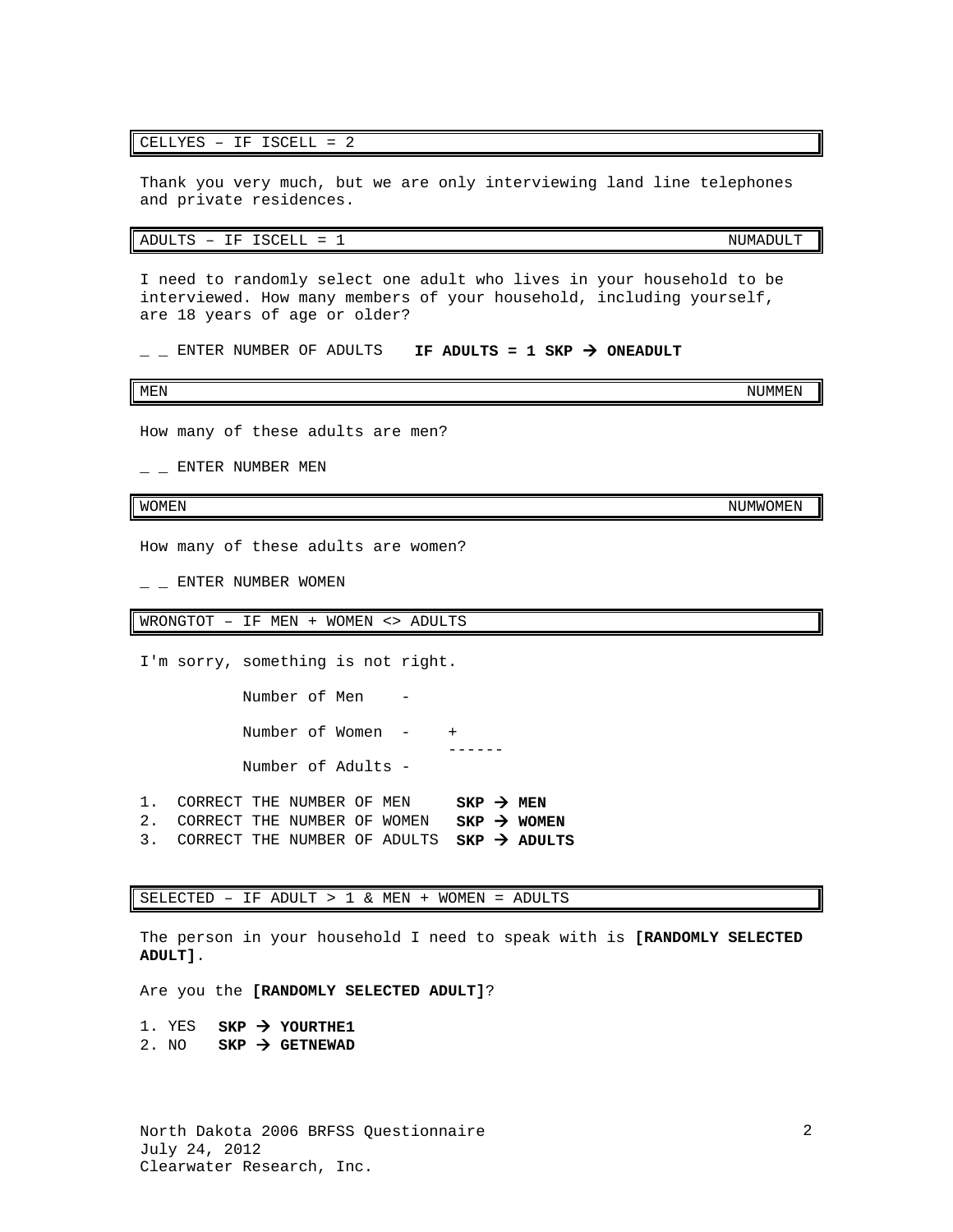ONEADULT – IF ADULT = 1

Are you the Adult?

INTERVIEWER NOTE: ASK GENDER IF NECESSARY.

1. YES AND THE RESPONDENT IS A MALE. **SKP YOURTHE1** 2. YES AND THE RESPONDENT IS A FEMALE. **SKP YOURTHE1** 3. NO

ASKGENDR – IF ADULT = 1 & ONEADULT = 3

Is the Adult a man or a woman?

1. MALE

2. FEMALE

GETADULT – IF ADULT > 1

May I speak with…

**[IF ASKGENDR = 1 SHOW]** …him? **[IF ASKGENDR = 2 SHOW]** …her?

1. YES, ADULT IS COMING TO THE PHONE 2. NO, GO TO NEXT SCREEN, PRESS F3 TO SCHEDULE A CALL-BACK

YOURTHE1 – IF SELECTED = 1 OR ONEADULT < 3

Then you are the person I need to speak with.

1. PERSON INTERESTED, CONTINUE **SKP INTROSCR** 2. GO BACK TO ADULTS QUESTION. WARNING: A NEW **SKP ADULTS** RESPONDENT MAY BE SELECTED

GETNEWAD – IF SELECTED = 2

CALL-BACK

May I speak with the **[RANDOMLY SELECTED RESPONDENT]**?

- 1. YES, SELECTED RESPONDENT COMING TO THE PHONE **SKP NEWADULT**
- 2. NO, GO TO NEXT SCREEN, PRESS F3 TO SCHEDULE A **SKP NEWADULT**
- 3. GO BACK TO ADULTS QUESTION. WARNING: A NEW RESPONDENT MAY BE SELECTED **SKP ADULTS**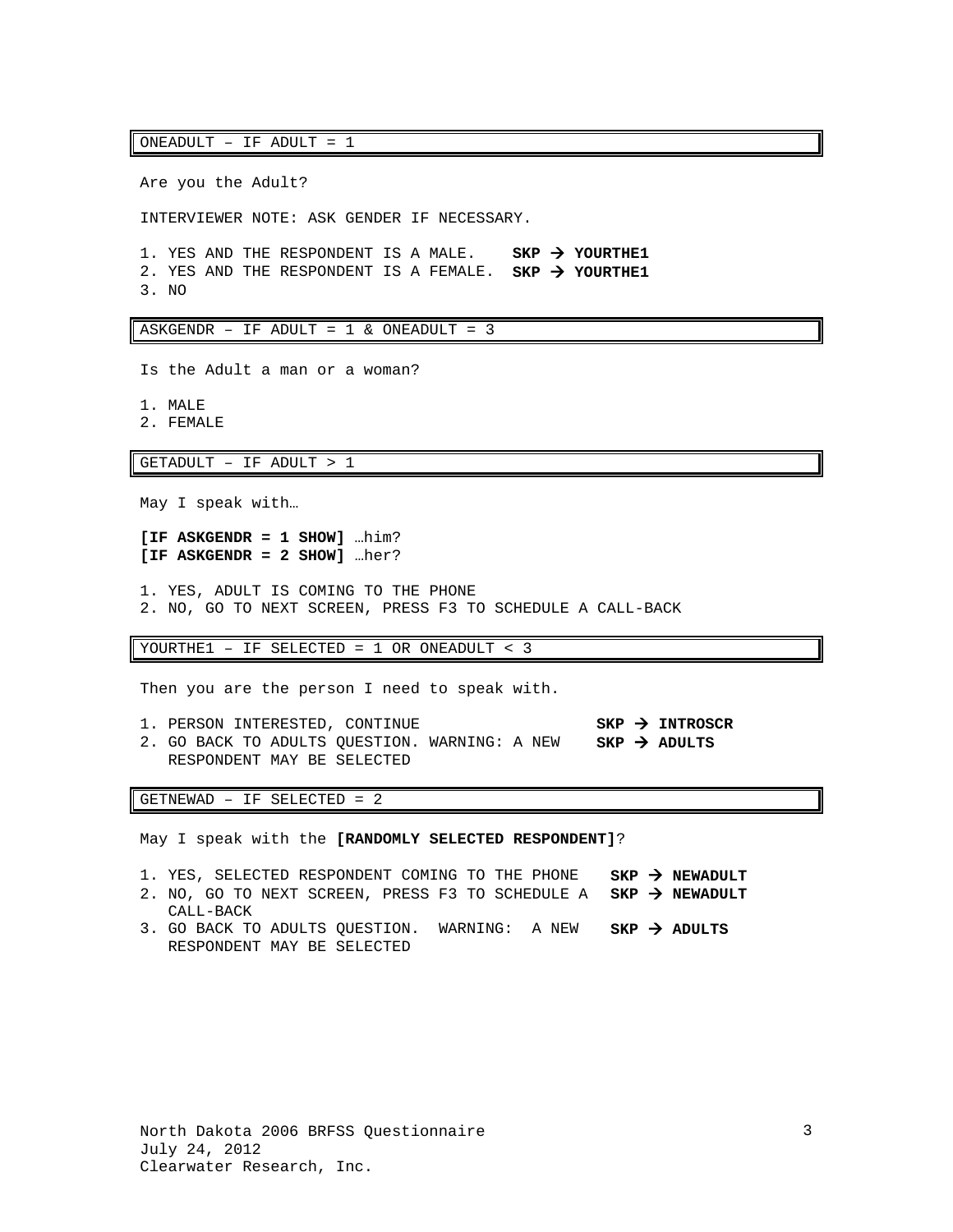### NEWADULT – IF GETNEWAD = 1

HELLO, I am calling for the North Dakota Department of Health. My name is **[INTERVIEWER NAME]**.

We are gathering information about the health of North Dakota residents. This project is conducted by the health department with assistance from the Centers for Disease Control and Prevention. Your telephone number has been chosen randomly, and I would like to ask some questions about health and health practices.

- 1. PERSON INTERESTED, CONTINUE
- 2. GO BACK TO ADULTS QUESTION. WARNING: A NEW RESPONDENT MAY BE SELECTED **SKP ADULTS**

### INTROSCR

I will not ask for your name, address, or other personal information that can identify you. You do not have to answer any question you do not want to, and you can end the interview at any time. Any information you give me will be confidential. If you have any questions, I will provide a telephone number for you to call to get more information.

|  |  |  | 1. PERSON INTERESTED, CONTINUE                |  |  |  | $SKP \rightarrow CO1001$ |
|--|--|--|-----------------------------------------------|--|--|--|--------------------------|
|  |  |  | 2. GO BACK TO ADULTS OUESTION. WARNING: A NEW |  |  |  | $SKP \rightarrow ADULTS$ |
|  |  |  | RESPONDENT MAY BE SELECTED                    |  |  |  |                          |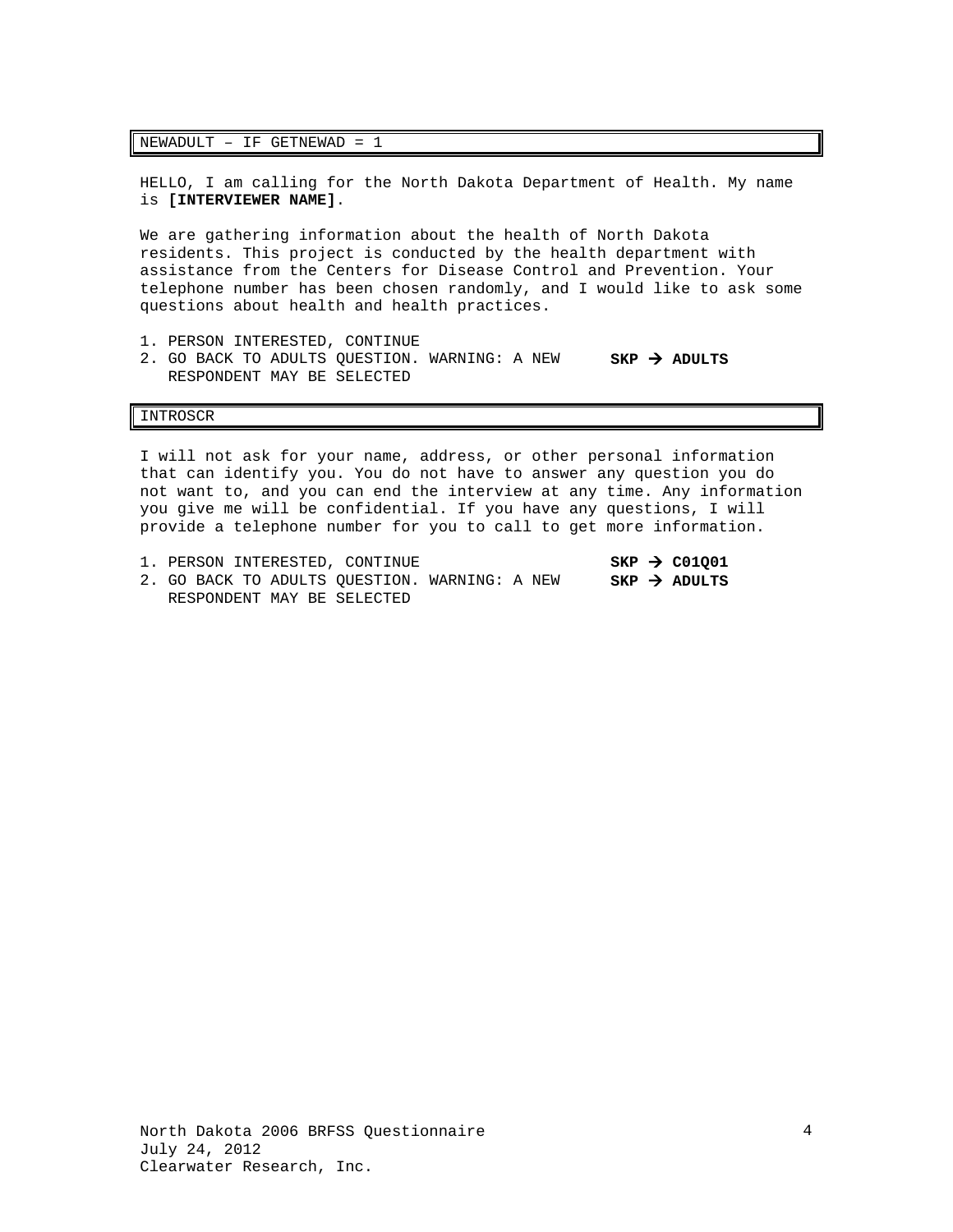4. Fair, or 7. DON'T KNOW/NOT SURE 9. REFUSED

Would you say that in general your health is…

**Core 2: Healthy Days — Health-Related Quality of Life**

# <span id="page-6-1"></span>C02Q01 PHYSHLTH

5. Poor

Now thinking about your physical health, which includes physical illness and injury, for how many days during the past 30 days was your physical health not good?

 $\_$  NUMBER OF DAYS

NUMBER OF DAYS

88. NONE 77. DON'T KNOW/NOT SURE 99. REFUSED

Now thinking about your mental health, which includes stress, depression, and problems with emotions, for how many days during the past 30 days was your mental health not good?

88. NONE **SKP > C03Q01 IF C02Q01 = 1** 77. DON'T KNOW/NOT SURE 99. REFUSED

C02Q03 – IF CO2Q01 OR C02Q02 <> 88 POORHLTH

During the past 30 days, for about how many days did poor physical or mental health keep you from doing your usual activities, such as selfcare, work, or recreation?

NUMBER OF DAYS

88. NONE 77. DON'T KNOW/NOT SURE

- - C02Q02 MENTHLTH

1. Excellent 2. Very good 3. Good

<span id="page-6-0"></span>C01Q01 GENHLTH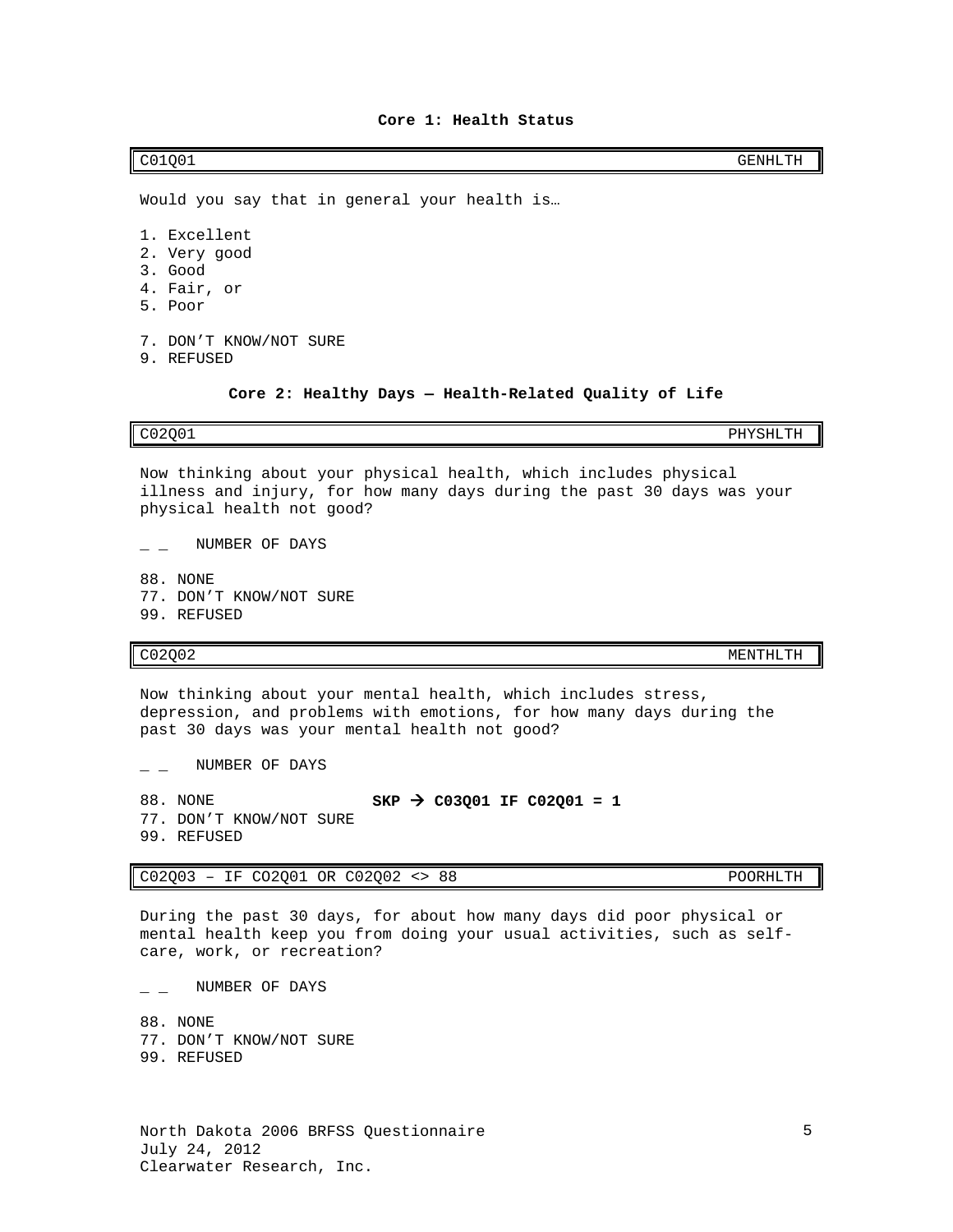<span id="page-7-0"></span>C03Q01 HLTHPLAN

Do you have any kind of health care coverage, including health insurance, prepaid plans such as HMOs, or government plans such as Medicare?

1. YES

- 2. NO
- 7. DON'T KNOW/NOT SURE
- 9. REFUSED

C03Q02 PERSDOC2

Do you have one person you think of as your personal doctor or health care provider?

INTERVIEWER NOTE: IF "NO," ASK: "Is there more than one, or is there no person who you think of as your personal doctor or health care provider?"

1. YES, ONLY ONE 2. MORE THAN ONE 3. NO

- 7. DON'T KNOW/NOT SURE
- 9. REFUSED

c03Q03 MEDCOST

Was there a time in the past 12 months when you needed to see a doctor but could not because of cost?

1. YES

- 2. NO
- 7. DON'T KNOW/NOT SURE
- 9. REFUSED

CO3Q04 CHECKUP1

About how long has it been since you last visited a doctor for a routine checkup? A routine checkup is a general physical exam, not an exam for a specific injury, illness, or condition.

North Dakota 2006 BRFSS Questionnaire July 24, 2012 Clearwater Research, Inc. 1. Within past year (anytime less than 12 months ago) 2. Within past 2 years (1 year but less than 2 years ago) 3. Within past 5 years (2 years but less than 5 years ago) 4. 5 or more years ago 7. DON'T KNOW/NOT SURE 8. NEVER 9. REFUSED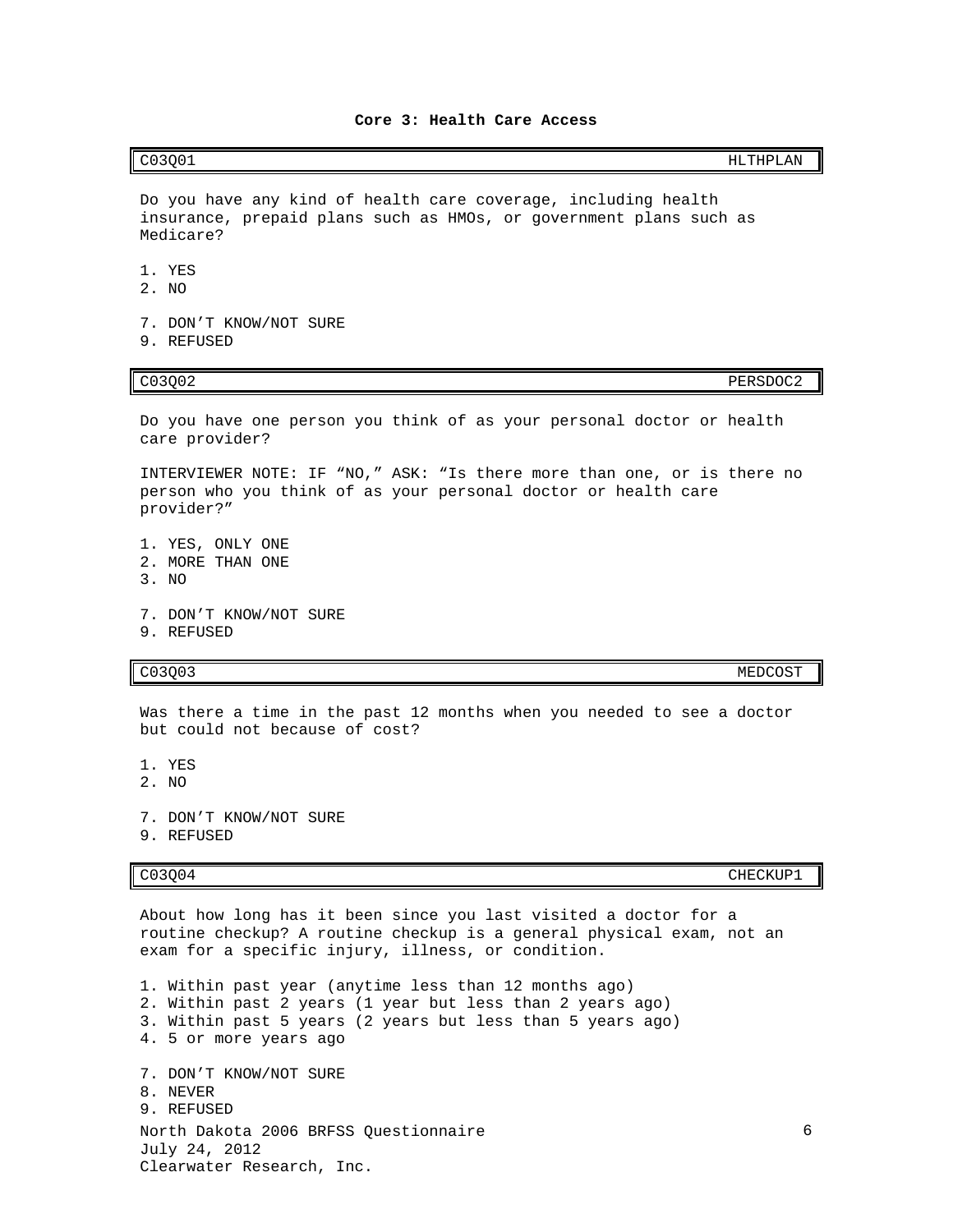**Core 4: Exercise**

<span id="page-8-0"></span>

| C04001<br>EXERANY2<br>- |
|-------------------------|
|                         |

During the past month, other than your regular job, did you participate in any physical activities or exercises such as running, calisthenics, golf, gardening, or walking for exercise?

1. YES

- 2. NO
- 7. DON'T KNOW/NOT SURE
- <span id="page-8-1"></span>9. REFUSED

### **Core 5: Diabetes**

C05Q01 DIABETE2

Have you ever been told by a doctor that you have diabetes?

INTERVIEWER NOTE: IF "YES" AND RESPONDENT IS FEMALE, ASK: "Was this only when you were pregnant?"

INTERVIEWER NOTE: IF RESPONDENT SAYS PRE-DIABETES OR BORDERLINE DIABETES, USE RESPONSE CODE 4.

| 1. YES                                        |  |                            |
|-----------------------------------------------|--|----------------------------|
| 2. YES, BUT FEMALE TOLD ONLY DURING PREGNANCY |  | $SKP$ $\rightarrow$ C06001 |
| 3. NO                                         |  | $SKP \rightarrow CO6001$   |
| 4. NO, PRE-DIABETES OR BORDERLINE DIABETES    |  | $SKP \rightarrow CO6Q01$   |
|                                               |  | $SKP \rightarrow CO6001$   |
| 7. DON'T KNOW/NOT SURE                        |  | $SKP \rightarrow CO6001$   |
| 9. REFUSED                                    |  | $SKP \rightarrow CO6Q01$   |
|                                               |  |                            |

## **Module 4: Diabetes [CATI NOTE: INSERT AFTER C05Q01]**

<span id="page-8-2"></span>

| M04Q01<br>$\sim$ $\sim$ $\sim$<br>$- -$<br>н.<br>$\overline{\phantom{0}}$<br>.<br>$\overline{\phantom{a}}$<br>--<br>--<br>$\overline{\phantom{0}}$<br>- | $\sim$ $-$<br>$- - - -$<br>$\mathbf{v}$<br>.<br>$\cdots$<br>` – н.<br>ے تلاف تعدہ ک<br>$\sim$ $\sim$ |
|---------------------------------------------------------------------------------------------------------------------------------------------------------|------------------------------------------------------------------------------------------------------|

How old were you when you were told you have diabetes?

 $\angle$   $\angle$  CODE YEARS IN AGE [97 = 97 OR OLDER]

98. DON'T KNOW/NOT SURE 99. REFUSED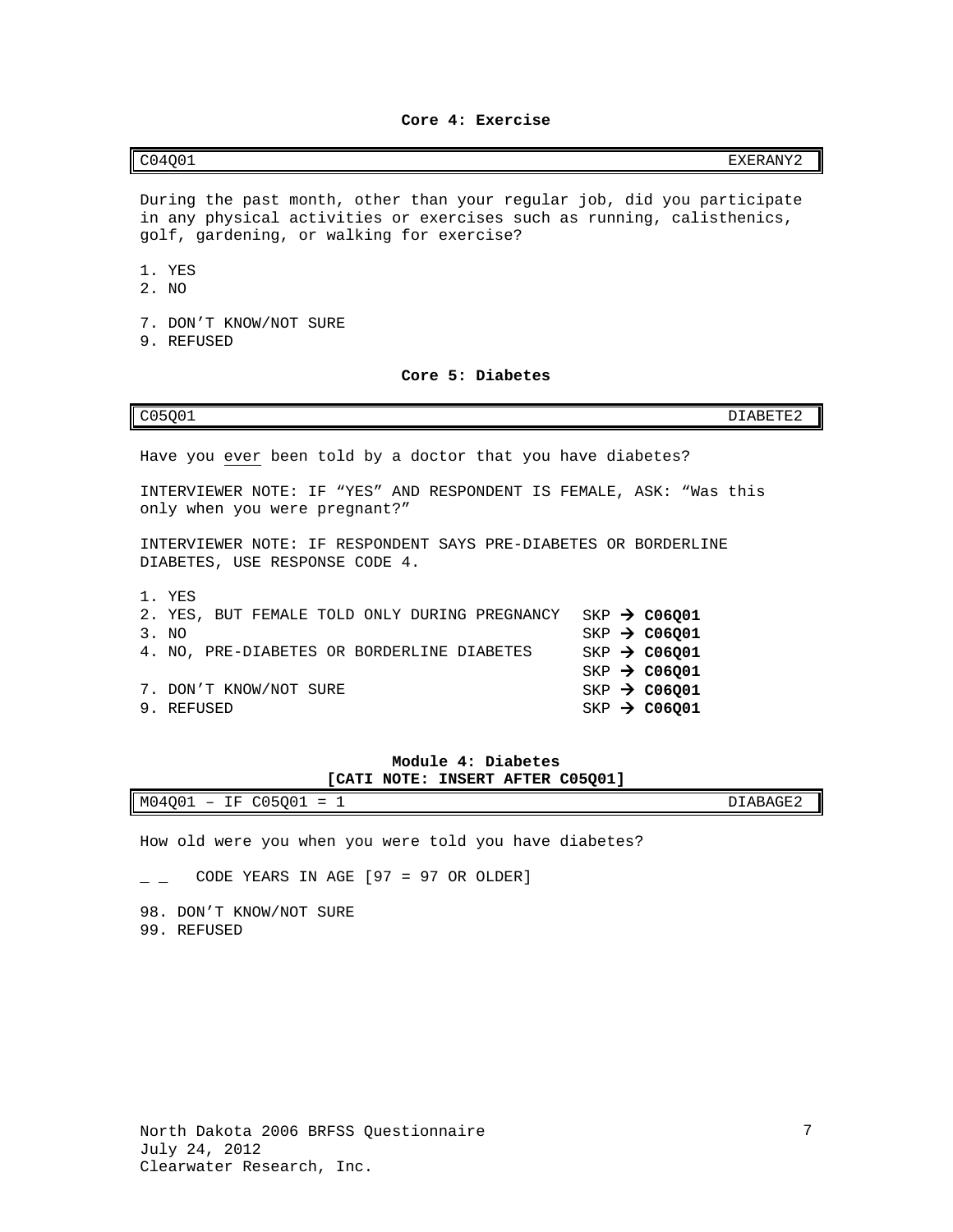Are you now taking insulin?

1. YES

- 2. NO
- 7. DON'T KNOW/NOT SURE
- 9. REFUSED

 $M04Q03$  – IF  $C05Q01$  = 1

Are you now taking diabetes pills?

1. YES

- 2. NO
- 7. DON'T KNOW/NOT SURE
- 9. REFUSED

 $M04Q04 - IF C05Q01 = 1$  BLDSUGAR

About how often do you check your blood for glucose or sugar? Include times when checked by a family member or friend, but do not include times when checked by a health professional.

 $101-199$  = TIMES PER DAY 201-299 = TIMES PER WEEK 301-399 = TIMES PER MONTH 401-499 = TIMES PER YEAR

888. NEVER 777. DON'T KNOW/NOT SURE 999. REFUSED

 $M04Q05$  – IF  $C05Q01$  = 1

About how often do you check your feet for any sores or irritations? Include times when checked by a family member or friend, but do not include times when checked by a health professional.

 $101-199$  = TIMES PER DAY 201-299 = TIMES PER WEEK 301-399 = TIMES PER MONTH  $401-499$  = TIMES PER YEAR

555. NO FEET 888. NEVER 777. DON'T KNOW/NOT SURE 999. REFUSED

North Dakota 2006 BRFSS Questionnaire July 24, 2012 Clearwater Research, Inc.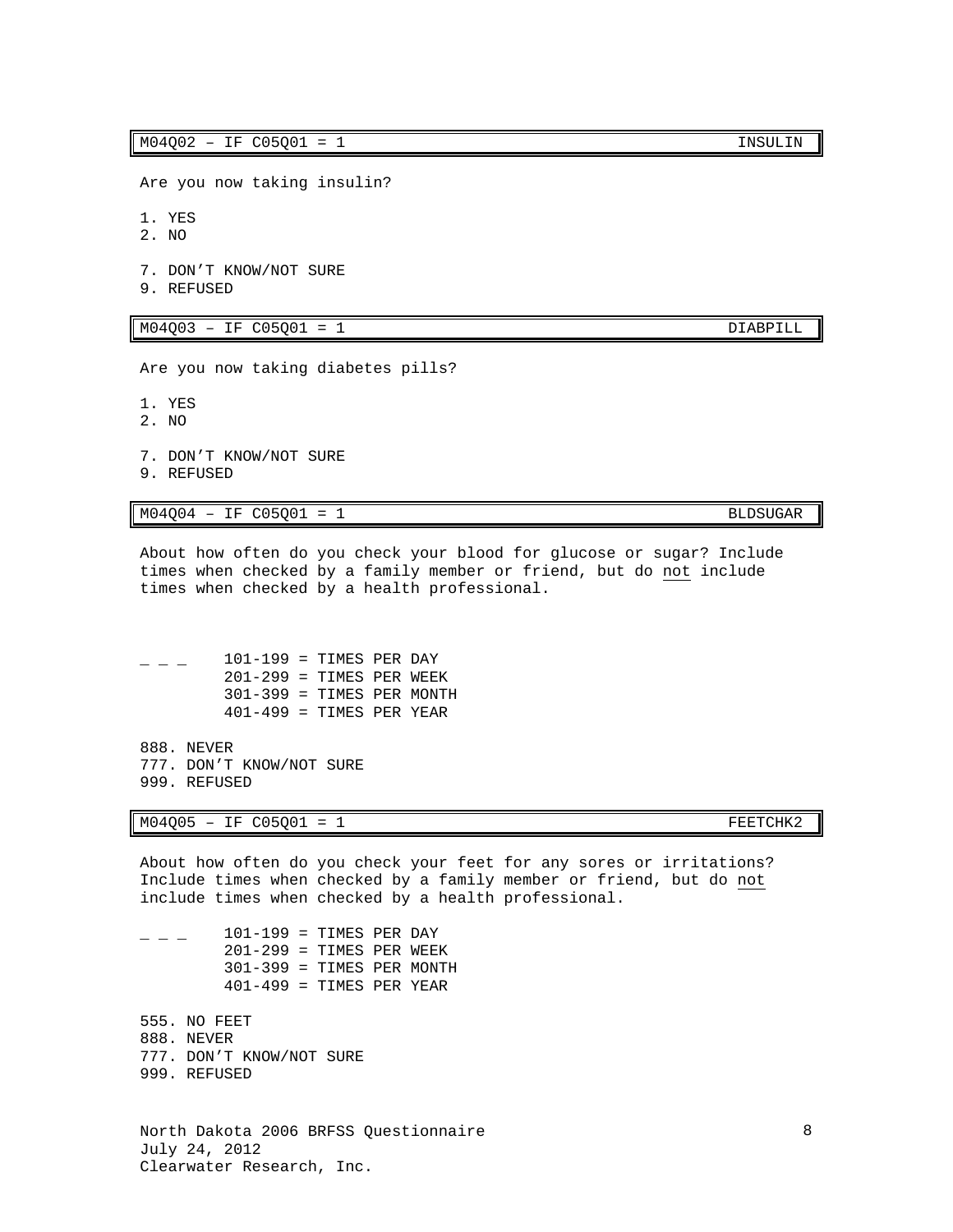$M04Q06$  – IF  $C05Q01$  = 1

Have you ever had any sores or irritations on your feet that took more than four weeks to heal?

1. YES

2. NO

7. DON'T KNOW/NOT SURE

9. REFUSED

 $M04007 - IF C05Q01 = 1$  DOCTDIAB

About how many times in the past 12 months have you seen a doctor, nurse, or other health professional for your diabetes?

NUMBER OF TIMES  $[76 = 76$  OR GREATER]

77. DON'T KNOW/NOT SURE 99. REFUSED

 $M04Q08 - IF C05Q01 = 1$  CHKHEMO3

A test for "A one C" measures the average level of blood sugar over the past three months. About how many times in the past 12 months has a doctor, nurse, or other health professional checked you for "A one C"?

 $\angle$   $\angle$  NUMBER OF TIMES [76 = 76 OR GREATER]

88. NEVER 98. NEVER HEARD OF "A ONE C" 77. DON'T KNOW/NOT SURE 99. REFUSED

M04Q09 - IF C05Q01 = 1 & M04Q05 <> 555 FEETCHK

About how many times in the past 12 months has a health professional checked your feet for any sores or irritations?

 $\angle$   $\angle$  NUMBER OF TIMES [76 = 76 OR GREATER]

88. NEVER 77. DON'T KNOW/NOT SURE 99. REFUSED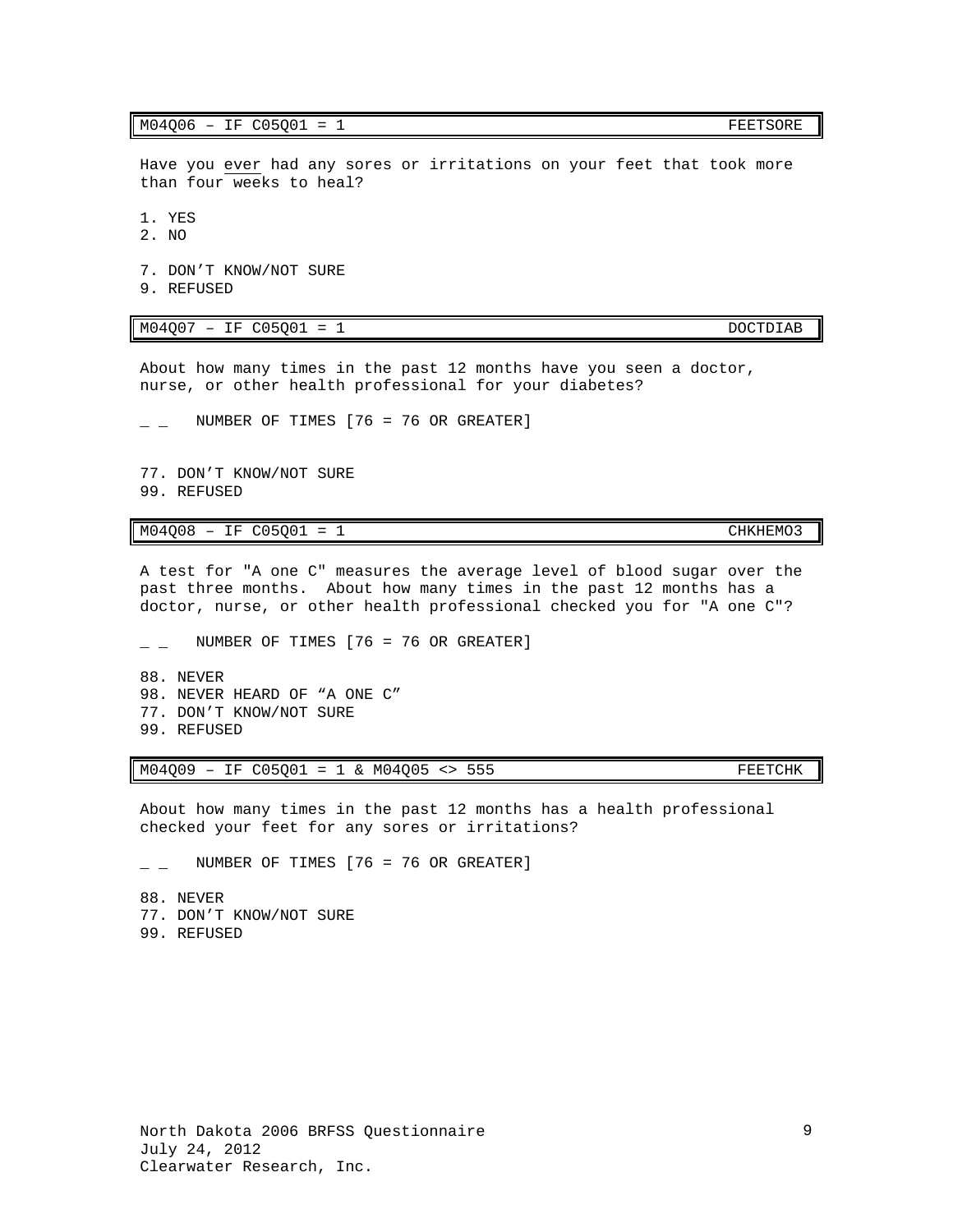When was the last time you had an eye exam in which the pupils were dilated? This would have made you temporarily sensitive to bright light.

READ IF NECESSARY

1. Within the past month (anytime less than 1 month ago) 2. Within the past year (1 month but less than 12 months ago) 3. Within the past 2 years (1 year but less than 2 years ago) 4. 2 or more years ago

- 7. DON'T KNOW/NOT SURE
- 8. NEVER
- 9. REFUSED

 $M04Q11 - IF C05Q01 = 1$  DIABEYE

Has a doctor ever told you that diabetes has affected your eyes or that you had retinopathy?

- 1. YES
- 2. NO
- 7. DON'T KNOW/NOT SURE
- 9. REFUSED

 $M04Q12 - IF C05Q01 = 1$  DIABEDU

Have you ever taken a course or class in how to manage your diabetes yourself?

- 1. YES
- 2. NO
- 7. DON'T KNOW/NOT SURE
- 9. REFUSED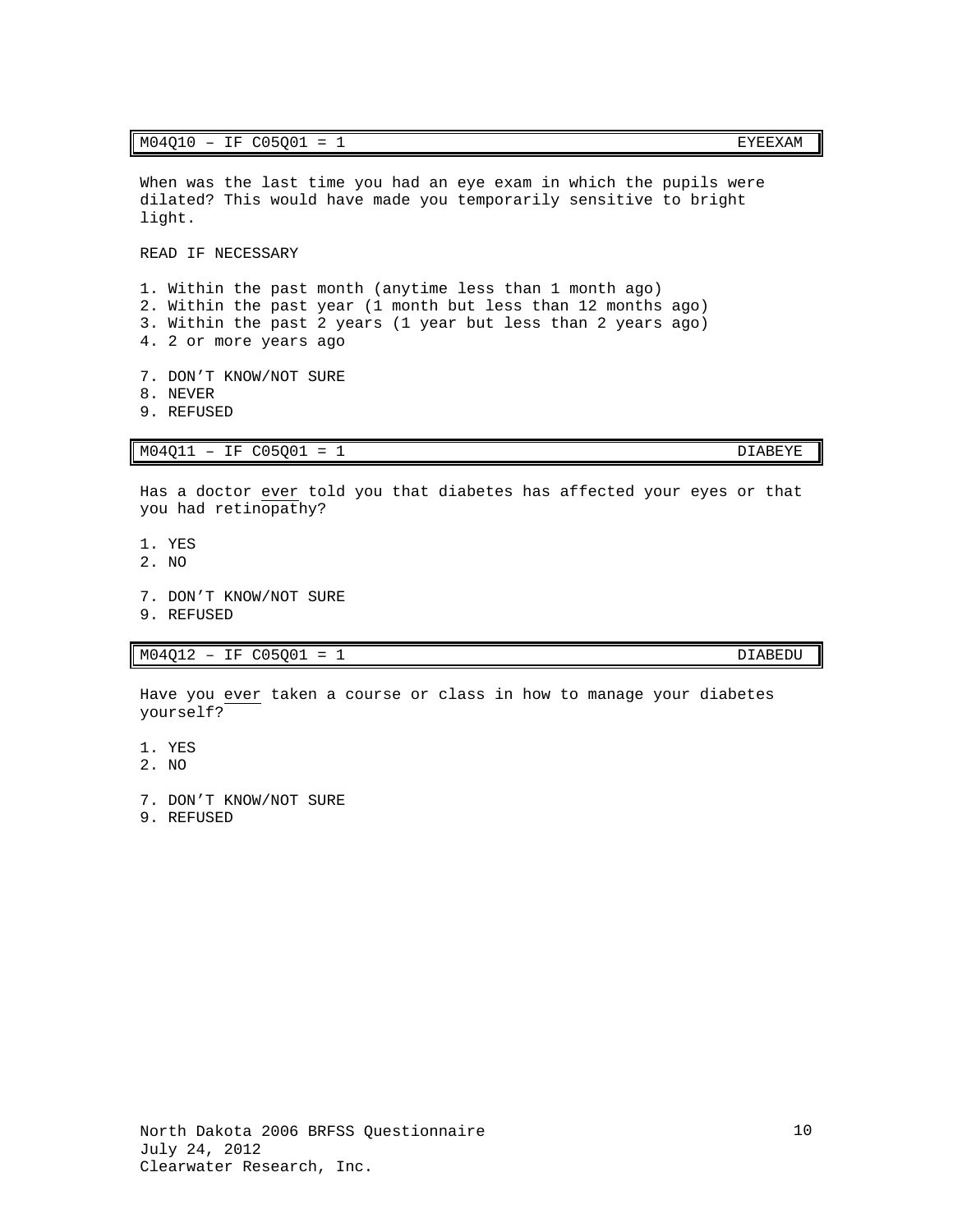### **Core 6: Oral Health**

<span id="page-12-0"></span>C06Q01 LASTDEN3

How long has it been since you last visited a dentist or a dental clinic for any reason? Include visits to dental specialists, such as orthodontists.

READ IF NECESSARY

1. Within the past year (anytime less than 12 months ago) 2. Within the past 2 years (1 year but less than 2 years ago) 3. Within the past 5 years (2 years but less than 5 years ago) 4. 5 or more years ago

- 7. DON'T KNOW/NOT SURE
- 8. NEVER
- 9. REFUSED

C06Q02 RMVTEETH

How many of your permanent teeth have been removed because of tooth decay or gum disease? Include teeth lost to infection, but do not include teeth lost for other reasons, such as injury or orthodontics.

INTERVIEWER NOTE: IF WISDOM TEETH ARE REMOVED BECAUSE OF TOOTH DECAY OR GUM DISEASE, THEY SHOULD BE INCLUDED IN THE COUNT FOR LOST TEETH.

1. 1 to 5 2. 6 or more but not all  $SKP \rightarrow CO7Q01$ 8. None

7. DON'T KNOW/NOT SURE

9. REFUSED

### C06Q03 – IF C06Q01 <> 8 & CO06Q02 <> 3 DENCLEAN

How long has it been since you had your teeth cleaned by a dentist or dental hygienist?

READ IF NECESSARY

1. Within the past year (anytime less than 12 months ago) 2. Within the past 2 years (1 year but less than 2 years ago) 3. Within the past 5 years (2 years but less than 5 years ago) 4. 5 or more years ago

- 7. DON'T KNOW/NOT SURE
- 8. NEVER
- 9. REFUSED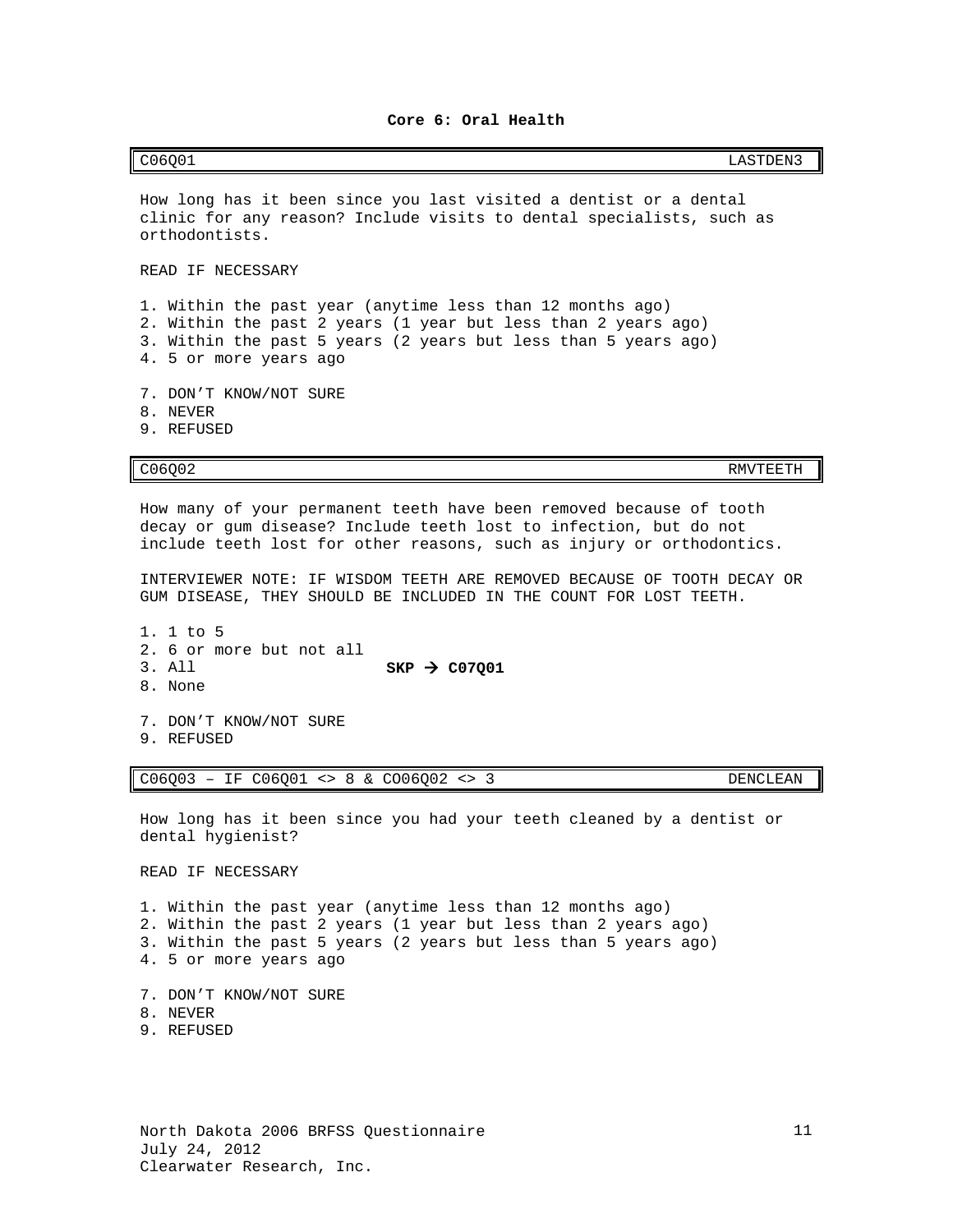<span id="page-13-0"></span>C07Q01 CVDINFR4

Has a doctor, nurse, or other health professional ever told you that you had any of the following? For each, tell me "Yes", "No", or you're

C07Q02 CVDCRHD4

Now I would like to ask you some questions about cardiovascular

(Ever told) you had a heart attack, also called a myocardial

(Ever told) you had angina or coronary heart disease?

<span id="page-13-1"></span>

| 7. DON'T KNOW/NOT SURE<br>9. REFUSED                          |                                                             |                 |
|---------------------------------------------------------------|-------------------------------------------------------------|-----------------|
| C07Q03                                                        |                                                             | <b>CVDSTRK3</b> |
| (Ever told) you had a stroke?                                 |                                                             |                 |
| 1. YES<br>2. NO                                               |                                                             |                 |
| 7. DON'T KNOW/NOT SURE<br>9. REFUSED                          |                                                             |                 |
|                                                               | Core 8: Asthma                                              |                 |
| C08Q01                                                        |                                                             | ASTHMA2         |
| professional that you had asthma?                             | Have you ever been told by a doctor, nurse, or other health |                 |
| 1. YES<br>2. NO                                               | $SKP \rightarrow CO9Q01$                                    |                 |
| 7. DON'T KNOW/NOT SURE SKP $\rightarrow$ C09001<br>9. REFUSED | $SKP$ $\rightarrow$ C09Q01                                  |                 |
| North Dakota 2006 BRFSS Questionnaire                         |                                                             | 1               |

July 24, 2012

disease.

"Not sure."

infarction?

9. REFUSED

7. DON'T KNOW/NOT SURE

1. YES 2. NO

1. YES 2. NO

Clearwater Research, Inc.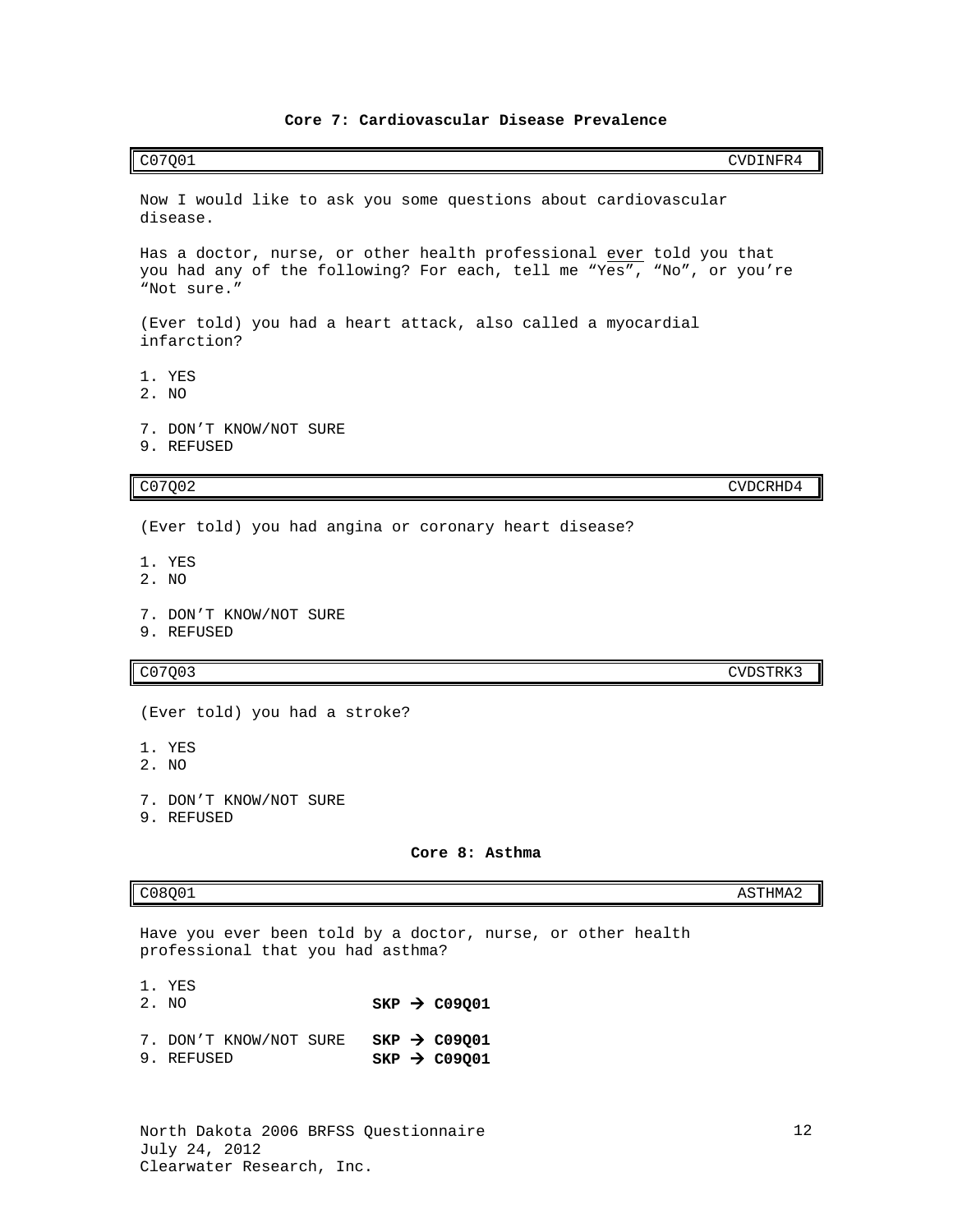Do you still have asthma?

- 1. YES
- 2. NO
- 7. DON'T KNOW/NOT SURE
- <span id="page-14-0"></span>9. REFUSED

### **Core 9: Disability**

## C09Q01 QLACTLM2

The following questions are about health problems or impairments you may have.

Are you limited in any way in any activities because of physical mental, or emotional problems?

- 1. YES
- 2. NO
- 7. DON'T KNOW/NOT SURE
- 9. REFUSED

# C09Q02 USEEQUIP

Do you now have any health problem that requires you to use special equipment, such as a cane, a wheelchair, a special bed, or a special telephone?

INTERVIEWER NOTE: INCLUDE OCCASIONAL USE OR USE IN CERTAIN CIRCUMSTANCES.

1. YES

- 2. NO
- 7. DON'T KNOW/NOT SURE
- 9. REFUSED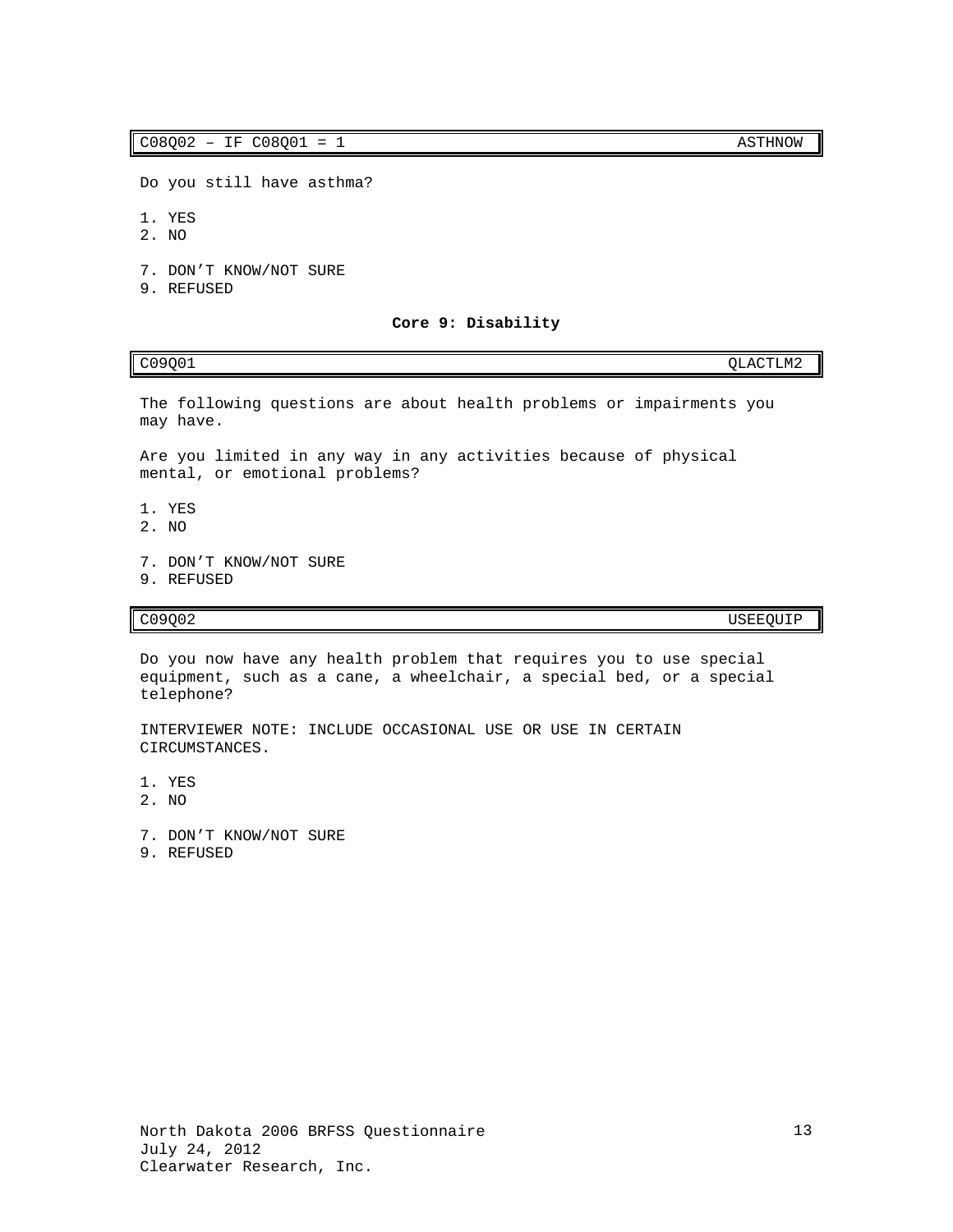## **Core 10: Tobacco Use**

<span id="page-15-0"></span>C10Q01 SMOKE100 Have you smoked at least 100 cigarettes in your entire life? INTERVIEWER NOTE: 5 PACKS = 100 CIGARETTES 1. YES<br>2. NO  $SKP \rightarrow C11Q01$ 7. DON'T KNOW/NOT SURE **SKP > C11Q01**<br>9. REFUSED **SKP > C11001**  $SKP \rightarrow C11Q01$  $C10Q02 - IF C10Q01 = 1$  SMOKEDAY Do you now smoke cigarettes every day, some days, or not at all? 1. Every day 2. Some days<br>3. Not at all  $SKP \rightarrow C11Q01$ 7. DON'T KNOW/NOT SURE **SKP > C11Q01**<br>9. REFUSED **SKP > C11Q01**  $SKP \rightarrow C11Q01$ C10Q03 - IF C10Q01 = 1 & C10Q02 < 3 STOPSMK2 During the past 12 months, have you stopped smoking for one day or longer because you were trying to quit smoking? 1. YES 2. NO 7. DON'T KNOW/NOT SURE 9. REFUSED **Core 11: Demographics**

### <span id="page-15-1"></span>C11Q01 AGE

What is your age?

 $\overline{\phantom{a}}$  \_ CODE AGE IN YEARS

07. DON'T KNOW/NOT SURE 09. REFUSED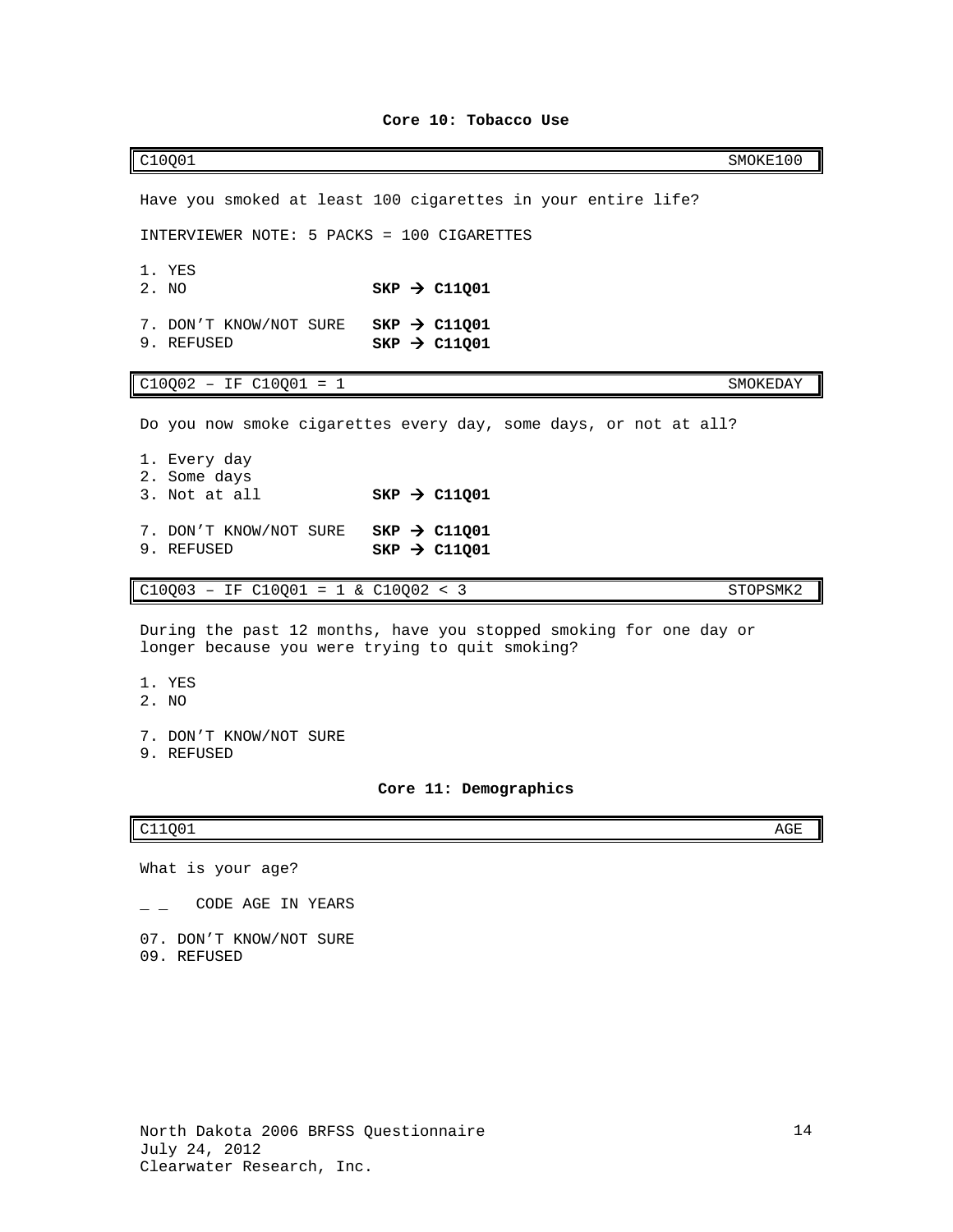C11Q02 HISPANC2

Are you Hispanic or Latino?

1. YES

- 2. NO
- 7. DON'T KNOW/NOT SURE
- 9. REFUSED

### C11Q03 MRACE

Which one or more of the following would you say is your race?

INTERVIEWER NOTE: CHECK ALL THAT APPLY.

- 1. White 2. Black or African American 3. Asian 4. Native Hawaiian or Other Pacific Islander 5. American Indian or Alaska Native, or 6. Other [SPECIFY] 8. NO ADDITIONAL CHOICES 7. DON'T KNOW/NOT SURE
- 9. REFUSED

C11Q04 – IF C11Q03 HAS MORE THAN ONE RACE CHECKED ORACE2

Which one of these groups would you say best represents your race?

- 1. White 2. Black or African American 3. Asian 4. Native Hawaiian or Other Pacific Islander 5. American Indian or Alaska Native, or 6. Other [SPECIFY] 8. NO ADDITIONAL CHOICES
- 7. DON'T KNOW/NOT SURE
- 9. REFUSED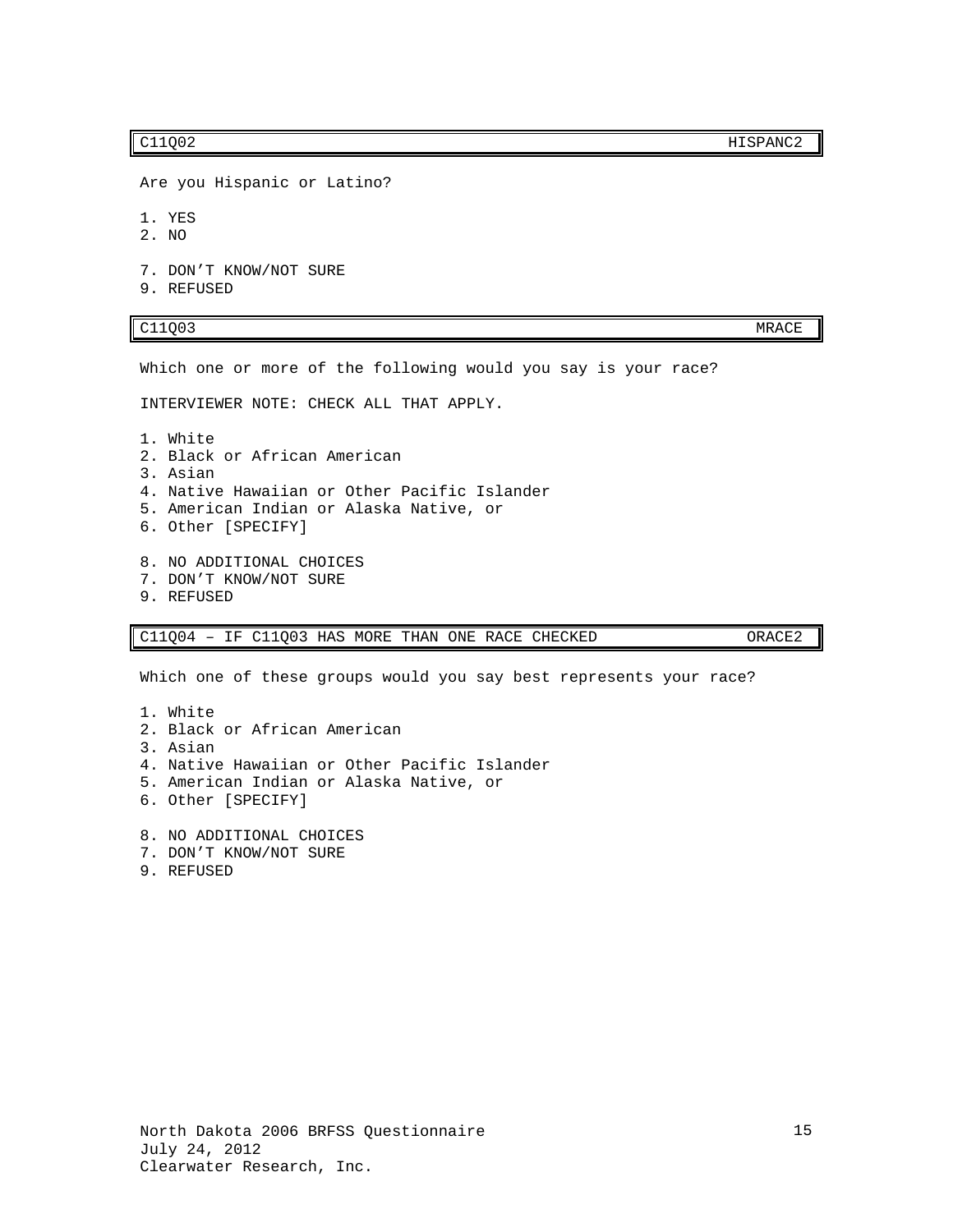Are you married, divorced, widowed, separated, never married, or a member of an unmarried couple?

- 1. MARRIED
- 2. DIVORCED
- 3. WIDOWED
- 4. SEPARATED
- 5. NEVER MARRIED
- 6. A MEMBER OF AN UNMARRIED COUPLE
- 9. REFUSED

How many children less than 18 years of age live in your household?

 $\overline{\phantom{a}}$  \_ NUMBER OF CHILDREN

88. NONE

99. REFUSED

C11Q07 EDUCA

What is the highest grade or year of school you completed?

READ IF NECESSARY:

1. Never attended school or only attended kindergarten

- 2. Grades 1 through 8 (Elementary)
- 3. Grades 9 through 11 (Some high school)
- 4. Grade 12 or GED (High school graduate)
- 5. College 1 year to 3 years (Some college or technical school)
- 6. College 4 years or more (College graduate)

9. REFUSED

C11Q08 EMPLOY

Are you currently…?

1. Employed for wages 2. Self-employed 3. Out of work for more than 1 year 4. Out of work for less than 1 year 5. A Homemaker 6. A Student 7. Retired, or 8. Unable to work

9. REFUSED

North Dakota 2006 BRFSS Questionnaire July 24, 2012 Clearwater Research, Inc.

C11Q06 CHILDREN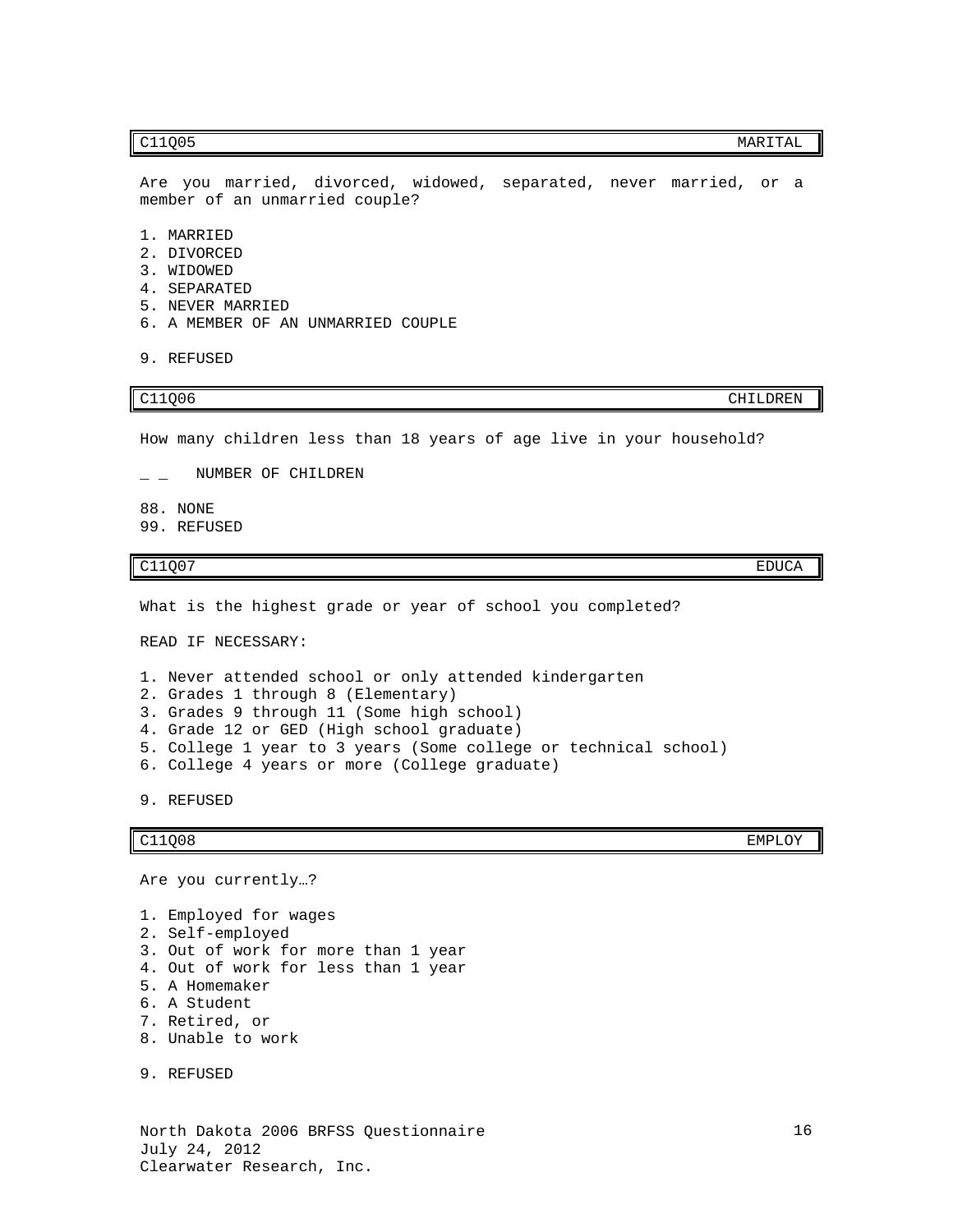C11Q09 INCOME2

Is your annual household income from all sources… 01. Less than \$10,000 02. Less than \$15,000 (\$10,000 to less than \$15,000) 03. Less than \$20,000 (\$15,000 to less than \$20,000) 04. Less than \$25,000 (\$20,000 to less than \$25,000) 05. Less than \$35,000 (\$25,000 to less than \$35,000) 06. Less than \$50,000 (\$35,000 to less than \$50,000) 07. Less than \$75,000 (\$50,000 to less than \$75,000) 08. \$75,000 or more 77. DON'T KNOW/NOT SURE 99. REFUSED C11Q10 WEIGHT2 About how much do you weigh without shoes?  $\_$   $\_$   $\_$  ENTER WEIGHT IN WHOLE POUNDS (EX. 220 POUNDS = 220) OR WHOLE KILOGRAMS (EX. 65 KILOGRAMS = 9065 OR 110 KILOGRAMS = 9110) 7777. DON'T KNOW/NOT SURE 9999. REFUSED C11Q11 HEIGHT3 About how tall are you without shoes?  $\_$   $\_$  ENTER HEIGHT IN FEET AND INCHES (EX. 5 FEET 9 INCHES = 509)OR METERS AND CENTIMETERS (EX. 1 METER 75 CENTIMETERS = 9175) 7777. DON'T KNOW/NOT SURE 9999. REFUSED C11Q12 CTYCODE

What county do you live in?

 $-$  FIPS COUNTY CODE

777. DON'T KNOW/NOT SURE 999. REFUSED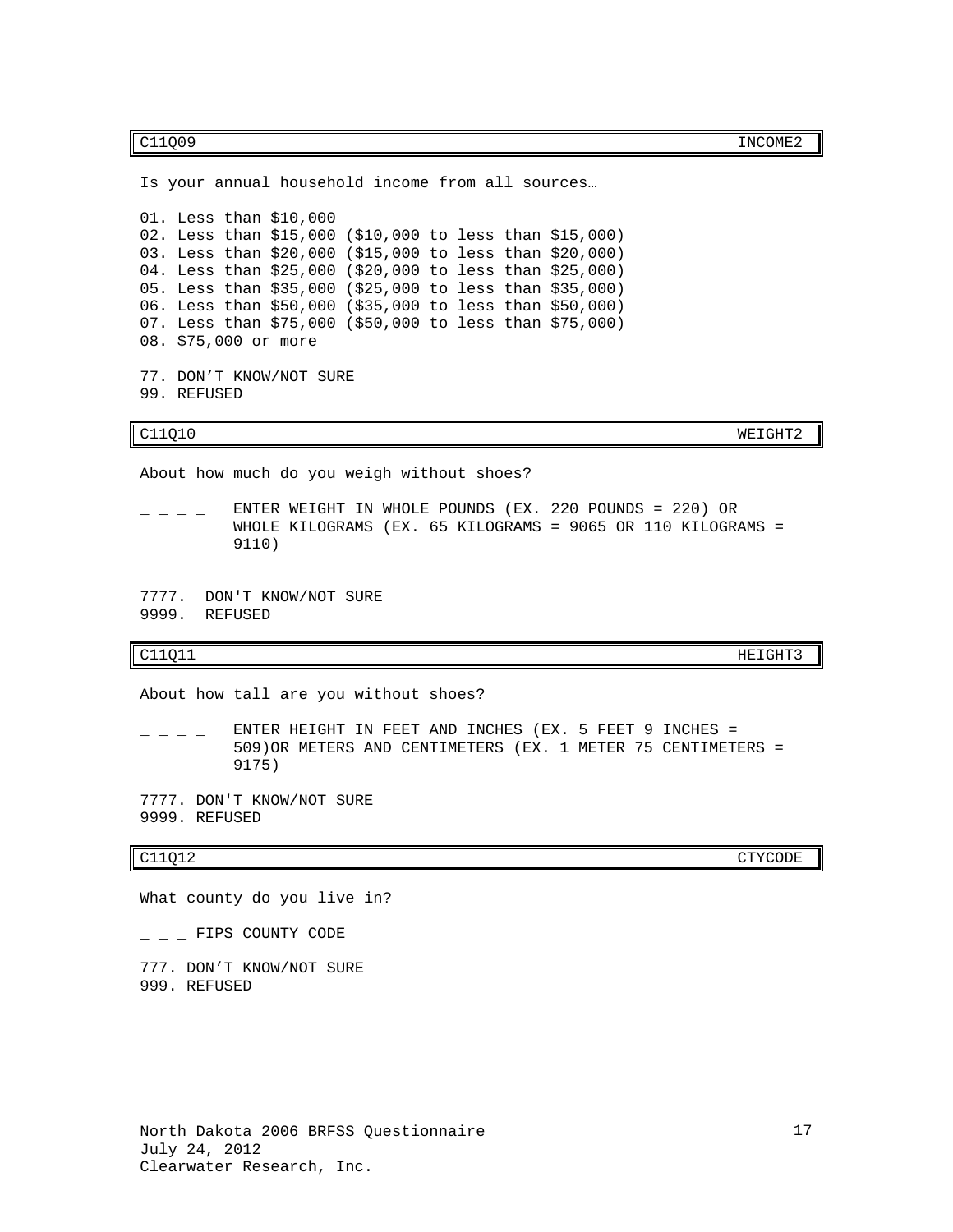c11Q13 zipcode and the contract of the contract of the contract of the contract of the contract of the contract of the contract of the contract of the contract of the contract of the contract of the contract of the contrac

What is your ZIP Code where you live?  $\overline{ZIP}$  CODE 77777. DON'T KNOW/NOT SURE

99990. REFUSED

# $C11Q14$  NUMHHOL2

Do you have more than one telephone number in your household? Do not include cell phones or numbers that are only used by a computer or fax machine.

1. YES<br>2. NO

 $SKP \rightarrow C11Q16$ 

|            | 7. DON'T KNOW/NOT SURE SKP $\rightarrow$ C11Q16 |  |                            |
|------------|-------------------------------------------------|--|----------------------------|
| 9. REFUSED |                                                 |  | $SKP$ $\rightarrow$ C11016 |

 $C11Q15 - IF C11Q14 = 1$  NUMPHON2

How many of these telephone numbers are residential numbers?

- 1. ONE
- 2. TWO
- 3. THREE
- 4. FOUR
- 5. FIVE
- 6. SIX OR MORE
- 7. DON'T KNOW/NOT SURE
- 9. REFUSED

C11Q16 TELSERV2

During the past 12 months, has your household been without telephone service for 1 week or more? Do not include interruptions of telephone service because of weather or natural disasters.

- 1. YES
- 2. NO
- 7. DON'T KNOW/NOT SURE
- 9. REFUSED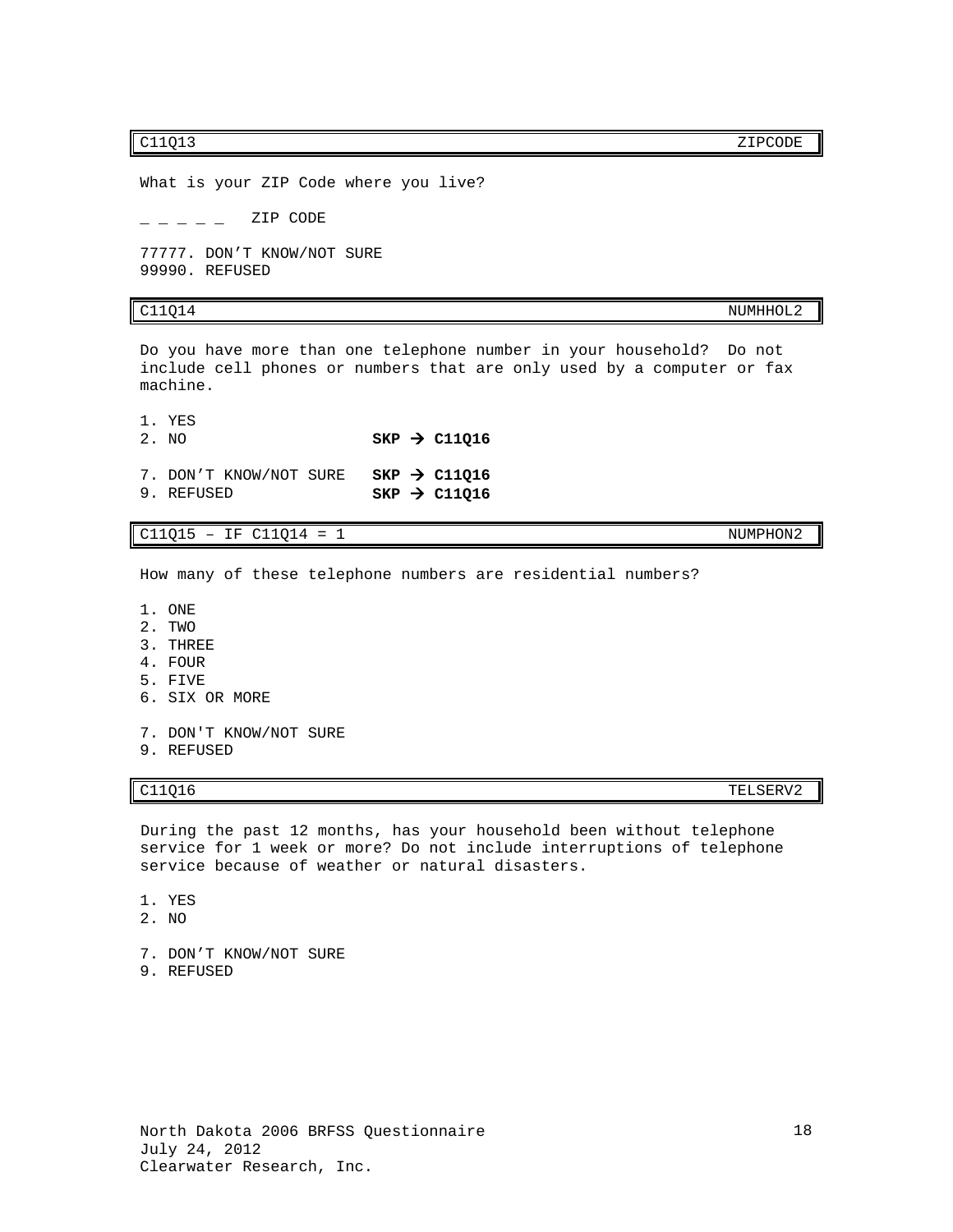# $CL1Q17$  SEX

INDICATE SEX OF RESPONDENT. ASK ONLY IF NECESSARY.

- 1. Male **SKP > C12Q01**
- 2. Female

C11Q18 – IF C11Q01 < 45 & C11Q017 = 2 PREGNANT

To your knowledge, are you now pregnant?

- 1. YES
- 2. NO
- 7. DON'T KNOW/NOT SURE
- <span id="page-20-0"></span>9. REFUSED

**Core 12: Veteran's Status**

C12Q01 VETERAN

The next question relates to military service.

Have you ever served on active duty in the United States Armed Forces, either in the regular military or in a National Guard or military reserve unit?

- 1. YES
- 2. NO
- 7. DON'T KNOW/NOT SURE
- <span id="page-20-1"></span>9. REFUSED

**Core 13: Alcohol Consumption**

C13Q01 DRNKANY4

During the past 30 days, have you had at least one drink of any alcoholic beverage such as beer, wine, a malt beverage or liquor?

- 1. YES<br>2. NO  $SKP \rightarrow C14Q01$
- 7. DON'T KNOW/NOT SURE **SKP > C14Q01**<br>9. REFUSED **SKP > C14Q01**  $SKP \rightarrow C14Q01$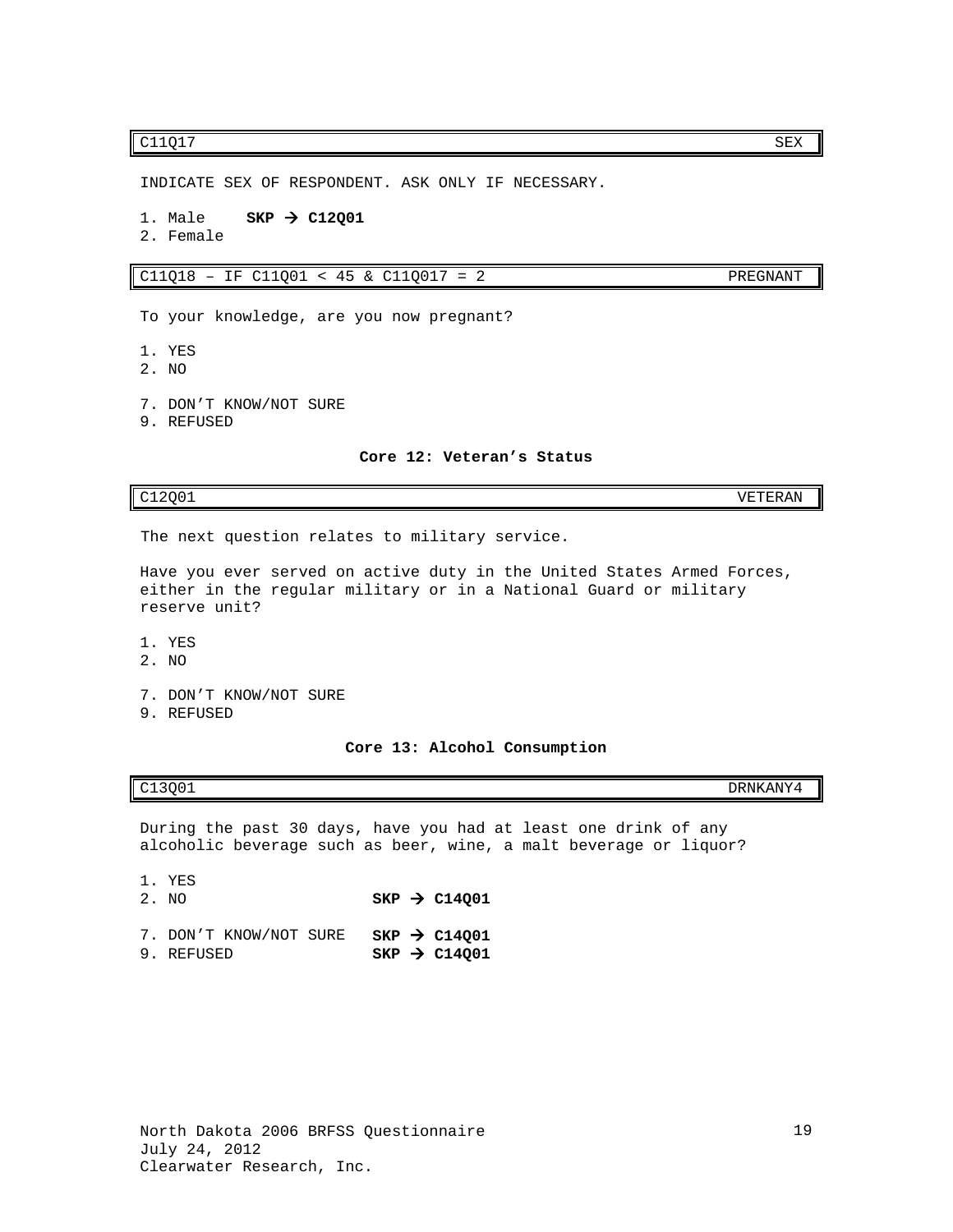During the past 30 days, how many days per week or per month did you have at least one drink of any alcoholic beverage?

- $-$  ENTER DAYS PER WEEK OR DAYS IN PAST 30 DAYS (101-107 = DAYS PER WEEK; 201-230 = IN PAST 30 DAYS)
- 777. DON'T KNOW/NOT SURE 888. NO DRINKS IN PAST 30 DAYS **SKP > C14Q01** 999. REFUSED

# C13Q03 – IF C13Q01 = 1 & C13Q02 <> 888 AVEDRNK2

One drink is equivalent to a 12-ounce beer, a 5-ounce glass of wine, or a drink with one shot of liquor. During the past 30 days, on the days when you drank, about how many drinks did you drink on the average?

 $\overline{\phantom{a}}$  \_ NUMBER OF DRINKS

77. DON'T KNOW/NOT SURE 99. REFUSED

## $C13Q04 - IF C13Q01 = 1 & C13Q02 <> 888$  DRNK3GE5

Considering all types of alcoholic beverages, how many times during the past 30 days did you have…

**[IF C11Q17 = 1 SHOW]** …5… **[IF C11Q17 = 2 SHOW]** …4…

…or more drinks on an occasion?

 $\overline{\phantom{a}}$  \_ NUMBER OF TIMES

88. NONE 77. DON'T KNOW/NOT SURE 99. REFUSED

# C13Q05 – IF C13Q01 = 1 & C13Q02 <> 888 MAXDRNKS

During the past 30 days, what is the largest number of drinks you had on any occasion?

\_ \_ NUMBER OF DRINKS

77. DON'T KNOW/NOT SURE 99. REFUSED

20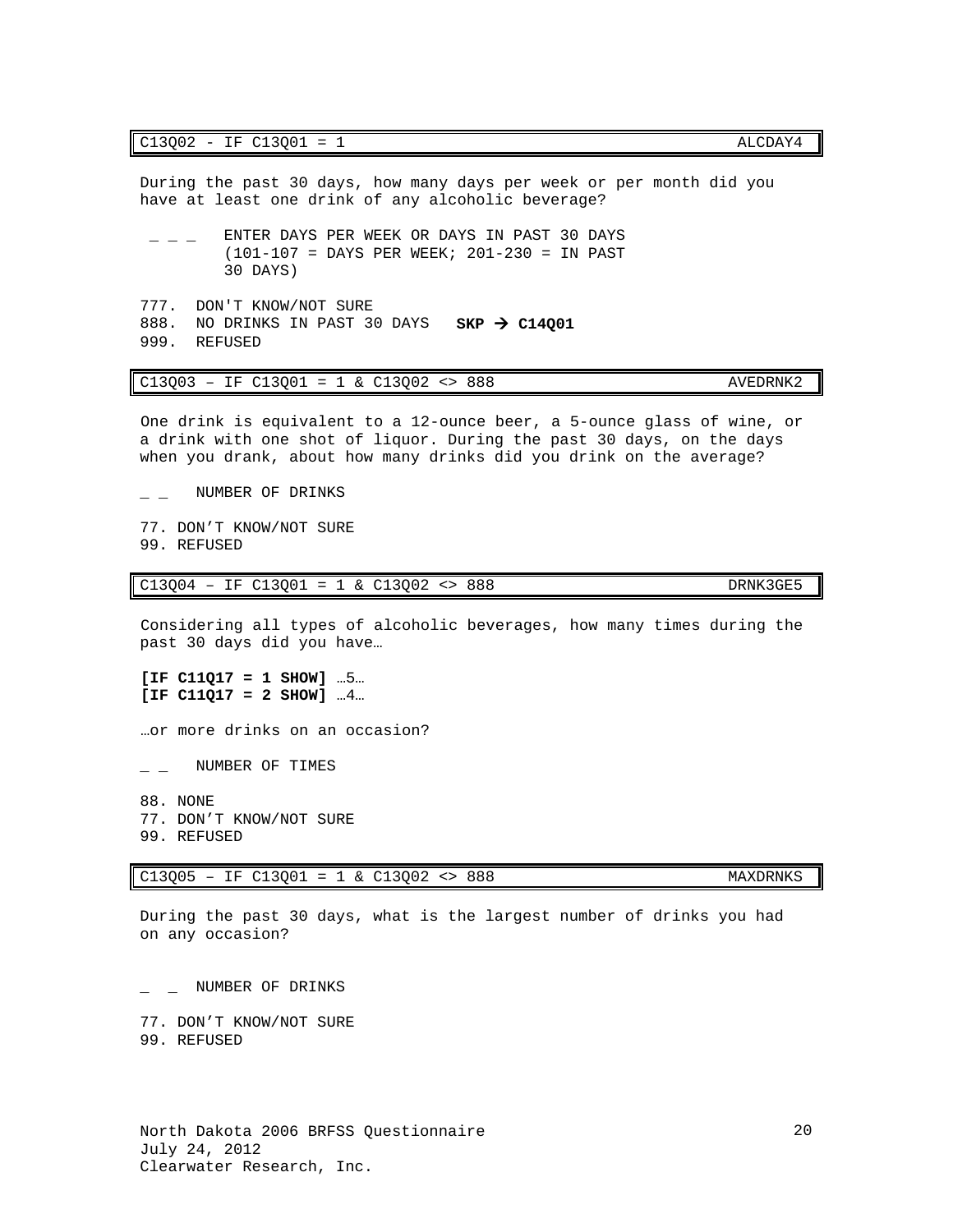### **Core 14: Immunization/Adult Influenza Supplement**

### <span id="page-22-0"></span>C14Q01 FLUSHOT3

A flu shot is an influenza vaccine injected into your arm. During the past 12 months, have you had a flu shot?

- 1. YES
- 2. NO
- 7. DON'T KNOW/NOT SURE
- 9. REFUSED

During the past 12 months, have you had a flu vaccine that was sprayed in your nose? The flu vaccine sprayed in the nose is also called FluMist™.

- 1. YES
- 2. NO
- 7. DON'T KNOW/NOT SURE
- 9. REFUSED

A pneumonia shot or pneumococcal vaccine is usually given only once or twice in a person's lifetime and is different from the flu shot. Have you ever had a pneumonia shot?

- 1. YES
- 2. NO
- 7. DON'T KNOW/NOT SURE
- 9. REFUSED

Have you ever received the hepatitis B vaccine? The hepatitis B vaccine is completed after the third shot is given.

- 1. YES
- 2. NO
- 7. DON'T KNOW/NOT SURE
- 9. REFUSED

### $C14Q10$  HEPBVAC

C14Q02 FLUSPRY2

C14Q09 PNEUVAC3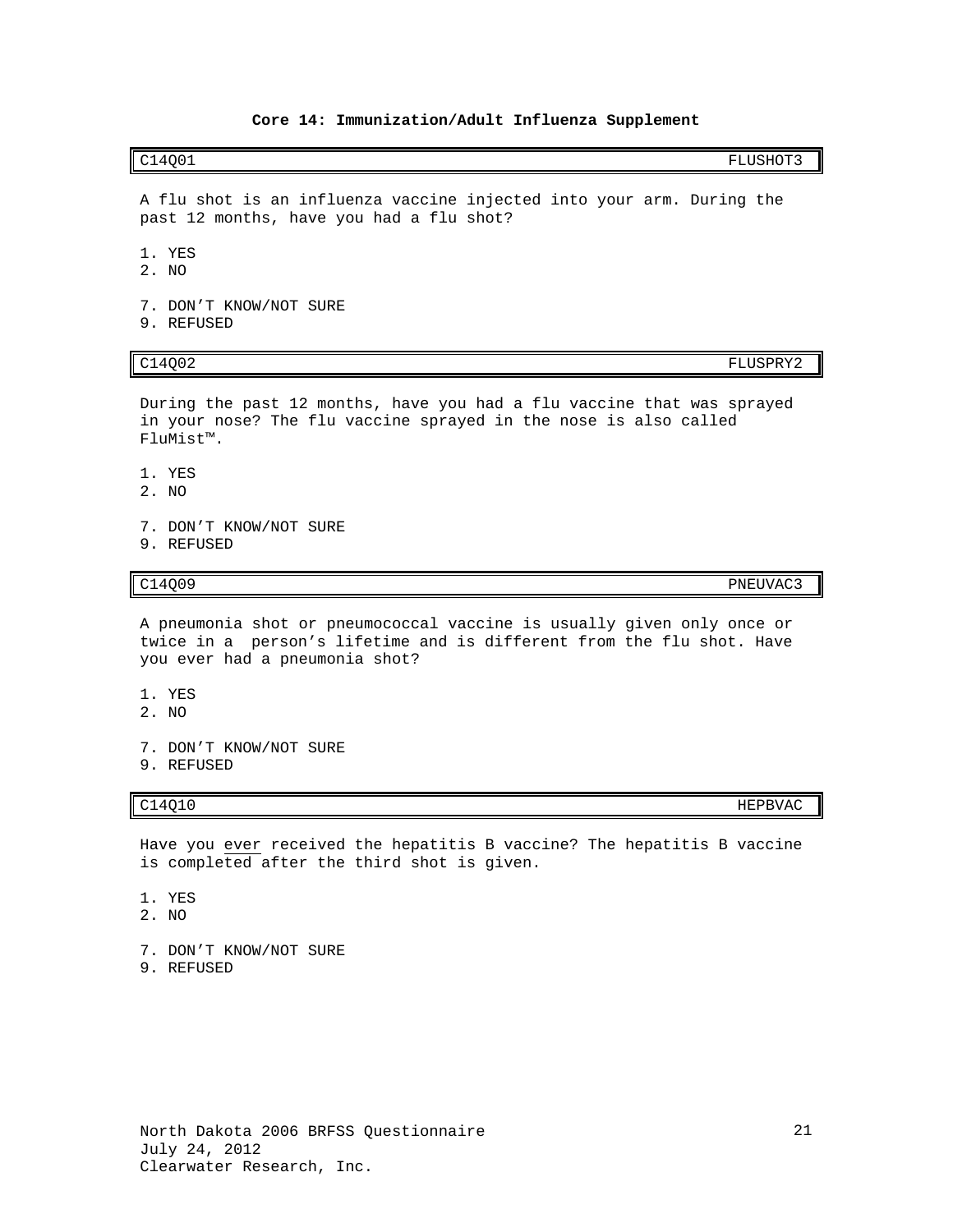C14Q11 HEPBRSN HEPBRSN

The next question is about behaviors related to Hepatitis B.

Tell me if any of these statements are true for you. Do not tell me which statement or statements are true for you, just if any of them are:

-You have hemophilia and have received clotting factor concentrate. **[IF C11Q17 = 1 SHOW]**-You are a man who has had sex with other men, even just one time. -You have taken street drugs by needle, even just one time. -You traded sex for money or drugs, even just one time. -You have tested positive for HIV. -You have had sex (even just one time) with someone who would answer "yes" to any of these statements. -You had more than two sex partners in the past year.

Are any of these statements true for you?

1. YES AT LEAST ONE STATEMENT IS TRUE 2. NO, NONE OF THESE STATEMENTS IS TRUE

7. DON'T KNOW/NOT SURE 9. REFUSED

### **Core 15: Falls**

<span id="page-23-0"></span>C15Q01 – C11Q01 >= 45 FALL3MN2

The next questions ask about recent falls. By a fall, we mean when a person unintentionally comes to rest on the ground or another lower level.

In the past 3 months, how many times have you fallen?

NUMBER OF TIMES  $[76 = 76$  OR MORE]

88. NONE **SKP > C16Q01**<br>77. DON'T KNOW/NOT SURE **SKP > C16Q01** 77. DON'T KNOW/NOT SURE<br>99. REFUSED

 $SKP \rightarrow C16Q01$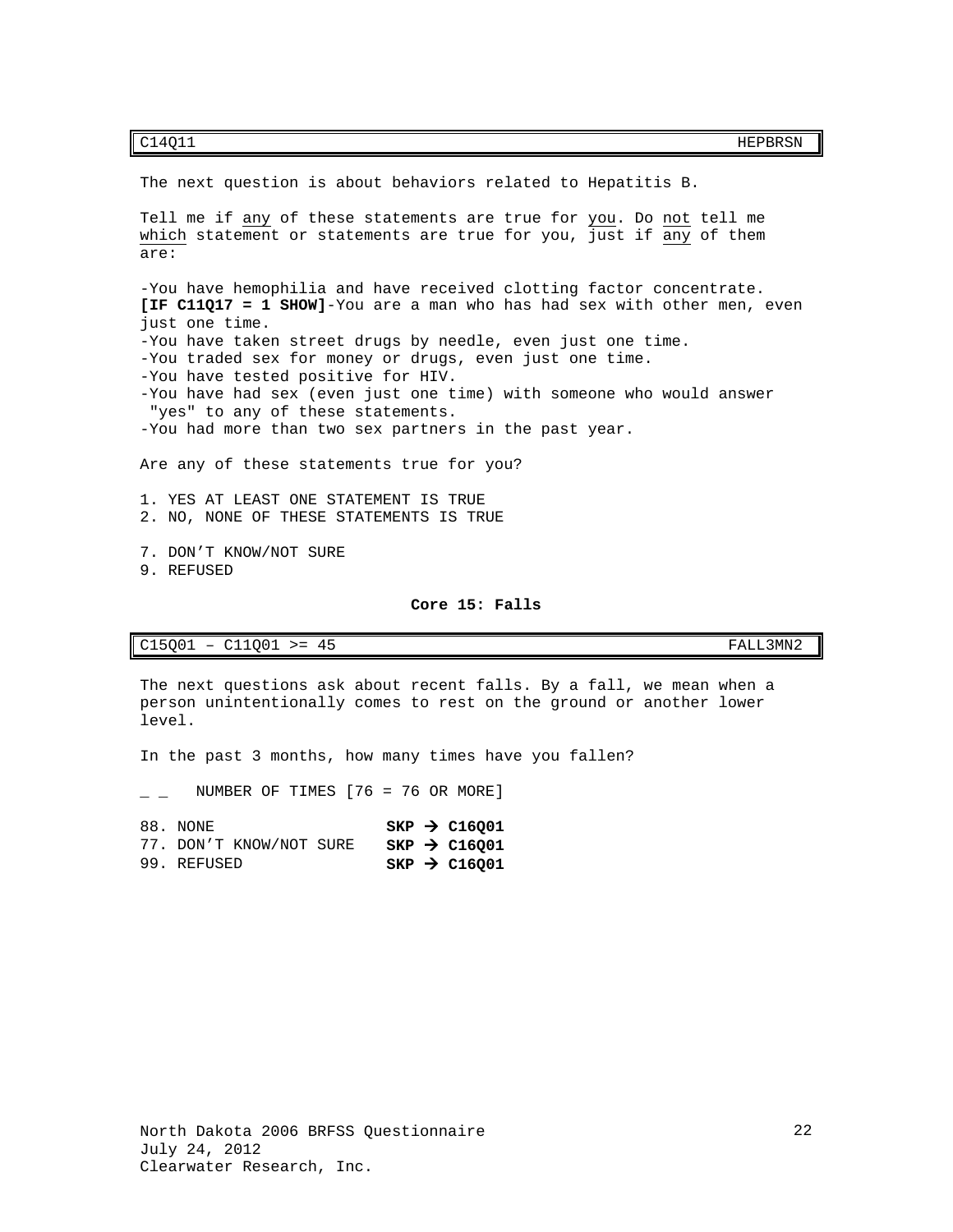C15Q02 – C11Q01 >= 45 & C15Q01 < 77 FALLINJ

**[IF C15Q01 = 1 SHOW]** Did this fall cause an injury?

**[IF C15Q01 > 1 SHOW}** How many of these falls caused an injury?

By an injury, we mean the fall caused you to limit your regular activities for at least a day or to go see a doctor.

 $\_$  NUMBER OF TIMES [76 = 76 OR MORE]

88. NONE

<span id="page-24-0"></span>77. DON'T KNOW/NOT SURE 99. REFUSED

## **Core 16: Seatbelt Use**

C16Q01 SEATBELT

How often do you use seat belts when you drive or ride in a car? Would you say…

1. Always 2. Nearly always 3. Sometimes 4. Seldom 5. Never 7. DON'T KNOW/NOT SURE 8. NEVER DRIVE OR RIDE IN A CAR **SKP > C18Q01** 9. REFUSED

### **Core 17: Drinking and Driving**

<span id="page-24-1"></span>C17Q01 – IF C13Q01 <> 2 & C16Q01 <> 8 DRNKDRI

During the past 30 days, how many times have you driven when you've had perhaps too much to drink?

 $\overline{\phantom{a}}$  \_ NUMBER OF TIMES

88. NONE 77. DON'T KNOW/NOT SURE

<span id="page-24-2"></span>99. REFUSED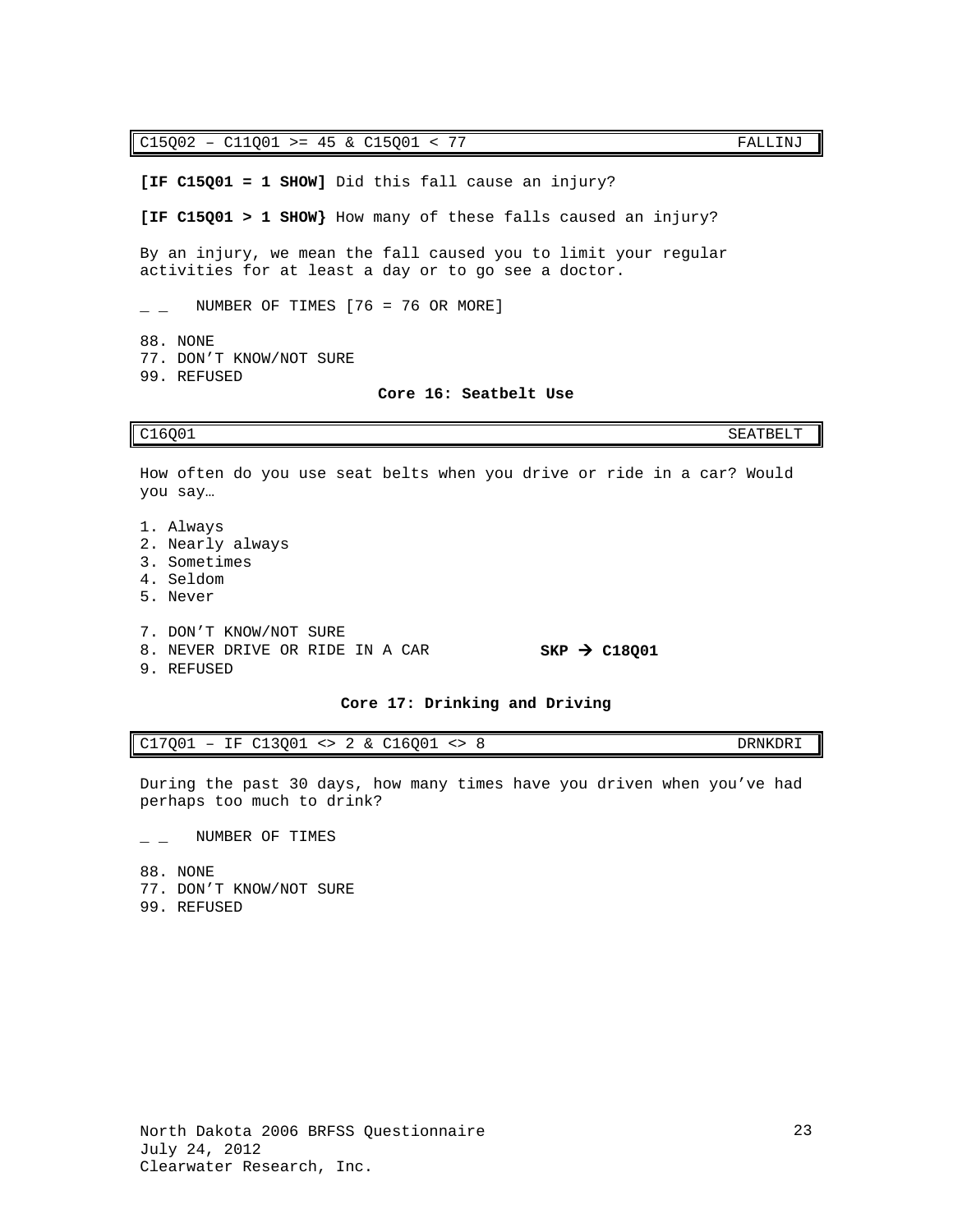The next questions are about breast and cervical cancer.

A mammogram is an x-ray of each breast to look for breast cancer. Have you ever had a mammogram?

**Core 18: Women's Health**

C18Q01 – C11Q17 = 2 HADMAM

1. YES<br>2. NO  $SKP \rightarrow C18Q03$ 

7. DON'T KNOW/NOT SURE **SKP > C18Q03**<br>9. REFUSED **SKP > C18003**  $SKP \rightarrow C18Q03$ 

 $C18Q02 - C11Q17 = 2 \& C18Q01 = 1$  HOWLONG

How long has it been since you had your last mammogram?

READ IF NECESSARY

1. Within the past year (anytime less than 12 months ago) 2. Within the past 2 years (1 year but less than 2 years ago) 3. Within the past 3 years (2 years but less than 3 years ago) 4. Within the past 5 years (3 years but less than 5 years ago) 5. 5 or more years ago

- 7. DON'T KNOW/NOT SURE
- 9. REFUSED

C18Q03 – IF C11Q17 = 2 PROFEXAM

A clinical breast exam is when a doctor, nurse, or other health professional feels the breasts for lumps. Have you ever had a clinical breast exam?

1. YES<br>2. NO  $SKP \rightarrow C18Q05$ 7. DON'T KNOW/NOT SURE **SKP > C18Q05**<br>9. REFUSED **SKP > C18Q05** 9. REFUSED

24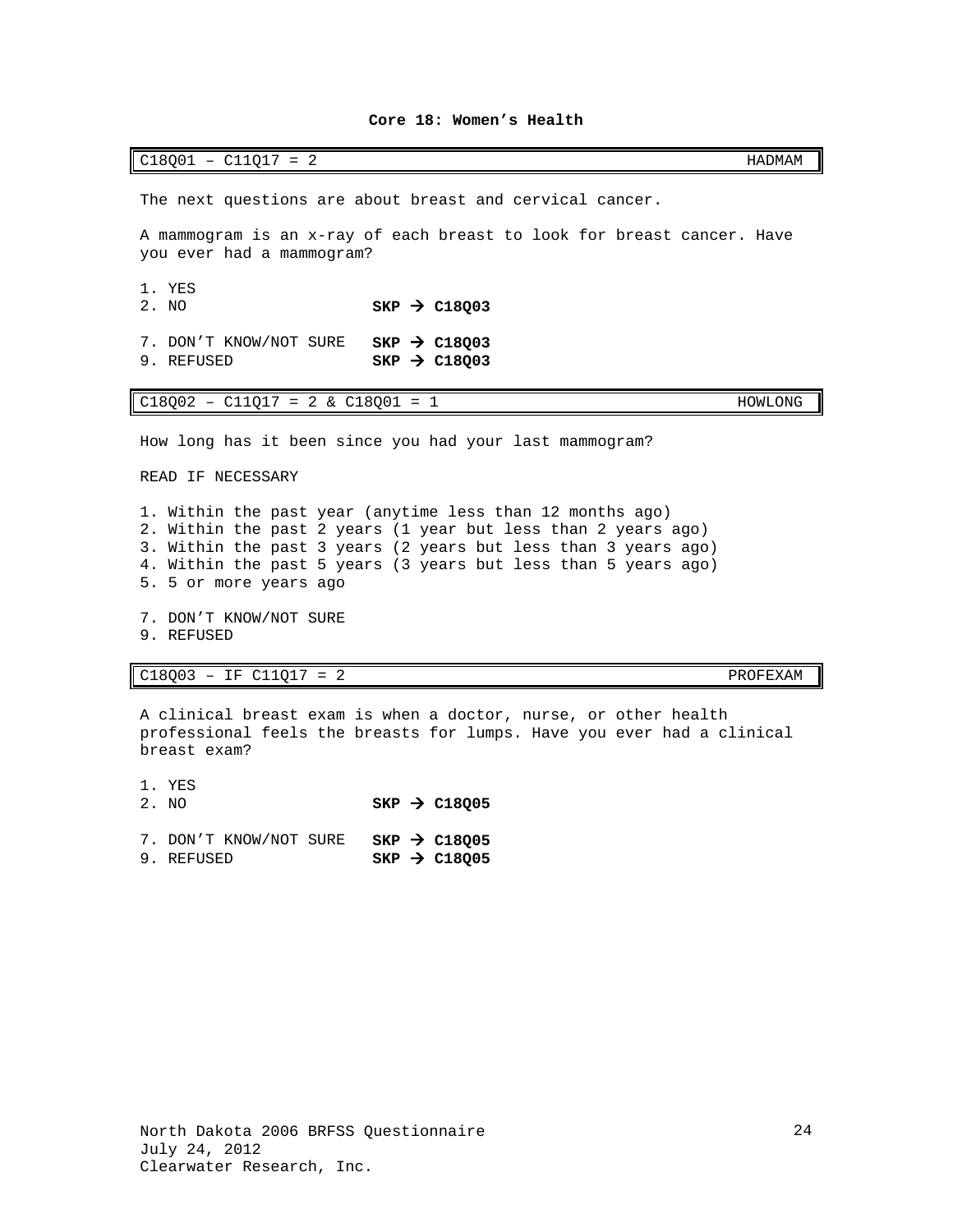| READ IF NECESSARY                                                                                                                                                                                                                                                                        |
|------------------------------------------------------------------------------------------------------------------------------------------------------------------------------------------------------------------------------------------------------------------------------------------|
| 1. Within the past year (anytime less than 12 months ago)<br>2. Within the past 2 years (1 year but less than 2 years ago)<br>3. Within the past 3 years (2 years but less than 3 years ago)<br>4. Within the past 5 years (3 years but less than 5 years ago)<br>5. 5 or more years ago |
| 7. DON'T KNOW/NOT SURE<br>9. REFUSED                                                                                                                                                                                                                                                     |
| $C18Q05 - IF C11Q17 = 2$<br>HADPAP2                                                                                                                                                                                                                                                      |
| A Pap test is a test for cancer of the cervix. Have you ever had a Pap<br>test?                                                                                                                                                                                                          |
| 1. YES<br>2. NO<br>$SKP \rightarrow C18007$                                                                                                                                                                                                                                              |
| 7. DON'T KNOW/NOT SURE<br>$SKP \rightarrow C18007$<br>9. REFUSED<br>$SKP \rightarrow C18Q07$                                                                                                                                                                                             |
| $C18Q06 - IF C11Q17 = 2 & C18Q05 = 1$<br>LASTPAP2                                                                                                                                                                                                                                        |
| How long has it been since you had your last Pap test?                                                                                                                                                                                                                                   |
| READ IF NECESSARY                                                                                                                                                                                                                                                                        |
| 1. Within the past year (anytime less than 12 months ago)<br>2. Within the past 2 years (1 year but less than 2 years ago)<br>3. Within the past 3 years (2 years but less than 3 years ago)<br>4. Within the past 5 years (3 years but less than 5 years ago)<br>5. 5 or more years ago |
| 7. DON'T KNOW/NOT SURE<br>9. REFUSED                                                                                                                                                                                                                                                     |
| $C18Q07 - IF C11Q17 = 2 & C11Q18 > 1$<br>HADHYST2                                                                                                                                                                                                                                        |
| Have you had a hysterectomy?                                                                                                                                                                                                                                                             |
| READ IF NECESSARY: "A hysterectomy is an operation to remove the uterus<br>$(womb)$ ."                                                                                                                                                                                                   |
| 1. YES                                                                                                                                                                                                                                                                                   |

How long has it been since your last breast exam?

- 2. NO
- 7. DON'T KNOW/NOT SURE
- 9. REFUSED

North Dakota 2006 BRFSS Questionnaire July 24, 2012 Clearwater Research, Inc.

 $C18Q04 - IF C11Q17 = 2 & C18Q03 = 1$  LENGEXAM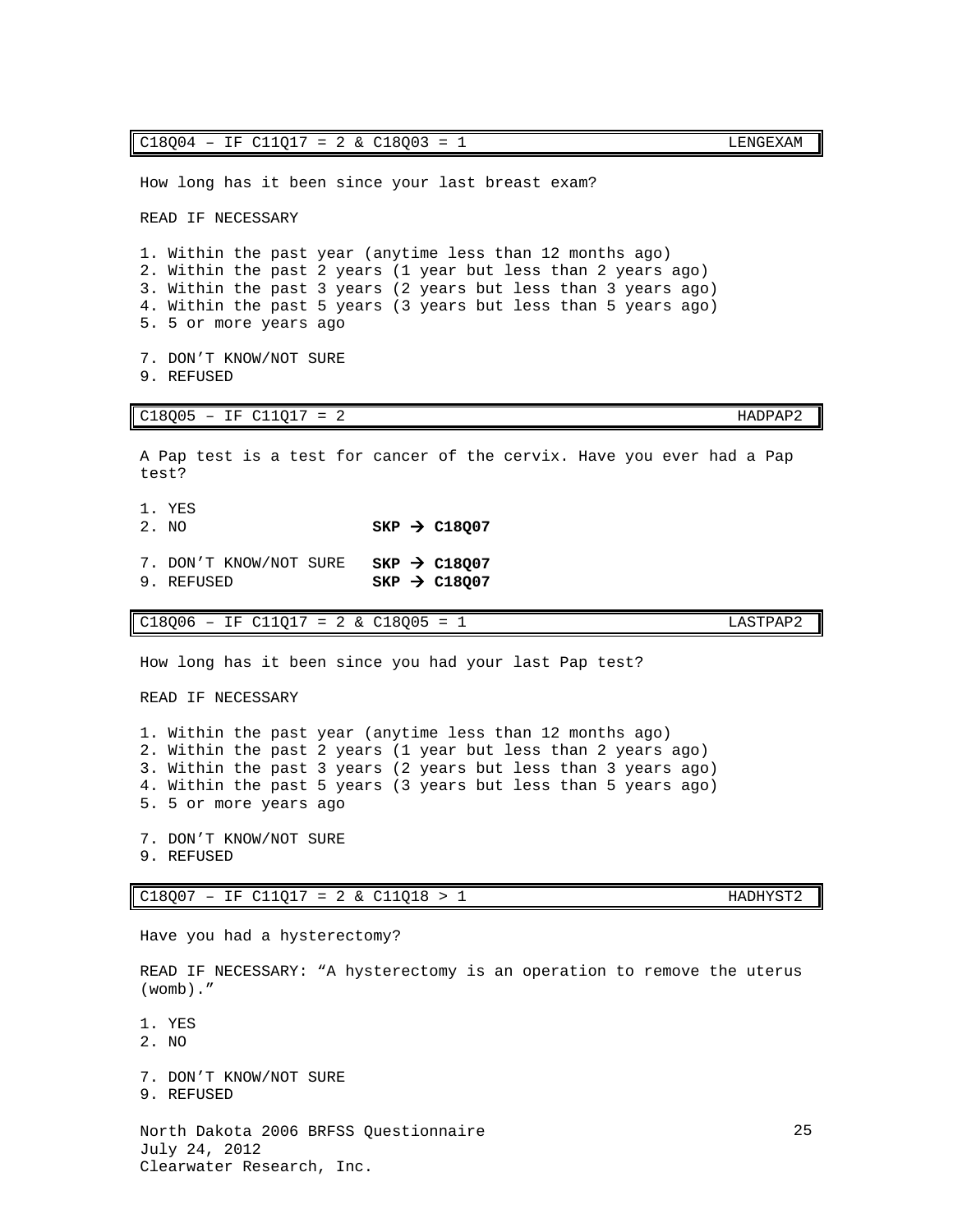### **Core 19: Prostate Cancer Screening**

<span id="page-27-0"></span>

|  |  |  |  | $C19Q01 - IF C11Q17 = 1 & C11Q01 >=$<br>- 40 | PSATEST |
|--|--|--|--|----------------------------------------------|---------|
|--|--|--|--|----------------------------------------------|---------|

Now, I will ask you some questions about prostate cancer screening.

A Prostate-Specific Antigen test, also called a PSA test, is a blood test used to check men for prostate cancer. Have you ever had a PSA test?

- 1. YES<br>2. NO
- $SKP \rightarrow C19Q03$
- 7. DON'T KNOW/NOT SURE **SKP → C19Q03**<br>9. REFUSED **SKP → C19003**  $SKP \rightarrow C19Q03$

C19Q02 – IF C11Q17 = 1 & C11Q01 >= 40 & C19Q01 = 1 PSATIME

How long has it been since you had your last PSA test?

READ IF NECESSARY

1. Within the past year (anytime less than 12 months ago) 2. Within the past 2 years (1 year but less than 2 years ago) 3. Within the past 3 years (2 years but less than 3 years ago) 4. Within the past 5 years (3 years but less than 5 years ago) 5. 5 or more years ago

- 7. DON'T KNOW/NOT SURE
- 9. REFUSED

1. YES

### C19Q03 – IF C11Q17 = 1 & C11Q01 >= 40 DIGRECEX

A digital rectal exam is an exam in which a doctor, nurse, or other health professional places a gloved finger into the rectum to feel the size, shape, and hardness of the prostate gland. Have you ever had a digital rectal exam?

| 2. NO |  | $SKP$ $\rightarrow$ C19005 |
|-------|--|----------------------------|
|       |  |                            |

|            | 7. DON'T KNOW/NOT SURE |  | $SKP \rightarrow C19Q05$ |
|------------|------------------------|--|--------------------------|
| 9. REFUSED |                        |  | $SKP \rightarrow C19Q05$ |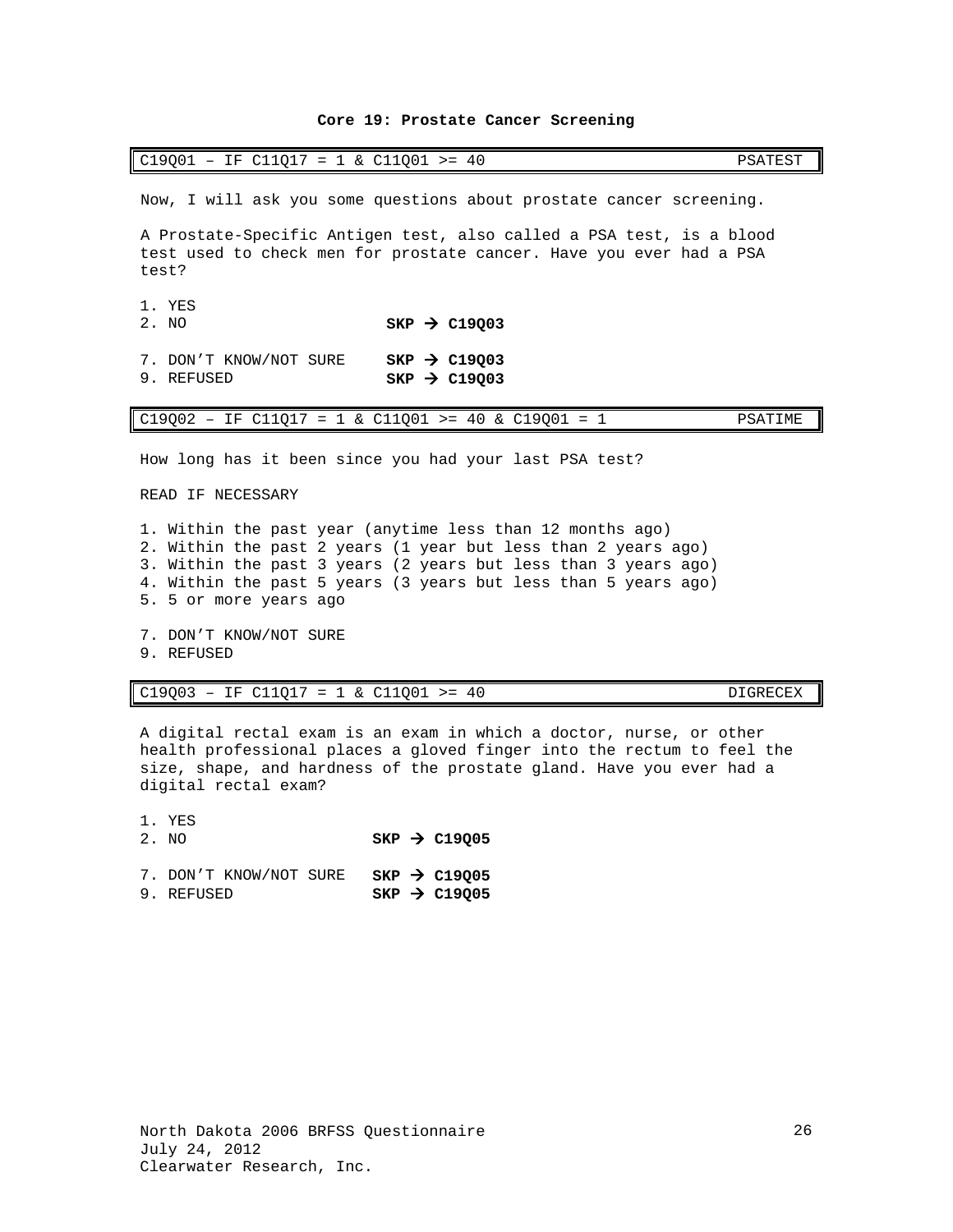READ IF NECESSARY 1. Within the past year (anytime less than 12 months ago) 2. Within the past 2 years (1 year but less than 2 years ago) 3. Within the past 3 years (2 years but less than 3 years ago) 4. Within the past 5 years (3 years but less than 5 years ago) 5. 5 or more years ago 7. DON'T KNOW/NOT SURE 9. REFUSED C19Q05 – IF C11Q17 = 1 & C11Q01 >= 40 PROSTATE Have you ever been told by a doctor, nurse, or other health professional that you had prostate cancer? 1. YES 2. NO 7. DON'T KNOW/NOT SURE

- 
- <span id="page-28-0"></span>9. REFUSED

**Core 20: Colorectal Cancer Screening**

C20Q01 – C11Q01 >= 50 BLDSTOOL

A blood stool test is a test that may use a special kit at home to determine whether the stool contains blood. Have you ever had this test using a home kit?

- 1. YES<br>2. NO  $SKP \rightarrow C20Q03$ 7. DON'T KNOW/NOT SURE **SKP > C20Q03**<br>9. REFUSED **SKP > C20Q03**
- $SKP \rightarrow C20Q03$

 $C19Q04 - IF C11Q17 = 1 & C11Q01 >= 40 & C19Q03 = 1$  DRETIME

How long has it been since your last digital rectal exam?

27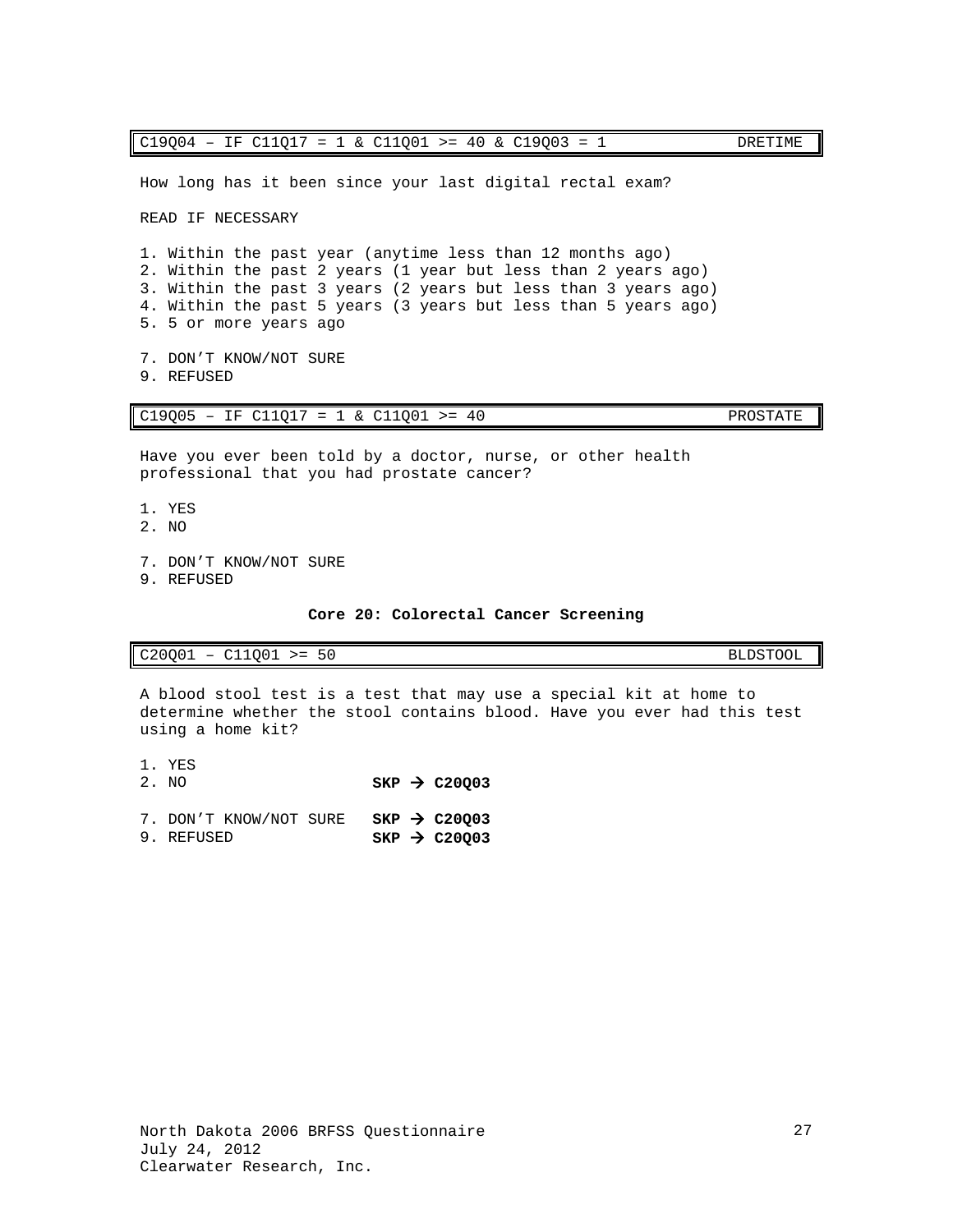1. Within the past year (anytime less than 12 months ago) 2. Within the past 2 years (1 year but less than 2 years ago) 3. Within the past 5 years (2 years but less than 5 years ago) 4. 5 or more years ago 7. DON'T KNOW/NOT SURE 9. REFUSED C20Q03 – C11Q01 >= 50 HADSIGM3 Sigmoidoscopy and colonoscopy are exams in which a tube is inserted in the rectum to view the colon for signs of cancer or other health problems. Have you ever had either of these exams? 1. YES 2. NO  $SKP \rightarrow C21Q01$ 7. DON'T KNOW/NOT SURE **SKP > C21Q01**<br>9. REFUSED **SKP > C21Q01**  $SKP \rightarrow C21Q01$ C20Q04 – C11Q01 >= 50 & C20Q03 = 1 LASTSIG2 How long has it been since you had your last sigmoidoscopy or colonoscopy? READ IF NECESSARY

1. Within the past year (anytime less than 12 months ago) 2. Within the past 2 years (1 year but less than 2 years ago) 3. Within the past 5 years (2 years but less than 5 years ago) 4. Within the past 10 years (5 years but less than 10 years ago) 5. 10 or more years ago

<span id="page-29-0"></span>7. DON'T KNOW/NOT SURE 9. REFUSED

# $C20Q02 - C11Q01 \geq 50 \& C20Q01 = 1$  LSTBLDS2

How long has it been since you had your last blood stool test using a home kit?

READ IF NECESSARY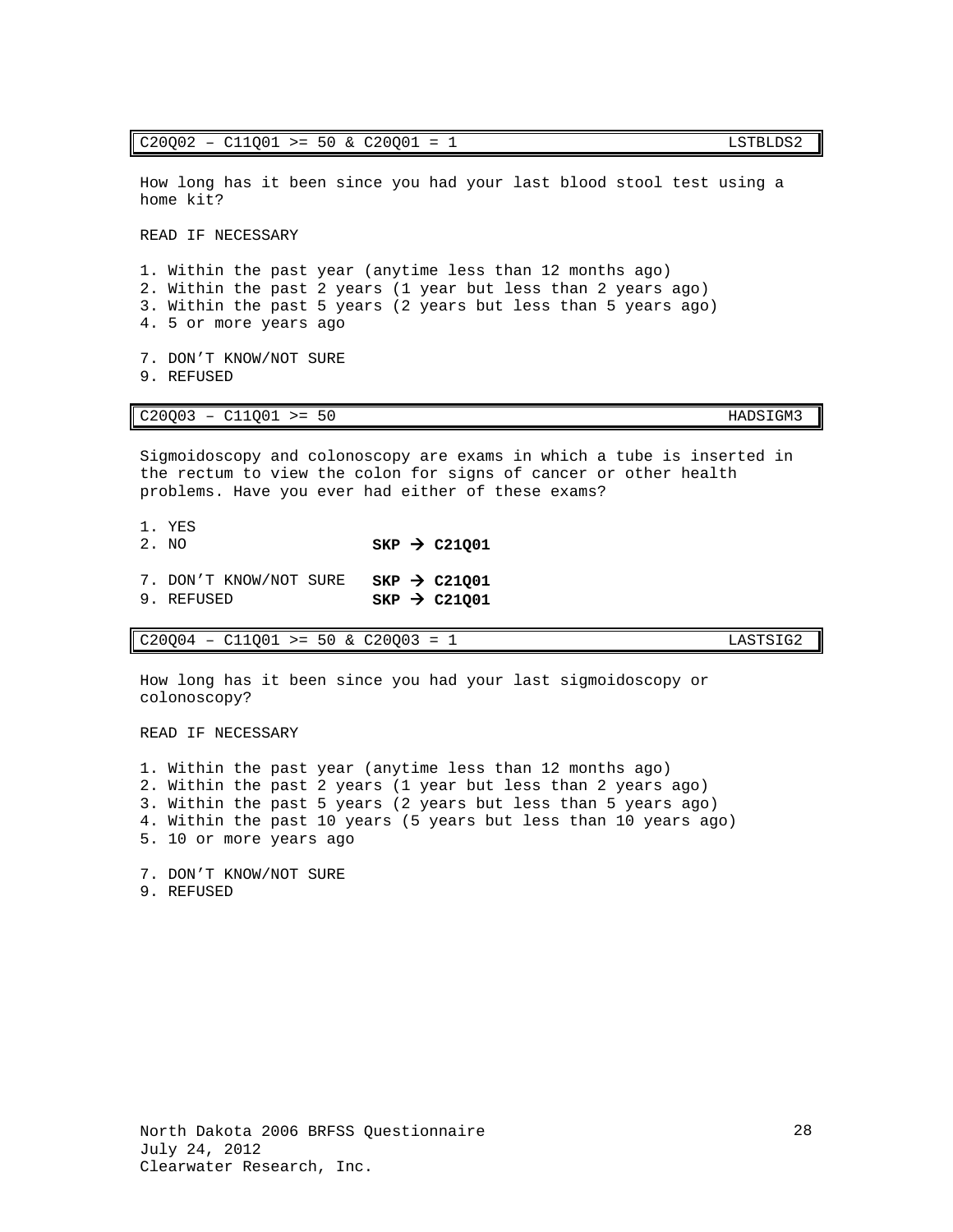### **Core 21: HIV/AIDS**

| C11Q01<br>C21Q01<br>HIVTST5<br>ΙF<br>$=$ $<$<br><u>_</u><br>ບບ |  |
|----------------------------------------------------------------|--|
|----------------------------------------------------------------|--|

The next few questions are about the national health problem of HIV, the virus that causes AIDS. Please remember that your answers are strictly confidential and that you don't have to answer every question if you do not want to. Although we will ask you about testing, we will not ask you about the results of any test you may have had.

Have you ever been tested for HIV? Do not count tests you may have had as part of a blood donation. Include testing fluid from your mouth.

- 
- 1. YES<br>2. NO  $SKP \rightarrow C22Q01$
- 7. DON'T KNOW/NOT SURE **SKP → C22Q01**<br>9. REFUSED **SKP → C22O01**
- $SKP \rightarrow C22001$

C21002 - IF C11001 =< 65 & C21001 = 1 HIVTSTD2

Not including blood donations, in what month and year was your last HIV test?

INTERVIEWER NOTE: IF RESPONSE IS BEFORE JANUARY 1985, CODE "DON'T KNOW."

 $\subset$  CODE MONTH AND YEAR

777777. DON'T KNOW/NOT SURE 999999. REFUSED

C21Q03 – IF C11Q01 =< 65 & C21Q01 = 1 WHRTST7

Where did you have your last HIV test — at a private doctor or HMO office, at a counseling and testing site, at a hospital, at a clinic, in a jail or prison, at a drug treatment facility, at home, or somewhere else?

01. PRIVATE DOCTOR OR HMO OFFICE 02. COUNSELING AND TESTING SITE 03. HOSPITAL 04. CLINIC 05. JAIL OR PRISON (OR OTHER CORRECTIONAL FACILITY) 06. DRUG TREATMENT FACILITY 07. AT HOME 08. SOMEWHERE ELSE 77. DON'T KNOW/NOT SURE

99. REFUSED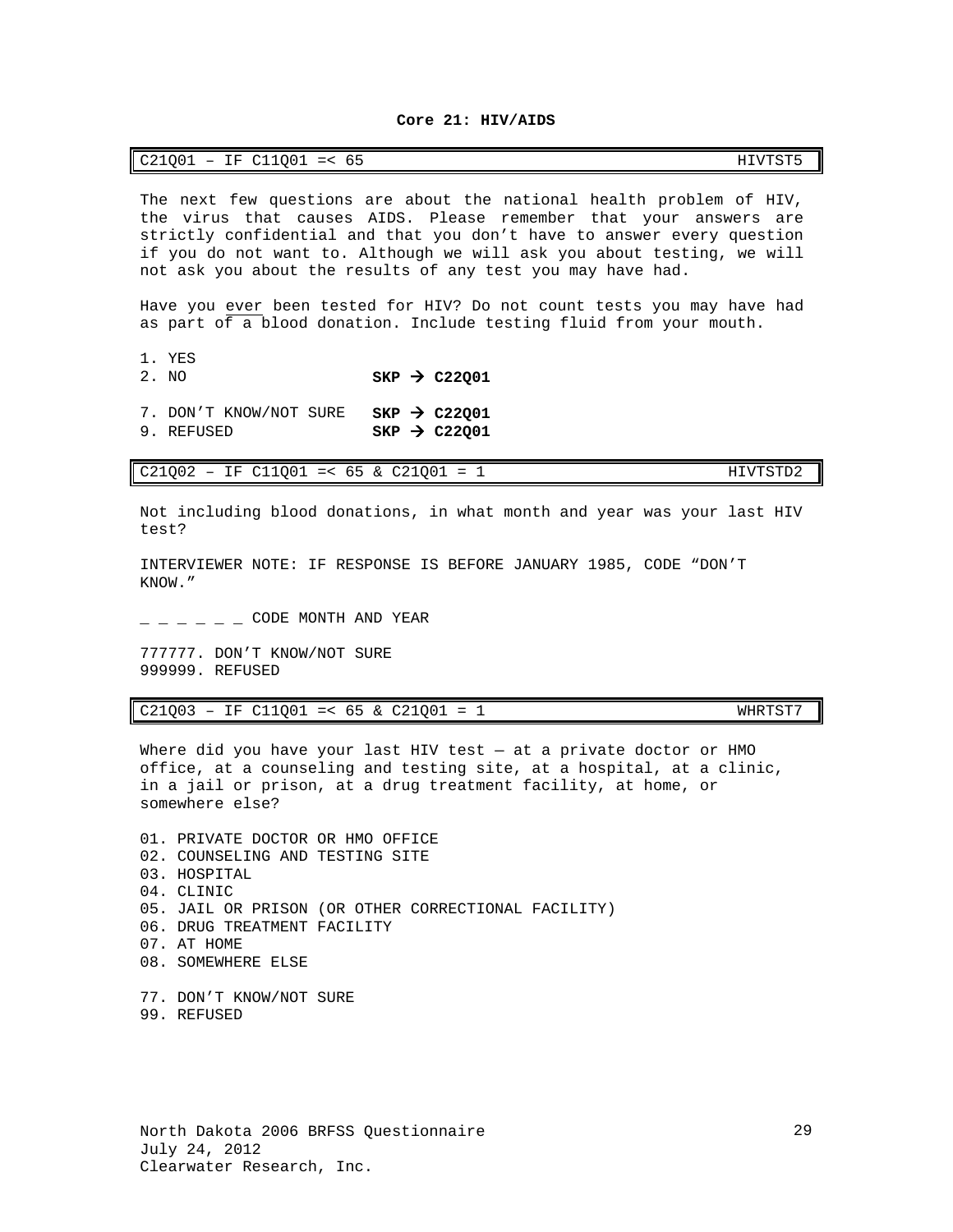C21Q04 – IF C11Q01 =< 65 & C21Q01 = 1 & C21Q02 < [WITHIN PAST 12 MONTHS]

HIVRDTST

Was it a rapid test where you could get your results within a couple of hours?

- 1. YES
- 2. NO
- 7. DON'T KNOW/NOT SURE
- <span id="page-31-0"></span>9. REFUSED

### **Core 22: Emotional Support and Life Satisfaction**

| C <sub>22001</sub><br>EMTSUPRT                                                            |
|-------------------------------------------------------------------------------------------|
| The next two questions are about emotional support and<br>your<br>satisfaction with life. |
| How often do you get the social and emotional support you need?                           |
| INTERVIEWER NOTE: IF ASKED, SAY, "Please include support from any<br>source."             |
| 1. Always<br>2. Usually<br>3. Sometimes<br>4. Rarely<br>5. Never                          |

7. DON'T KNOW/NOT SURE

9. REFUSED

C22Q02 LSATISFY

In general, how satisfied are you with your life?

- 1. Very satisfied
- 2. Satisfied
- 3. Dissatisfied
- 4. Very dissatisfied
- 7. DON'T KNOW/NOT SURE
- <span id="page-31-1"></span>9. REFUSED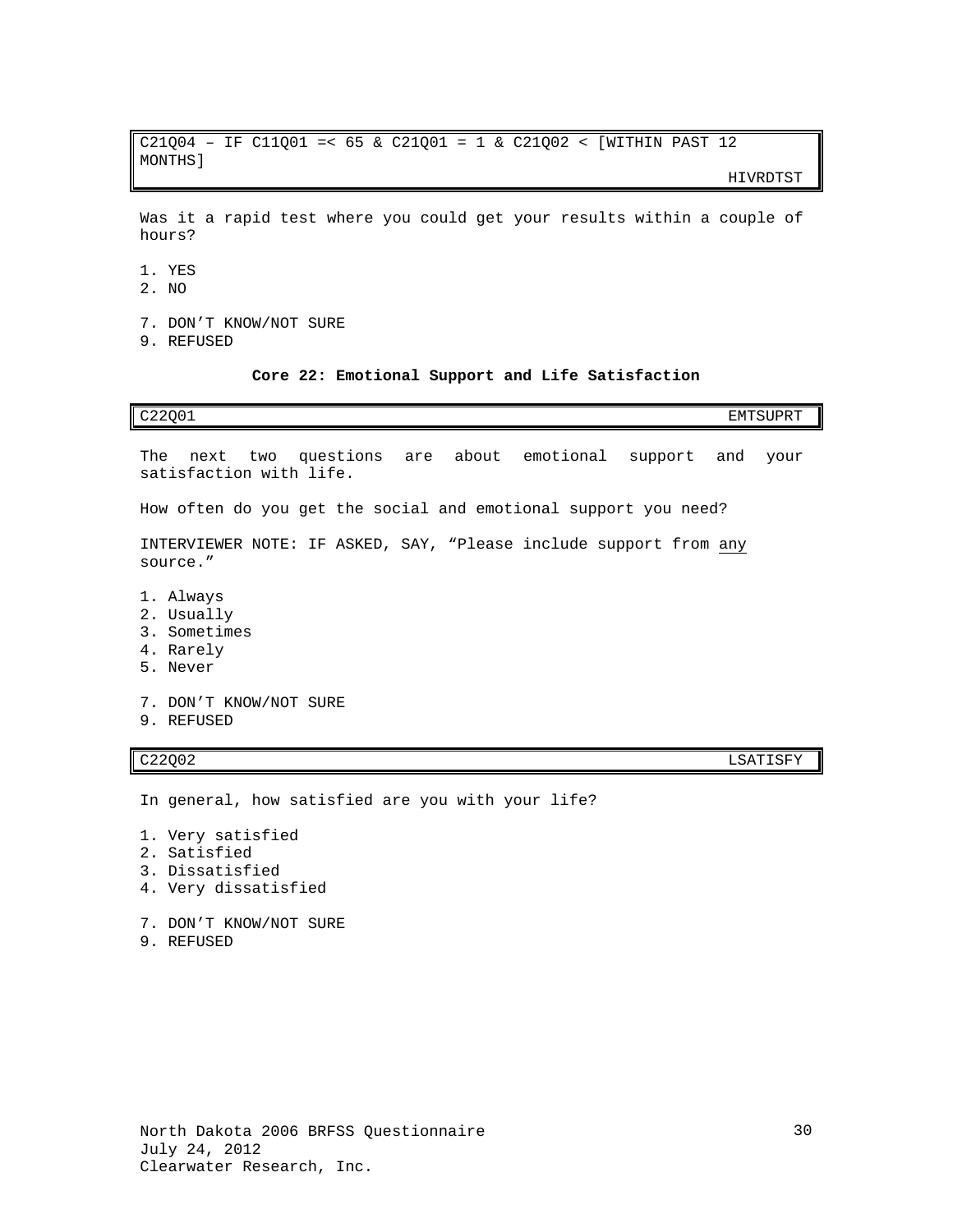### **Module 1: Random Child Selection**

| $M01Q01 - IF C11Q06 > = 1 & C11Q06 < 88$ |  |  | RCSBIRTH |
|------------------------------------------|--|--|----------|
|------------------------------------------|--|--|----------|

**[IF C11Q06 = 1 SHOW]** Previously, you indicated there was one child age 17 or younger in your household. I would like to ask you some questions about that child .

**[IF C11Q01 > 1 & <88 SHOW]** Previously, you indicated there were **[ANS C11Q06]** children age 17 or younger in your household. Think about those **[ANS C11Q06]** children in order of their birth, from oldest to youngest. The oldest child is the first child and the youngest child is the last. Please include children with the same birth date, including twins, in the order of their birth.

I have some additional questions about one specific child. The child I will be referring to is the **[Xth]** child in your household. All following questions about children will be about the **[Xth]** child.

What is the birth month and year of the **[Xth]** child?

 $\sim$   $\sim$   $\sim$   $\sim$   $\sim$   $\sim$  CODE MONTH AND YEAR

777777. DON'T KNOW/NOT SURE 999999. REFUSED

M01Q02 - IF C11Q06 < 88 RCSGENDR

Is the child a boy or a girl?

- 1. BOY
- 2. GIRL

9. REFUSED

M01Q03 - IF C11Q06 < 88 RCHISLAT

Is the child Hispanic or Latino?

1. YES

2. NO

7. DON'T KNOW/NOT SURE

9. REFUSED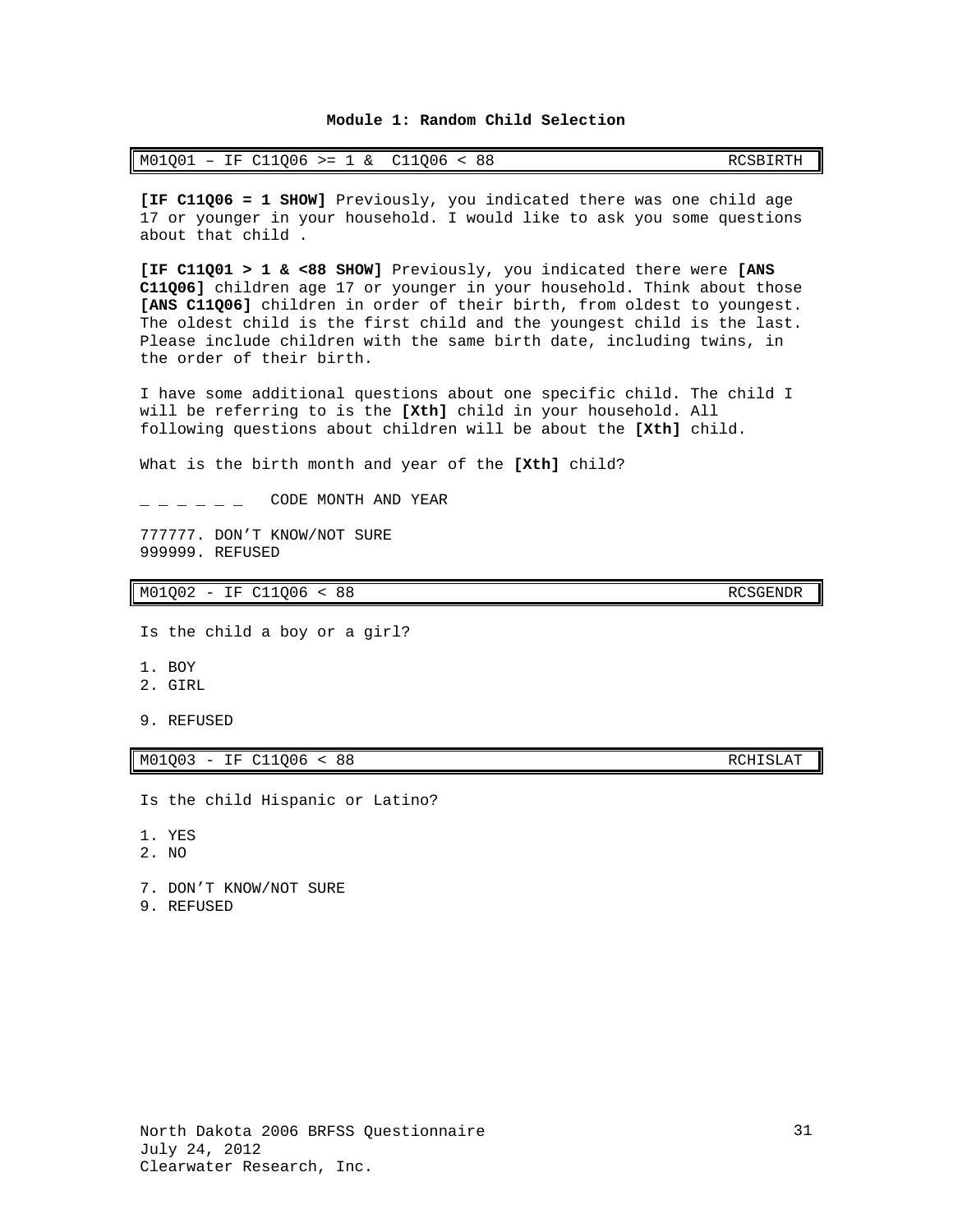Which one or more of the follow would you say is the race of the child? CHECK ALL THAT APPLY 1. White 2. Black or African American 3. Asian 4. Native Hawaiian or Other Pacific Islander 5. American Indian or Alaska Native or 6. Other [SPECIFY] 8. NO ADDITIONAL CHOICES 7. DON'T KNOW/NOT SURE 9. REFUSED M01Q05 – IF C11Q06 < 88 & M01Q04 HAS MORE THAN ONE RESPONSE INDICATED RCSBRACE Which one of these groups would you say best represents the child's race? 1. White 2. Black or African American 3. Asian 4. Native Hawaiian or Other Pacific Islander 5. American Indian or Alaska Native or 6. Other [SPECIFY]

8. NO ADDITIONAL CHOICES 7. DON'T KNOW/NOT SURE 9. REFUSED

M01Q06 - IF & C11Q06 < 88 RCSRELT1

How are you related to the child?

<span id="page-33-0"></span>1. Parent (INCLUDE BIOLOGIC, STEP, OR ADOPTIVE PARENT) 2. Grandparent 3. Foster parent or guardian 4. Sibling (INCLUDE BIOLOGIC, STEP, AND ADOPTIVE SIBLING) 5. Other relative 6. Not related in any way 7. DON'T KNOW/NOT SURE 9. REFUSED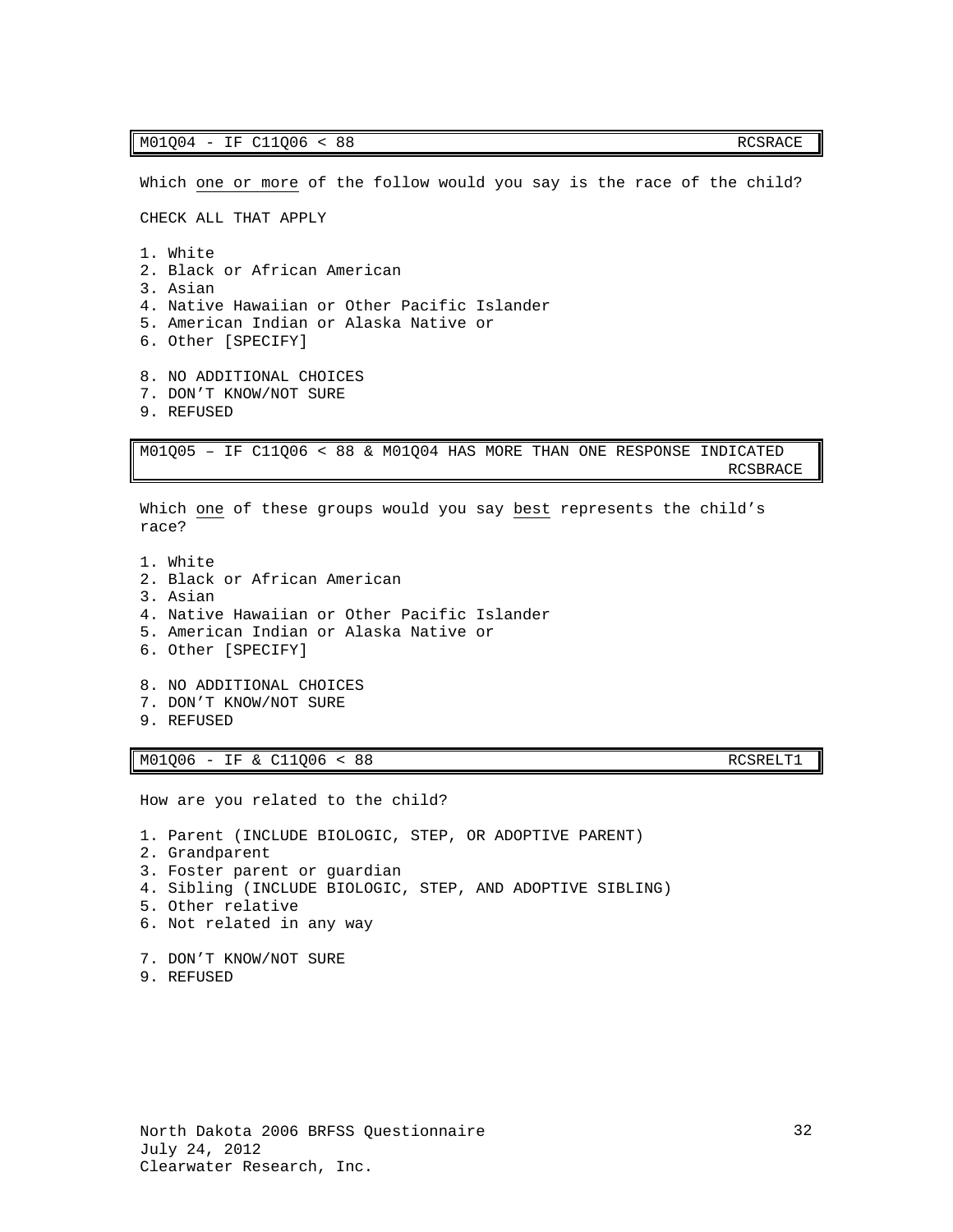### **Module 10: Secondhand Smoke Policy**

M10Q01 HOUSESMK

Which statement best describes the rules about smoking inside your home? 1. Smoking is not allowed anywhere inside your home 2. Smoking is allowed in some places or at some times 3. Smoking is allowed anywhere inside your home 4. There are no rules about smoking inside your home 7. DON'T KNOW/NOT SURE 9. REFUSED M10Q02 – IF C11Q08 = 1, 2 INDOORS While working at your job, are you indoors most of the time? 1. YES<br>2. NO  $SKP \rightarrow \text{[NEXT MODULE]}$ 7. DON'T KNOW/NOT SURE **SKP > [NEXT MODULE]**<br>9. REFUSED **SKP > [NEXT MODULE]**  $SKP \rightarrow [NEXT MODULE]$ 

M10Q03 – IF C11Q08 = 1, 2 & M10Q02 = 1 SMKPUBLC

Which of the following best describes your place of work's official smoking policy for indoor public or common areas, such as lobbies, rest rooms, and lunch rooms?

INTERVIEWER NOTE: FOR WORKERS WHO VISIT CLIENTS OR WORK AT HOME, "PLACE OF WORK" MEANS THEIR BASE LOCATION. FOR SELF-EMPLOYED PERSONS WHO WORK AT HOME, THE OFFICIAL SMOKING POLICY MEANS THE HOME SMOKING POLICY.

- 1. Not allowed in any public areas
- 2. Allowed in some public areas
- 3. Allowed in all public areas, or
- 4. No official policy
- 7. DON'T KNOW/NOT SURE
- 9. REFUSED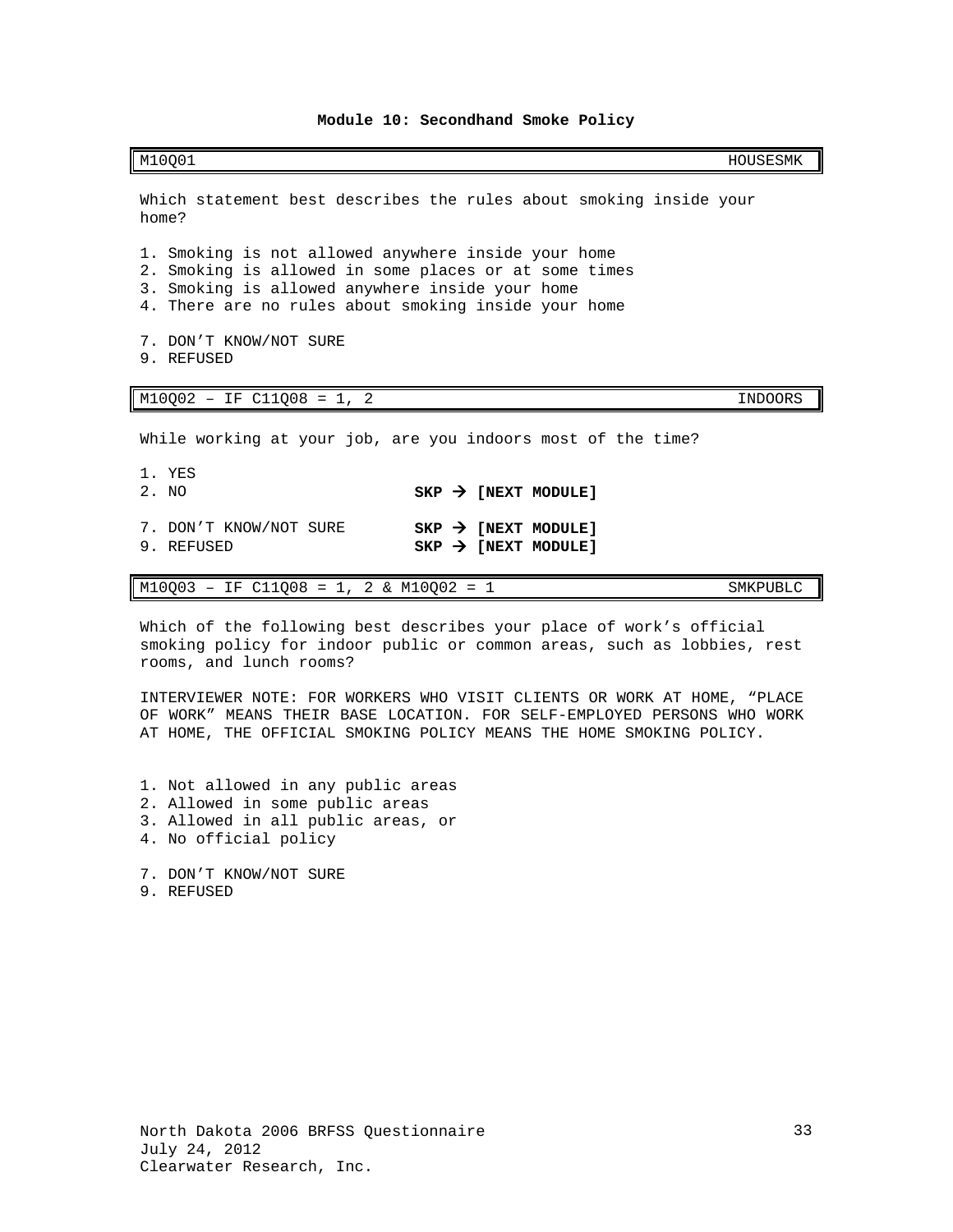### M10Q04 – IF C11Q08 = 1, 2 & M10Q02 = 1 SMKWORK

Which of the following best describes your place of work's official smoking policy for work areas?

- 1. Not allowed in any work areas
- 2. Allowed in some work areas
- 3. Allowed in all work areas
- 4. No official policy
- 7. DON'T KNOW/NOT SURE
- <span id="page-35-0"></span>9. REFUSED

### **Module 14: Anxiety and Depression**

Now, I am going to ask you some questions about your mood. When answering these questions, please think about how many days each of the following has occurred in the past 2 weeks.

M14Q01 ADPLEASR

Over the last 2 weeks, how many days have you had little interest or pleasure in doing things?

 $-$  01-14 DAYS

88. NONE 77. DON'T KNOW/NOT SURE 99. REFUSED

## M14Q02 ADDOWN

Over the last 2 weeks, how many days have you felt down, depressed or hopeless?

 $\overline{\phantom{0}}$   $\overline{\phantom{0}}$  01-14 DAYS

88. NONE 77. DON'T KNOW/NOT SURE 99. REFUSED

# M14Q03 ADSLEEP

Over the last 2 weeks, how many days have you had trouble falling asleep or staying asleep or sleeping too much?

 $-$  01-14 DAYS

88. NONE 77. DON'T KNOW/NOT SURE 99. REFUSED

34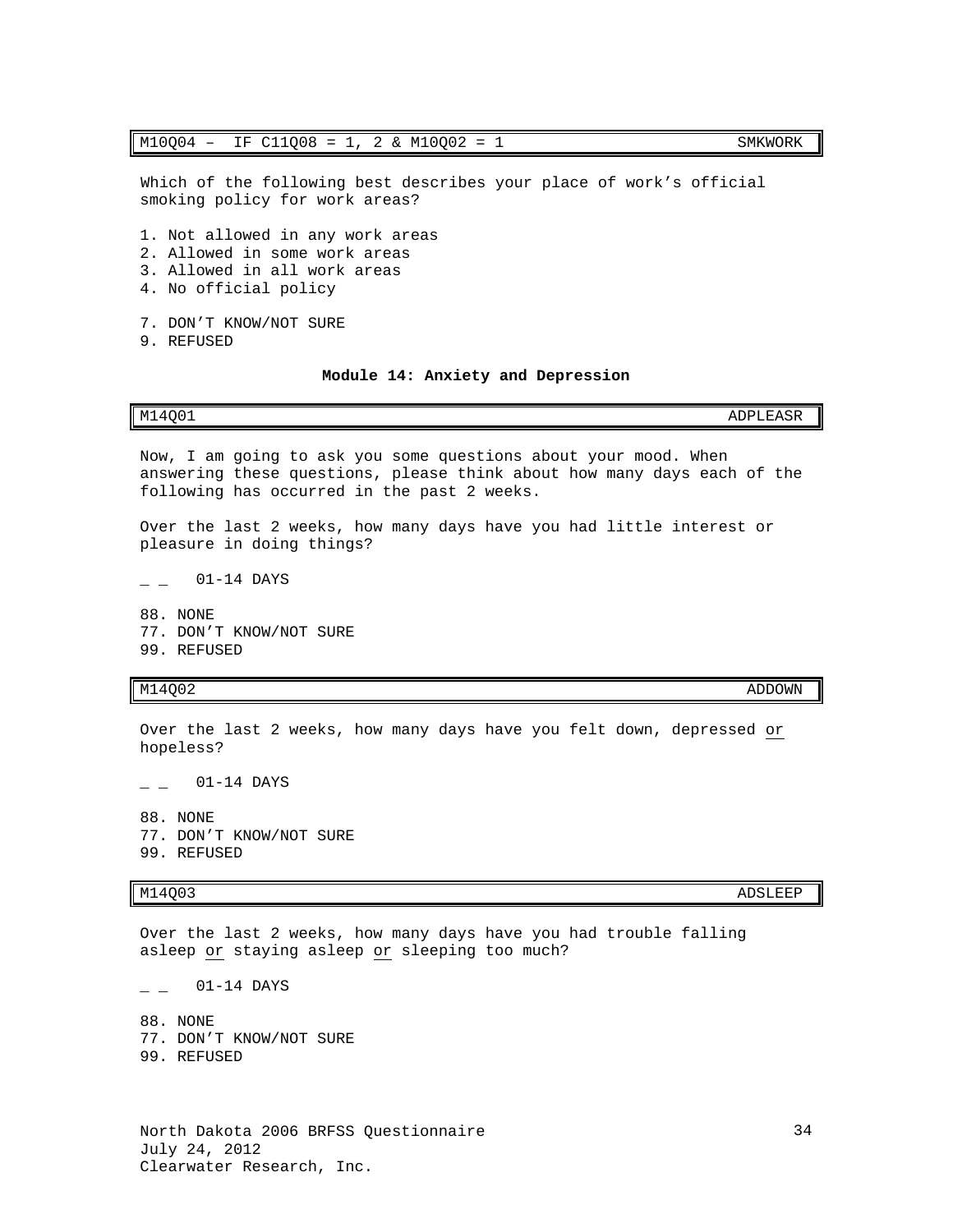M14Q04 ADENERGY

Over the last 2 weeks, how many days have you felt tired or had little energy?

 $-$  01-14 DAYS

88. NONE 77. DON'T KNOW/NOT SURE 99. REFUSED

# $M14Q05$  and  $M14Q05$

Over the last 2 weeks, how many days have you had a poor appetite or eaten too much?

 $01-14$  DAYS

88. NONE 77. DON'T KNOW/NOT SURE 99. REFUSED

## M14Q06 ADFAIL AND ANN AN DEAL ANN AN DEAL ANN AN DEAL ANN AN DEAL ANN AN DEAL ANN AN DEAL ANN AN DEAL ANN AN D

Over the last 2 weeks, how many days have you felt bad about yourself or that you were a failure or had let yourself or your family down?

 $-$  01-14 DAYS 88. NONE 77. DON'T KNOW/NOT SURE 99. REFUSED

Over the last 2 weeks, how many days have you had trouble concentrating on things, such as reading the newspaper or watching the TV?

 $-$  01-14 DAYS

88. NONE 77. DON'T KNOW/NOT SURE 99. REFUSED

M14Q07 ADTHINK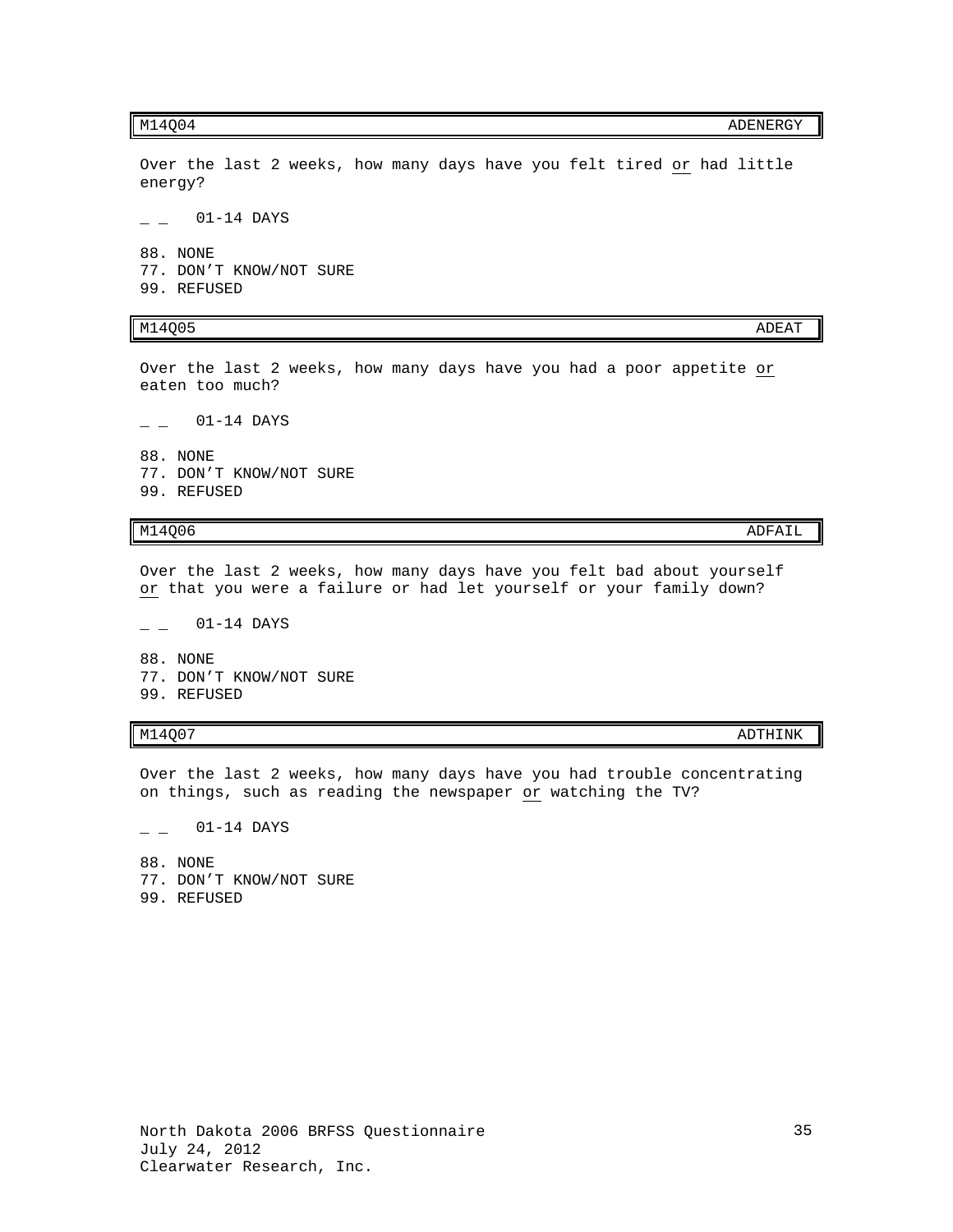Over the last 2 weeks, how many days have you moved or spoken so slowly that other people could have noticed? Or the opposite – being so fidgety or restless that you were moving around a lot more than usual?

 $\overline{\phantom{0}}$   $\overline{\phantom{0}}$   $\overline{\phantom{0}}$   $\overline{\phantom{0}}$   $\overline{\phantom{0}}$   $\overline{\phantom{0}}$   $\overline{\phantom{0}}$   $\overline{\phantom{0}}$   $\overline{\phantom{0}}$   $\overline{\phantom{0}}$   $\overline{\phantom{0}}$   $\overline{\phantom{0}}$   $\overline{\phantom{0}}$   $\overline{\phantom{0}}$   $\overline{\phantom{0}}$   $\overline{\phantom{0}}$   $\overline{\phantom{0}}$   $\overline{\phantom{0}}$   $\overline{\$ 

88. NONE 77. DON'T KNOW/NOT SURE 99. REFUSED

Has a doctor or other healthcare provider ever told you that you had an anxiety disorder including acute stress disorder, anxiety, generalized anxiety disorder, obsessive-compulsive disorder, panic disorder, phobia, posttraumatic stress disorder, or social anxiety disorder?

- 1. YES
- 2. NO
- 7. DON'T KNOW/NOT SURE 9. REFUSED
- 

 $M14Q10$   $ADDEPEV$ 

Has a doctor or other healthcare provider ever told you that you have a depressive disorder (including depression, major depression, dysthymia, or minor depression)?

- 1. YES
- 2. NO
- 7. DON'T KNOW/NOT SURE
- <span id="page-37-0"></span>9. REFUSED

**State Added Section 1: Occupation**

| $ND01Q01 - IF C11Q08 = 1, 2, 5$ |  |  |  |  |  |  |  |  | OCCHOURS |  |
|---------------------------------|--|--|--|--|--|--|--|--|----------|--|
|---------------------------------|--|--|--|--|--|--|--|--|----------|--|

Previously, you indicated you were **[ANS C11Q08]**. On the average, how many hours per week, if any, do you work at a job or business?

 $\_$  (76 = 76 OR MORE HOURS)

| 88. DO NOT WORK/NONE    |  | $SKP \rightarrow ND02Q01$ |
|-------------------------|--|---------------------------|
| 77. DON'T KNOW/NOT SURE |  | $SKP \rightarrow ND02Q01$ |
| 99. REFUSED             |  | $SKP \rightarrow ND02Q01$ |

# m14Q09 and the control of the control of the control of the control of the control of the control of the control of the control of the control of the control of the control of the control of the control of the control of t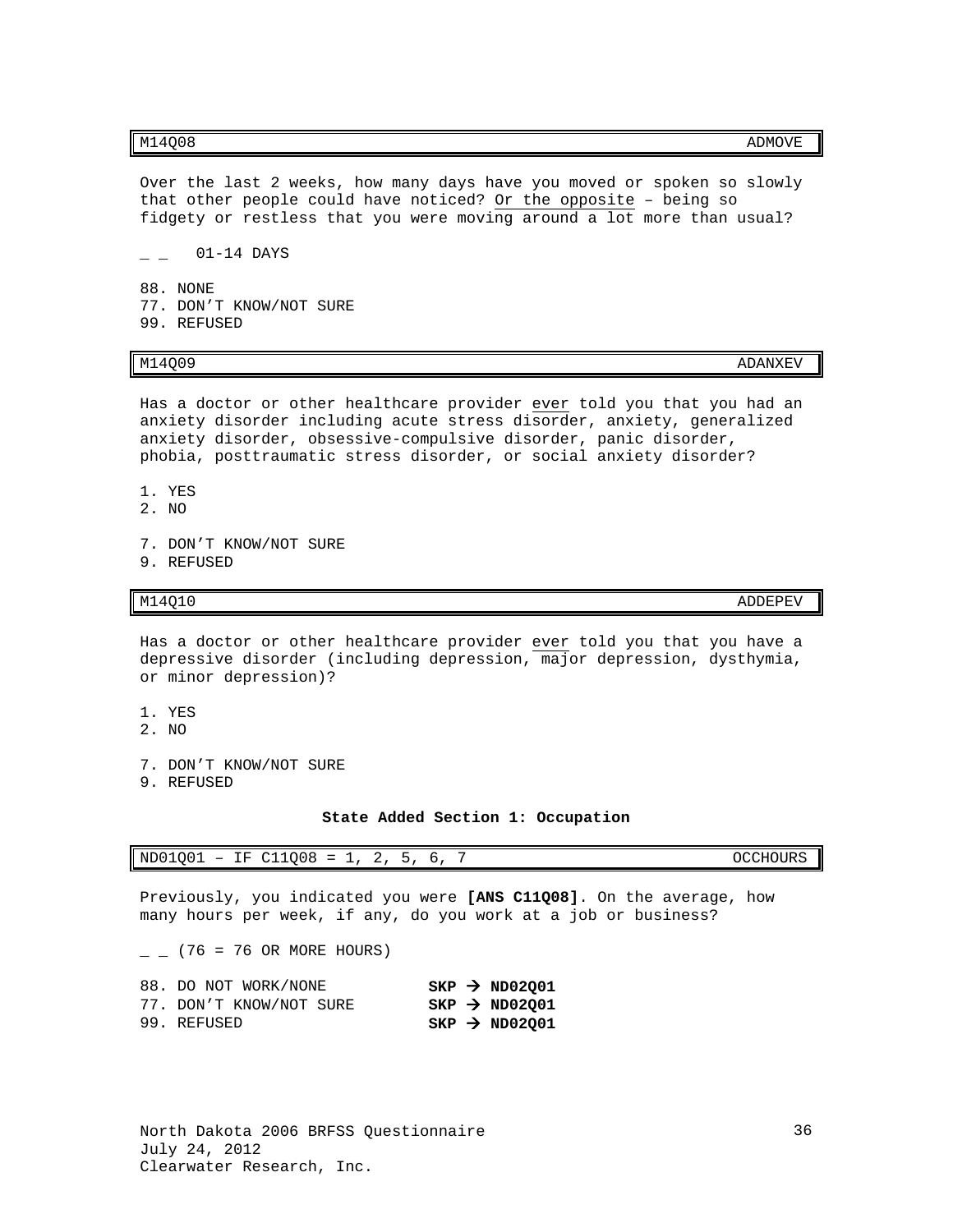| $ND01Q02 - IF C11Q08 = 1, 2, 5, 6, 7 & NDO1Q01 < 77$ |  |  |  |  |  |  |  |  |  |  |  |  | OCCIND |
|------------------------------------------------------|--|--|--|--|--|--|--|--|--|--|--|--|--------|
|------------------------------------------------------|--|--|--|--|--|--|--|--|--|--|--|--|--------|

INTERVIEWER NOTE: PROBING REQUIRED FOR THE NEXT TWO QUESTIONS. INTERVIEWERS NEED TO PROBE FOR SPECIFIC OCCUPATION AND INDUSTRY - THIS WILL BE AT LEAST TWO WORDS IN MOST CASES.

EXAMPLE: MECHANIC IS NOT SUFFICIENT, DIESEL ENGINE MECHANIC WOULD BE SUFFICIENT. TEACHER WOULD NOT BE SUFFICIENT, HIGH SCHOOL SCIENCE TEACHER OR 1ST GRADE TEACHER WOULD BE SUFFICIENT. MANUFACTURING IS NOT SUFFICIENT, MANUFACTURING WIDGETS WOULD BE SUFFICIENT.

What kind of business or industry do you work in currently?

For example: hospital, newspaper publishing, mail order house, auto repair shop, bank.

Specify: \_\_\_\_\_\_\_\_\_\_\_\_\_\_\_\_\_\_\_\_\_\_\_

77. DON'T KNOW/NOT SURE 99. REFUSED

ND01Q03 - IF C11Q08 = 1, 2, 5, 6, 7 & ND01Q01 < 77 OCCWORK

INTERVIEWER NOTE: PROBING REQUIRED. INTERVIEWERS NEED TO PROBE FOR SPECIFIC OCCUPATION. - THIS WILL BE AT LEAST TWO WORDS IN MOST CASES.

EXAMPLE: MECHANIC IS NOT SUFFICIENT, DIESEL ENGINE MECHANIC WOULD BE SUFFICIENT. TEACHER WOULD NOT BE SUFFICIENT, HIGH SCHOOL SCIENCE TEACHER OR 1ST GRADE TEACHER WOULD BE SUFFICIENT.

MANUFACTURING IS NOT SUFFICIENT, MANUFACTURING WIDGETS WOULD BE

What kind of work do you do in that business or industry, that is, your current occupation?

For example: registered nurse, personnel manager, supervisor of order department, auto mechanic, accountant.

Specify: \_\_\_\_

SUFFICIENT.

77. DON'T KNOW/NOT SURE 99. REFUSED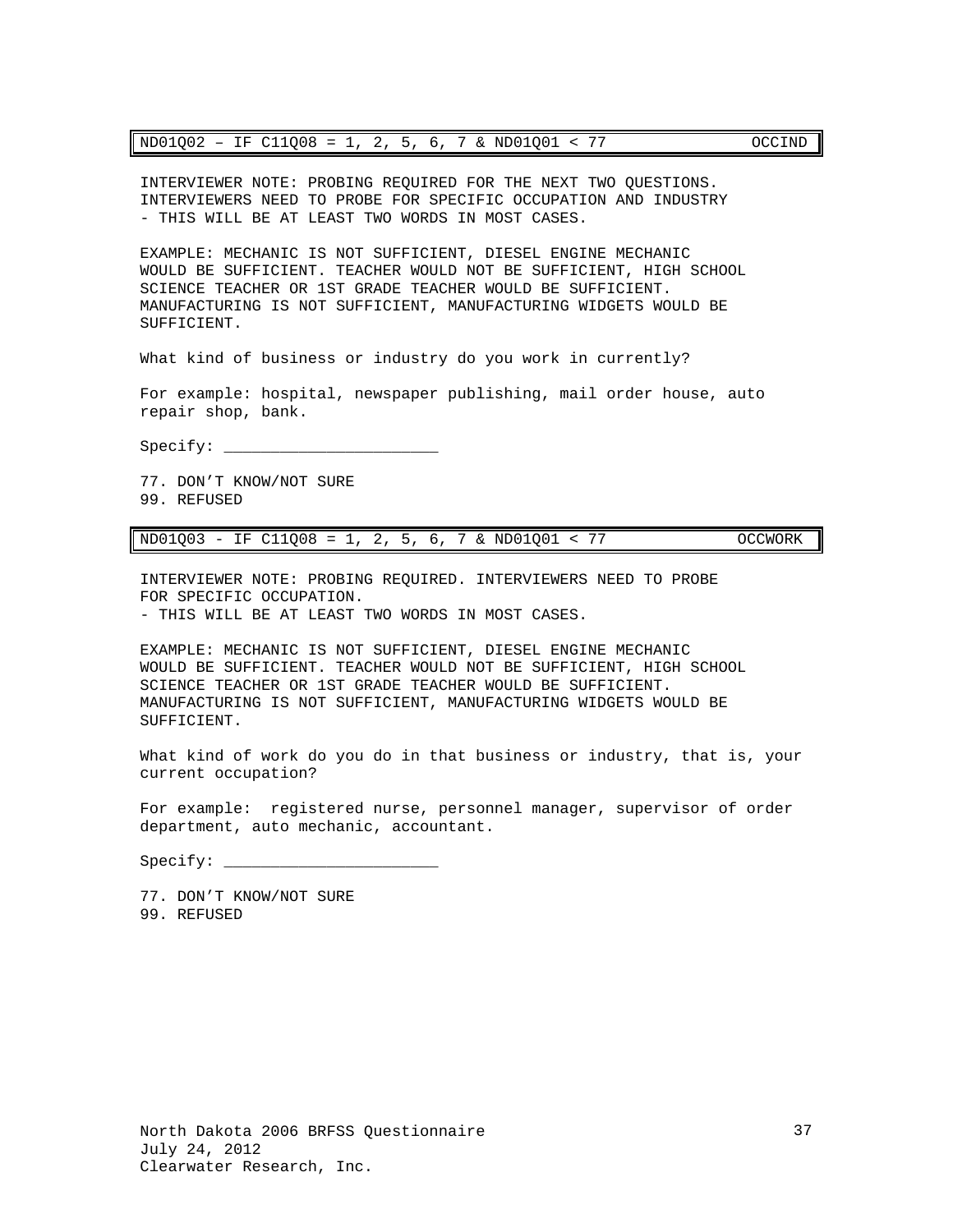Which of the following most accurately describes the type of work or business you currently work in most often? Would you say…

10. State government employee 11. Other government employee 12. Farmer or rancher 13. Other farm or ranch worker 14. Manufacturing 15. Health Care 16. Food or drink server (waiter, waitress, bartender) 17. Wholesale or retail sales 18. Financial services 19. Other 77. DON'T KNOW/NOT SURE 99. REFUSED

ND01Q05 - IF C11Q08 = 1, 2, 5, 6, 7 & ND01Q01 < 77 MISSPHYS

Excluding vacation days or other planned days off, during the past 12 months, how many days did you miss work due to physical illness excluding mental or emotional illness?

 $-$  NUMBER OF DAYS 777. DON'T KNOW/NOT SURE 888. NONE 999. REFUSED

|  |  |  |  |  |  |  |  |  | $ND01Q06 - IF C11Q08 = 1, 2, 5, 6, 7 \& ND01Q01 < 77$ | MISSMENT |
|--|--|--|--|--|--|--|--|--|-------------------------------------------------------|----------|
|--|--|--|--|--|--|--|--|--|-------------------------------------------------------|----------|

Excluding vacation days or other planned days off, during the past 12 months, how many days did you miss work due to mental or emotional illness?

<span id="page-39-0"></span> $-$  NUMBER OF DAYS 777. DON'T KNOW/NOT SURE 888. NONE 999. REFUSED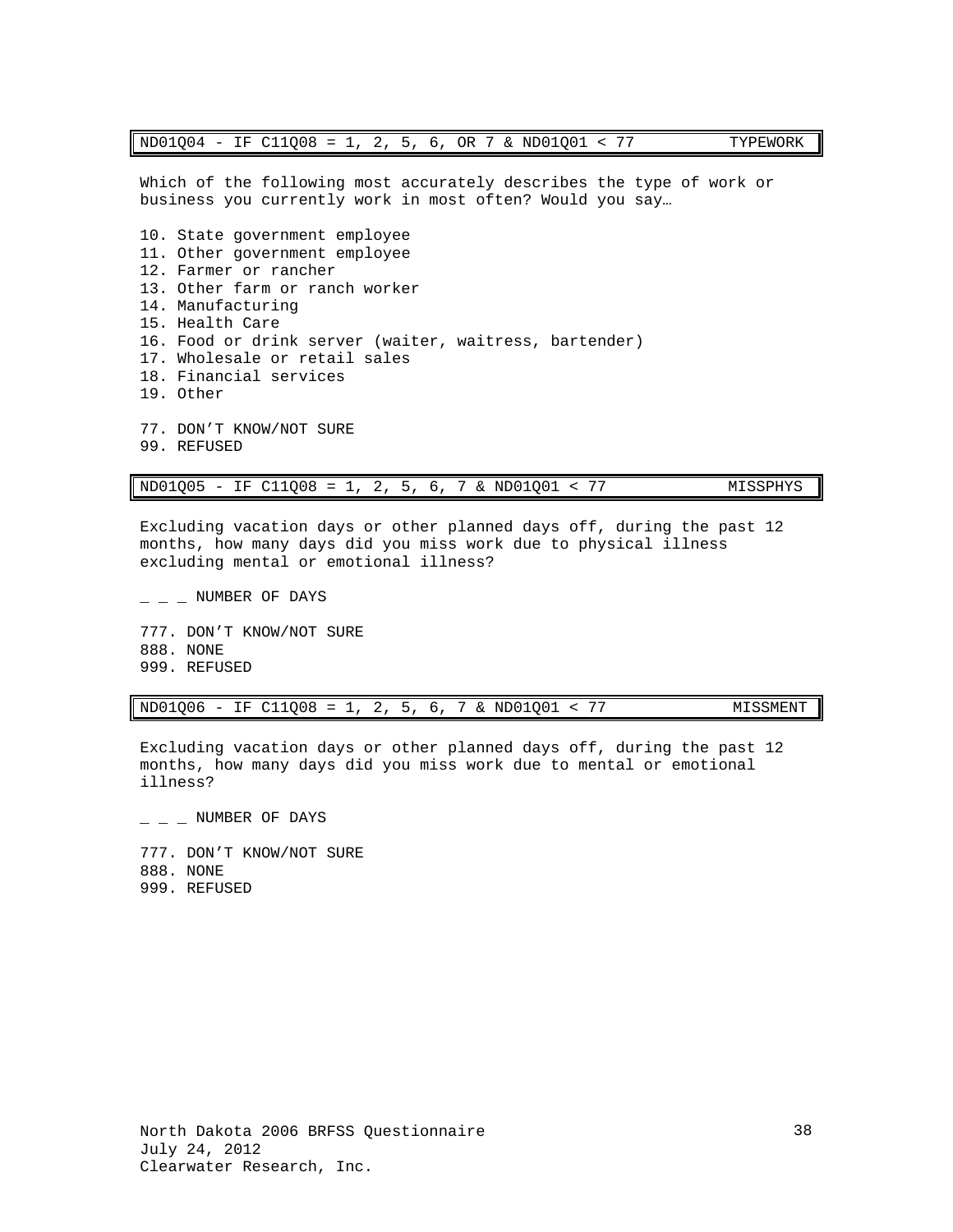### **State Added Section 2: Child Asthma**

ND02Q01 - IF C11Q06 < 88 EVCASTH

These next questions relate to **[RANDOMLY SELECTED CHILD]**.

Has a doctor or other health professional ever told you that **[RANDOMLY SELECTED CHILD]** has asthma?

1. YES<br>2. NO 2. NO **SKP ND03Q01**

8. DON'T KNOW/NOT SURE **SKP > ND03Q01**<br>9. REFUSED **SKP > ND03O01**  $SKP \rightarrow ND03Q01$ 

ND02Q02 - IF C11Q06 < 88 & ND02Q01 = 1 NOWCASTH

Does **[RANDOMLY SELECTED CHILD]** still have asthma?

1. YES<br>2. NO

 $SKP \rightarrow ND03Q01$ 

8. DON'T KNOW/NOT SURE **SKP > ND03Q01**<br>9. REFUSED **SKP > ND03Q01**  $SKP \rightarrow ND03Q01$ 

ND02Q03 - IF C11Q06 < 88 & ND02Q01 = 1 & ND02Q02 = 1 STEROID

During the past 12 months, did **[RANDOMLY SELECTED CHILD]** take Prednisone or another steroid such as a pill, capsule, or injection to help control **[HIS/HER]** asthma?

- 1. YES
- 2. NO
- 8. DON'T KNOW/NOT SURE
- 9. REFUSED

ND02Q04 - IF C11Q06 < 88 & ND02Q01 = 1 & ND02Q02 = 1 PREVMED

Does **[RANDOMLY SELECTED CHILD]** currently take the preventive kind of asthma medication used everyday to protect **[HIS/HER]** lungs and keep **[HIM/HER]** from having an attack? Include both pills and inhalers. This is different from inhalers used for quick relief.

- 1. YES
- 2. NO
- 8. DON'T KNOW/NOT SURE
- 9. REFUSED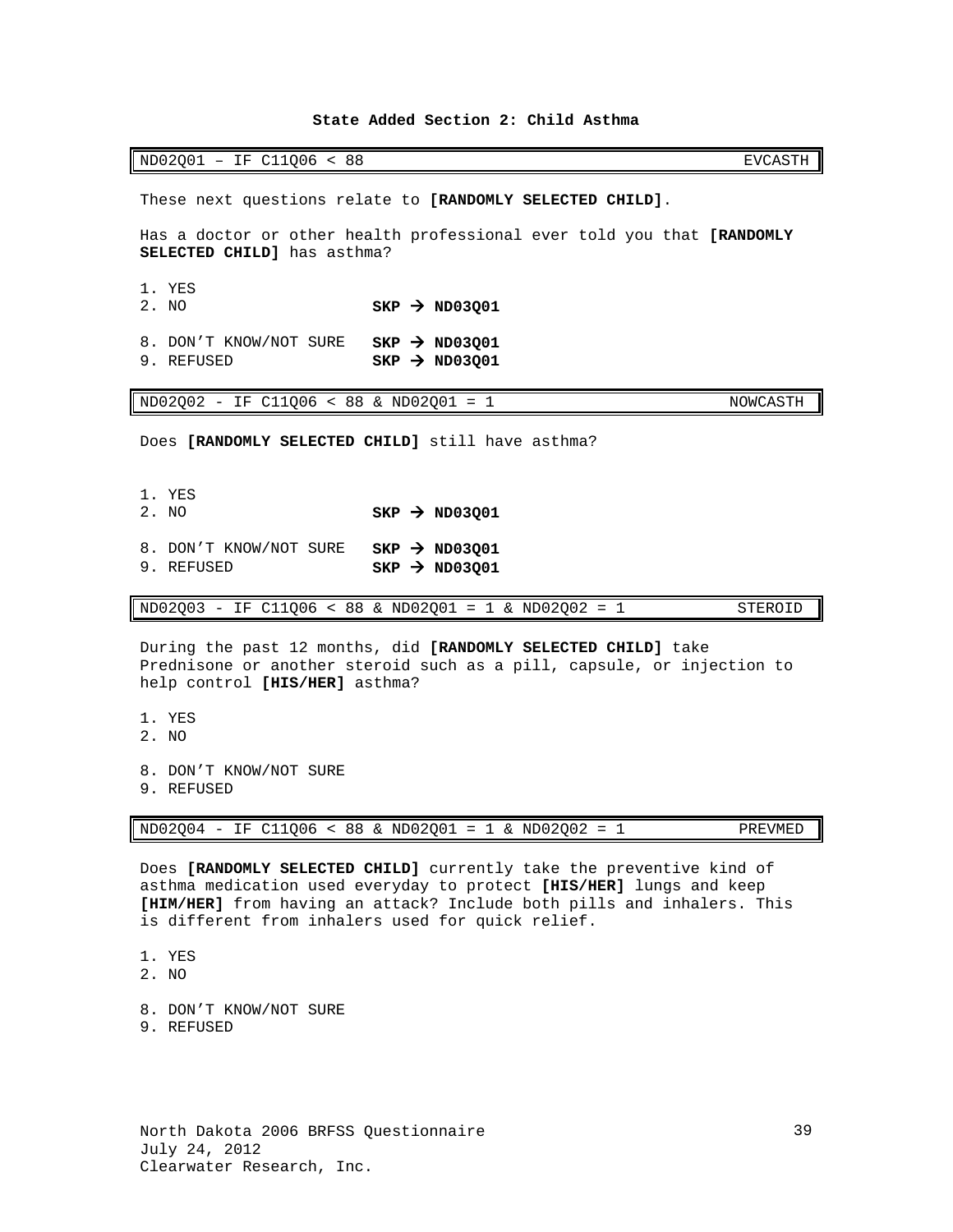| $ND02Q05 - IF C11Q06 < 88 \& ND02Q01 = 1 \& ND02Q02 = 1$ |  |  |  |  |  |  |  |  |  |  |  |  | ASTHSYMP |
|----------------------------------------------------------|--|--|--|--|--|--|--|--|--|--|--|--|----------|
|----------------------------------------------------------|--|--|--|--|--|--|--|--|--|--|--|--|----------|

Symptoms of asthma include cough, wheezing, shortness of breath, chest tightness, and phlegm production when you don't have a cold or respiratory infection. During the past 30 days, how often did **[RANDOMLY SELECTED CHILD]** have any symptoms of asthma? Would you say two days a week or less, three to six days a week, daily but not all the time, continually, or none?

- 1. TWO DAYS A WEEK OR LESS
- 2. THREE TO SIX DAYS A WEEK
- 3. DAILY BUT NOT ALL THE TIME
- 4. CONTINUALLY
- 7. DON'T KNOW/NOTSURE
- 8. NONE
- 9. REFUSED

|  |  |  |  |  |  |  |  |  |  |  | $ND02Q06 - IF C11Q06 < 88$ & $ND02Q01 = 1$ & $ND02Q02 = 1$ |  | DIFSLEEP |
|--|--|--|--|--|--|--|--|--|--|--|------------------------------------------------------------|--|----------|
|--|--|--|--|--|--|--|--|--|--|--|------------------------------------------------------------|--|----------|

During the past 30 days, how many days did symptoms of asthma make it difficult for **[RANDOMLY SELECTED CHILD]** to stay asleep? Would you say two nights a month or less, three or four nights a month, more than one night per week, every night or almost every night, or none?

- 1. TWO NIGHTS A MONTH OR LESS
- 2. THREE OR FOUR NIGHTS A MONTH
- 3. MORE THAN ONE NIGHT PER WEEK
- 4. EVERY NIGHT OR ALMOST EVERY NIGHT
- 7. DON'T KNOW/NOT SURE
- 8. NONE
- 9. REFUSED

ND02Q07 - IF C11Q06 < 88 & ND02Q01 = 1 & ND02Q02 = 1 MISSCH

During the past 30 days, how many days of **[DAYCARE/PRESCHOOL/SCHOOL/SCHOOL OR WORK]** did **[RANDOMLY SELECTED CHILD]** miss because of his/her asthma?

- $\_$   $\_$  DAYS MISSED
- 66. HOME SCHOOLED
- 77. DON'T KNOW/NOT SURE
- 88. CHILD DID NOT GO TO (DAYCARE/PRESCHOOL/SCHOOL/WORK) DURING THE PAST 30 DAYS
- 99. REFUSED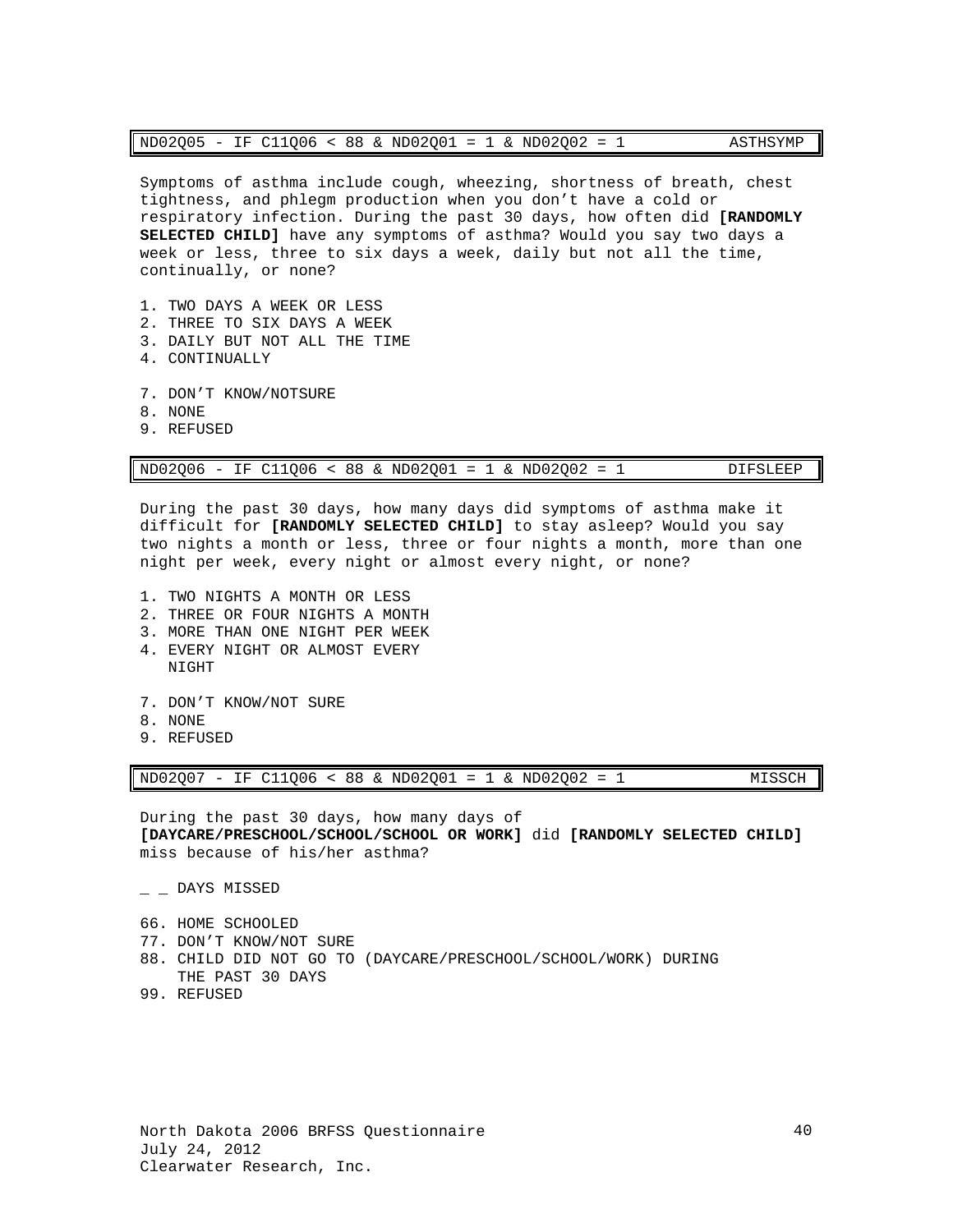| ND02Q08 - IF C11Q06 < 88 & ND02Q01 = 1 & ND02Q02 = 1 |  |  |  |  |  |  |  |  |  |  |  |  | DIFACTIV |
|------------------------------------------------------|--|--|--|--|--|--|--|--|--|--|--|--|----------|
|------------------------------------------------------|--|--|--|--|--|--|--|--|--|--|--|--|----------|

During the past 30 days, how many days was **[RANDOMLY SELECTED CHILD]** unable to do **[HIS/HER]** usual activities because of asthma symptoms?

 $-$  NUMBER OF DAYS 77. DON'T KNOW/NOT SURE 99. REFUSED

| $ND02Q09 - IF C11Q06 < 88 \& ND02Q01 = 1 \& ND02Q02 = 1$ | ANIMAL I |
|----------------------------------------------------------|----------|
|----------------------------------------------------------|----------|

Is there a bird, cat, dog or other pet with fur that spends some or all the time in the house?

- 1. YES
- 2. NO
- 7. DON'T KNOW/NOT SURE
- 9. REFUSED

ND02Q10 - IF C11Q06 < 88 & ND02Q01 = 1 & ND02Q02 = 1 INSMOKE

Does anyone, including household members or guests, smoke inside the home?

- 1. YES
- 2. NO
- 7. DON'T KNOW/NOT SURE
- 9. REFUSED

ND02Q11 - IF C11Q06 < 88 & ND02Q01 = 1 & ND02Q02 = 1 HEAT

What type of home heating do you use?

1. BURN COAL

- 2. BURN WOOD
- 3. BURN NATURAL GAS OR BOTTLED GAS
- 4. BURN OIL
- 5. ELECTRICITY
- 6. OTHER
- 7. DON'T KNOW/NOT SURE
- 9. REFUSED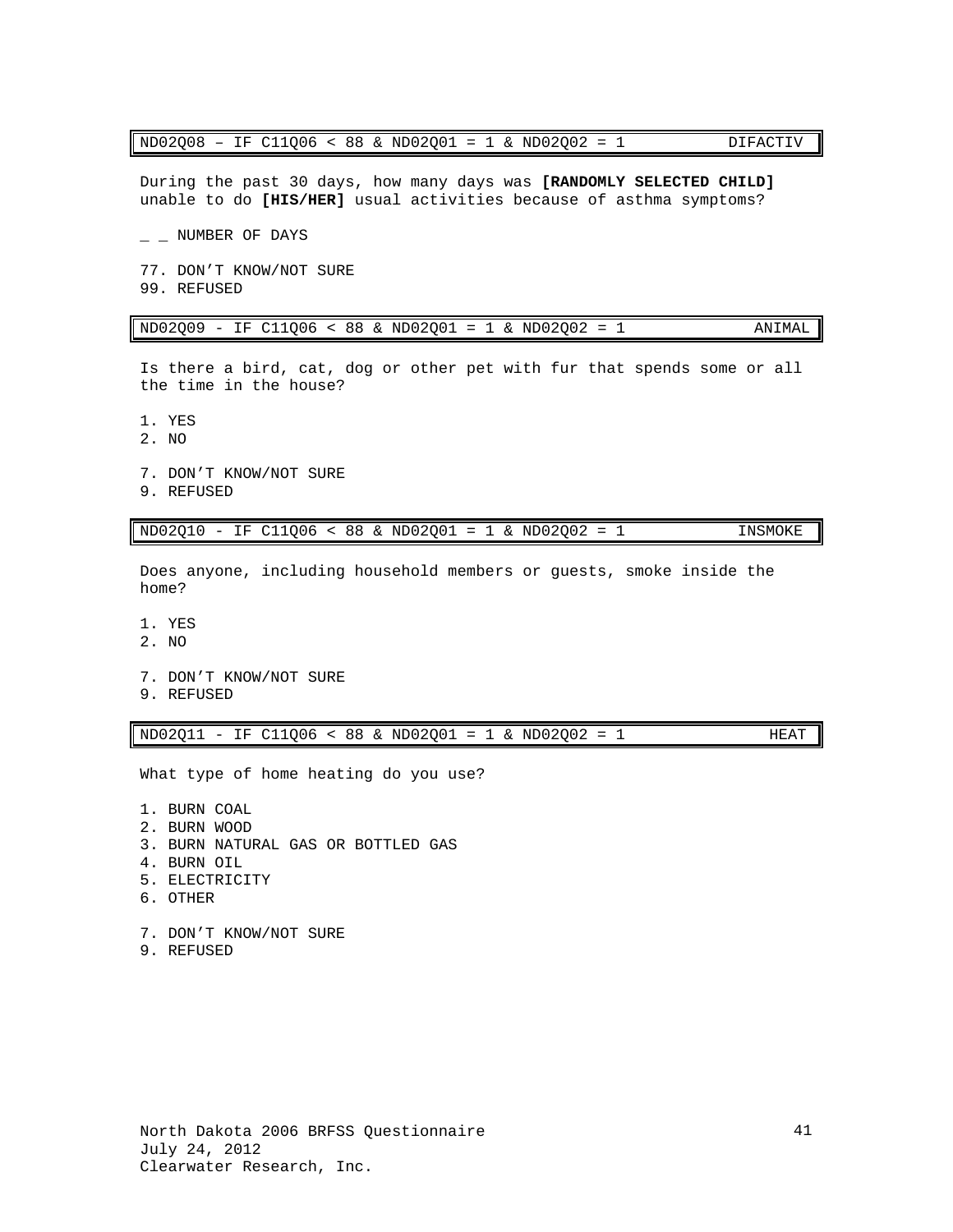| ND02Q12 - IF C11Q06 < 88 & ND02Q01 = 1 & ND02Q02 = 1 |  |  |  |  |  |  |  |  |  |  |  |  | FIREPLAC |
|------------------------------------------------------|--|--|--|--|--|--|--|--|--|--|--|--|----------|
|------------------------------------------------------|--|--|--|--|--|--|--|--|--|--|--|--|----------|

During the cold months, about how often do you light a fire in the fireplace to burn wood or other solid fuel? Do not include gas fireplaces only. Would you say less than once per month, more than once per month but not every week, more than once per week but not every day, daily or never?

- 1. LESS THAN ONCE PER MONTH
- 2. MORE THAN ONCE PER MONTH BUT NOT EVERY WEEK
- 3. MORE THAN ONCE PER WEEK BUT NOT EVERY DAY
- 4. DAILY
- 5. NEVER OR NO FIREPLACE
- 7. DON'T KNOW/NOT SURE
- <span id="page-43-0"></span>9. REFUSED

### **State Added Section 3: Smoking Cessation**

ND03Q01 - IF C10Q02 = 3 SCLSTSMK

Previously you said you have smoked cigarettes; about how long has it been since you last smoked cigarettes?

READ IF NECESSARY

| aqo)        |                                                                                                                                                                                                                                                                                                                                                                                                                                                                                           |
|-------------|-------------------------------------------------------------------------------------------------------------------------------------------------------------------------------------------------------------------------------------------------------------------------------------------------------------------------------------------------------------------------------------------------------------------------------------------------------------------------------------------|
|             |                                                                                                                                                                                                                                                                                                                                                                                                                                                                                           |
|             |                                                                                                                                                                                                                                                                                                                                                                                                                                                                                           |
| months ago) |                                                                                                                                                                                                                                                                                                                                                                                                                                                                                           |
|             |                                                                                                                                                                                                                                                                                                                                                                                                                                                                                           |
| year ago)   |                                                                                                                                                                                                                                                                                                                                                                                                                                                                                           |
|             | $SKP \rightarrow ND04001$                                                                                                                                                                                                                                                                                                                                                                                                                                                                 |
|             |                                                                                                                                                                                                                                                                                                                                                                                                                                                                                           |
|             |                                                                                                                                                                                                                                                                                                                                                                                                                                                                                           |
|             |                                                                                                                                                                                                                                                                                                                                                                                                                                                                                           |
|             | $SKP \rightarrow ND04001$                                                                                                                                                                                                                                                                                                                                                                                                                                                                 |
|             | $SKP \rightarrow ND04001$                                                                                                                                                                                                                                                                                                                                                                                                                                                                 |
|             | $SKP \rightarrow ND04001$                                                                                                                                                                                                                                                                                                                                                                                                                                                                 |
|             | 01. Within the past month (anytime less than 1 month<br>02. Within the past 3 months (1 month but less than 3<br>months ago)<br>03. Within the past 6 months (3 months but less than 6<br>04. Within the past year (6 months but less than 1<br>05. Within the past 5 years (1 year but less than 5<br>years ago)<br>06. Within the past 10 years (5 years but less than 10 $SKP \rightarrow ND04Q01$<br>years ago)<br>07. 10 or more years ago<br>77. DON'T KNOW/NOT SURE<br>99. REFUSED |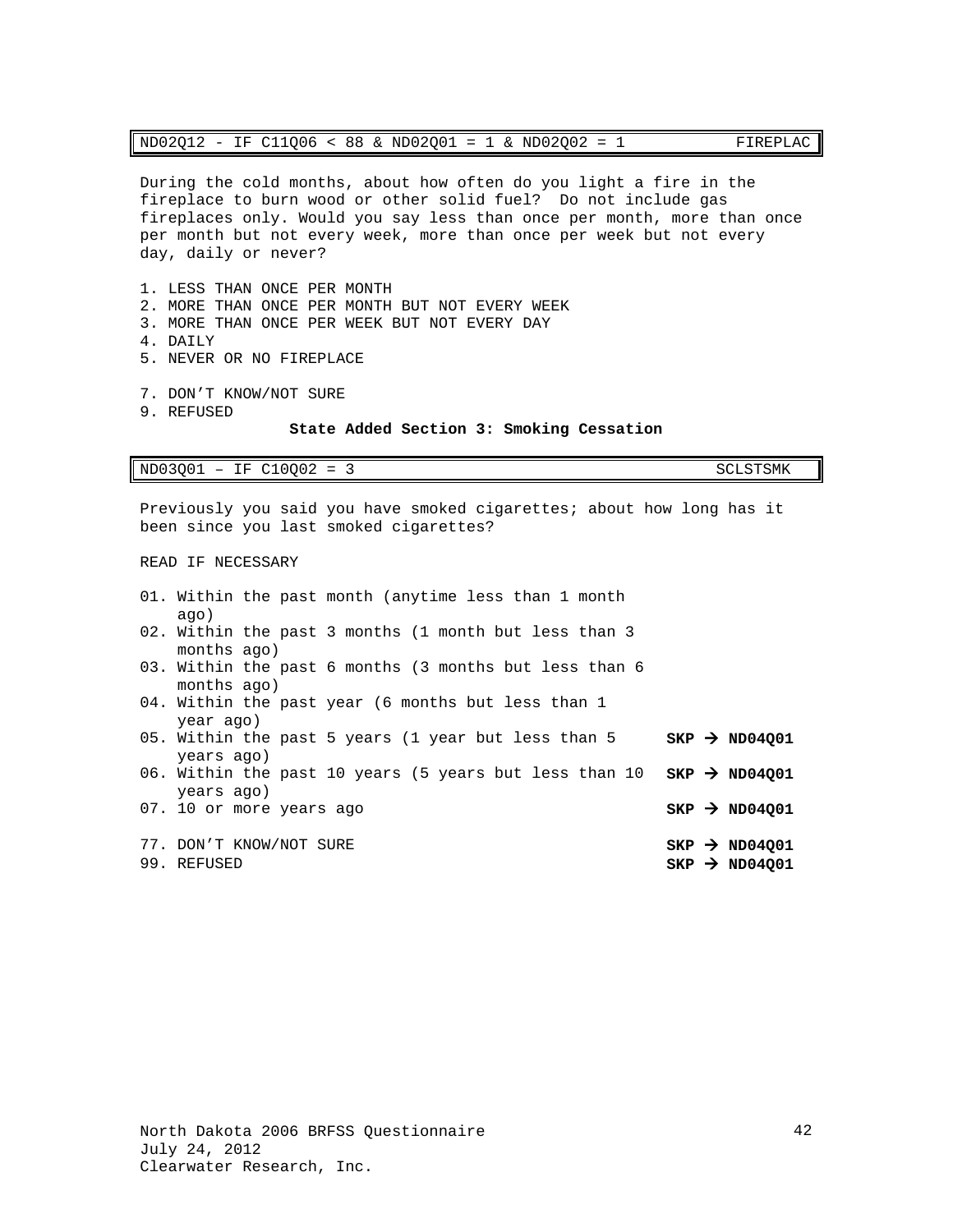## ND03Q02 - IF C10Q02 < 4 or ND03Q01 < 5 SCGETCAR

The next questions are about interactions you might have had with a doctor, nurse, or other health professional.

In the last 12 months, how many times have you seen a doctor, nurse or other health professional to get any kind of care for yourself?

 $\_$  NUMBER OF TIMES (76 = 76 OR MORE)

88. NONE **SKP > ND04Q01** 77. DON'T KNOW/NOT SURE 99. REFUSED

ND03Q04 – IF C10Q02 < 4 or (ND03Q01 < 5 & ND03Q02 <> 88) SCQITSMK

In the last 12 months, on how many visits were you advised to quit smoking by a doctor or other health provider?

 $\_$  NUMBER OF VISITS (76 = 76 OR MORE)

88. NONE 77. DON'T KNOW/NOT SURE 99. REFUSED

ND03Q03 - IF C10Q02 < 4 or (ND03Q01 < 5 & ND03Q02 <> 88) SCDSCMED

On how many visits did your doctor, nurse or other health professional recommend or discuss medication to assist you with quitting smoking, such as nicotine gum, patch, nasal spray, inhaler, lozenge, or prescription medication such as Wellbutrin/Zyban/Bupropion?

(Pronunciation: Well BYOU trin/ZEYE ban/byou PRO pee on)

 $\_$  NUMBER OF TIMES (76 = 76 OR MORE)

88. NONE

77. DON'T KNOW/NOT SURE

<span id="page-44-0"></span>99. REFUSED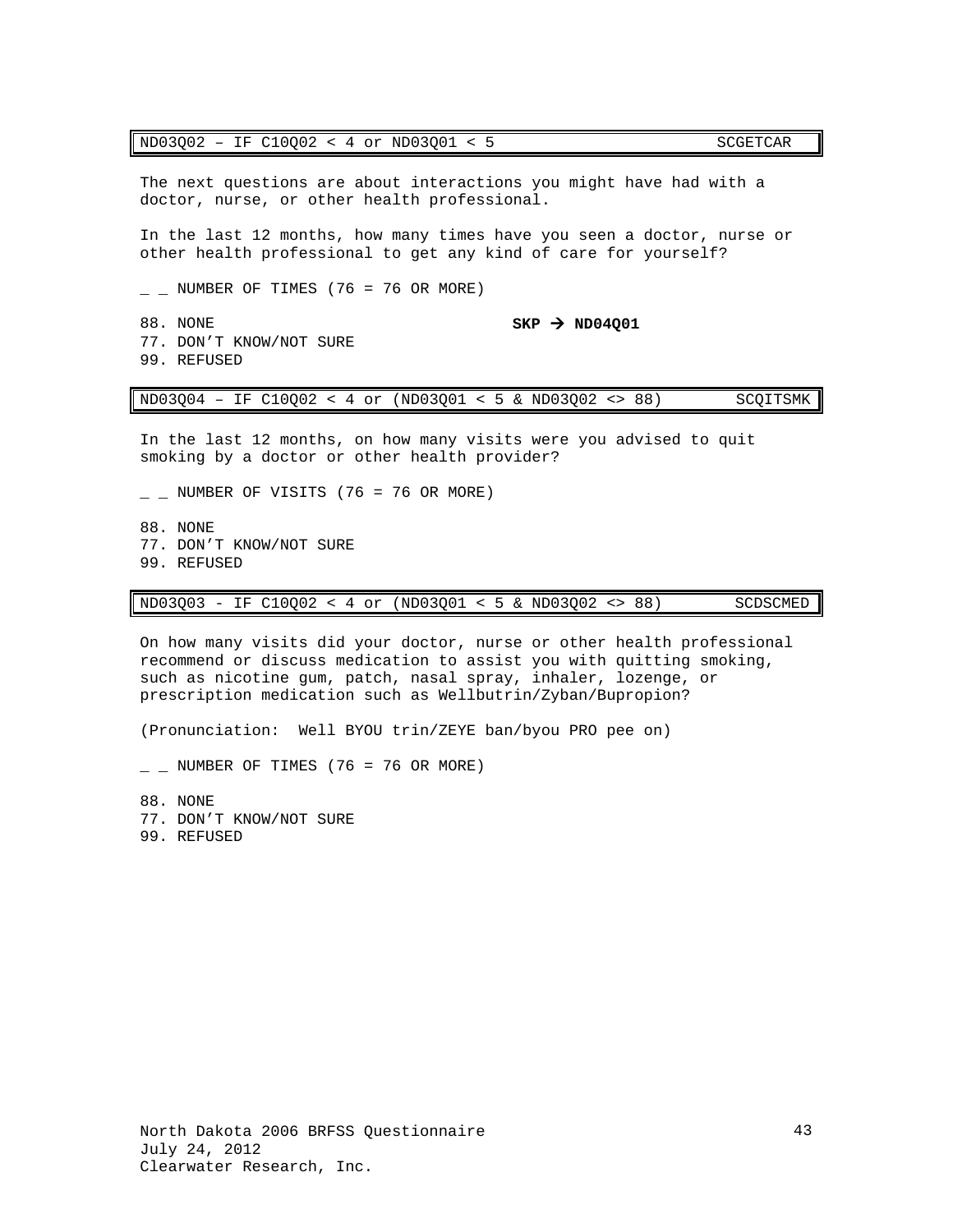## **State Added Section 4: Tobacco Source**

ND04Q01 - IF C10Q02 < 3 GETCIG

During the past 30 days how did you usually get your own cigarettes? Would you say…

01. I did not smoke cigarettes during the past 30 days. 02. I bought them in a store such as a convenience store, supermarket, discount store, or gas station. 03. I bought them from a vending machine. 04. I bought them over the internet. 05. I bought them on an Indian reservation. 06. I bought them in another state, or 07. I got them some other way 77. DON'T KNOW/NOT SURE

<span id="page-45-0"></span>99. REFUSED

### **State Added Section 5: Pesticide Exposure**

 $ND05Q01$  FARM

Over your lifetime, how many years have you lived on a farm?

1. NEVER LIVED ON A FARM 2. FIVE YEARS OR LESS 3. MORE THAN FIVE YEARS TO TEN YEARS 4. MORE THAN TEN YEARS TO TWENTY YEARS 5. MORE THAN TWENTY YEARS TO THIRTY YEARS 6. MORE THAN THIRTY YEARS 7. DON'T KNOW/ NOT SURE 9. REFUSED

# $ND05Q02$  MIXED

Have you or a member of your family ever mixed or applied herbicides, insecticides, or fungicides?

| 1. YES<br>2. NO                      |  | $SKP \rightarrow ND05Q05$                              |
|--------------------------------------|--|--------------------------------------------------------|
| 7. DON'T KNOW/NOT SURE<br>9. REFUSED |  | $SKP \rightarrow ND05005$<br>$SKP \rightarrow ND05Q05$ |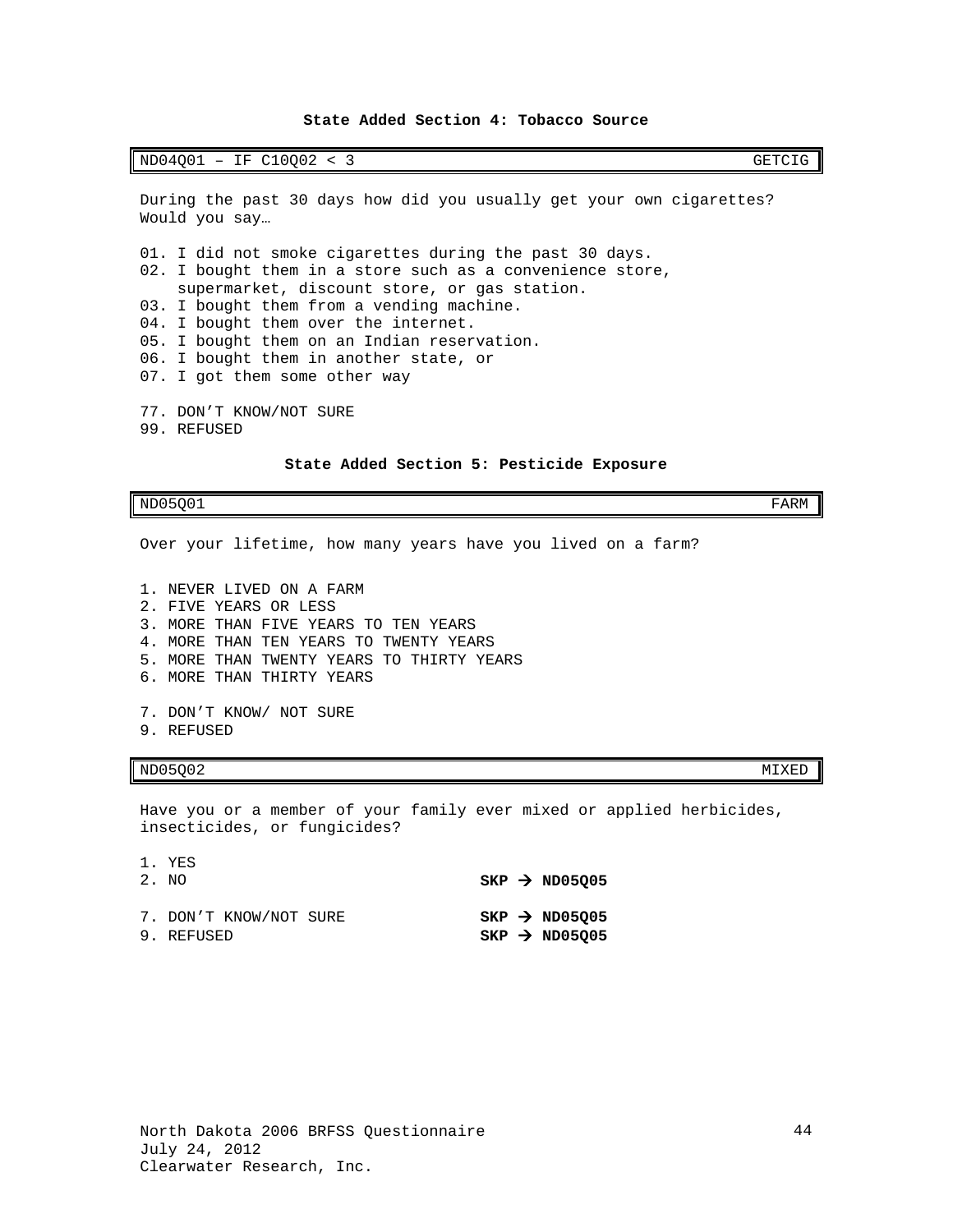In your household, how are clothes usually washed after they have been worn when mixing or applying pesticides? Would you say**…**

- 1. Always wear disposable clothing
- 2. Mixed with family wash
- 3. Soaked separately then mixed with family wash
- 4. Washed separately in family machine
- 5. Sent out or washed in machine used only for that purpose
- 7. DON'T KNOW/NOT SURE
- 9. REFUSED

ND05Q04 - IF ND05Q02 = 1 NEARWELL

How far is your drinking water well from the nearest area where pesticides are mixed? Would you say**…**

- 1. You don't have a well
- 2. 50 yards or less
- 3. More than 50 yards to 100 yards
- 4. More than 100 yards
- 7. DON'T KNOW/NOT SURE 9. REFUSED

ND05Q05 STORED STORED STORED STORED STORED STORED STORED STORED STORED STORED STORED STORED STORED STORED STOR

Are agricultural or commercial pesticides in unmixed concentrates stored, even temporarily, at your home?

INTERVIEWER NOTE: PROBE FOR LOCATION IF NECESSARY

1. YES, IN BUILDING NOT ATTACHED TO HOME 2. YES, IN GARAGE OR OTHER ATTACHED OUTBUILDING

- 3. YES, IN BASEMENT
- 4. YES, IN HOME, BUT NOT IN BASEMENT
- 5. NO

7. DON'T KNOW/NOT SURE 9. REFUSED

<span id="page-46-0"></span>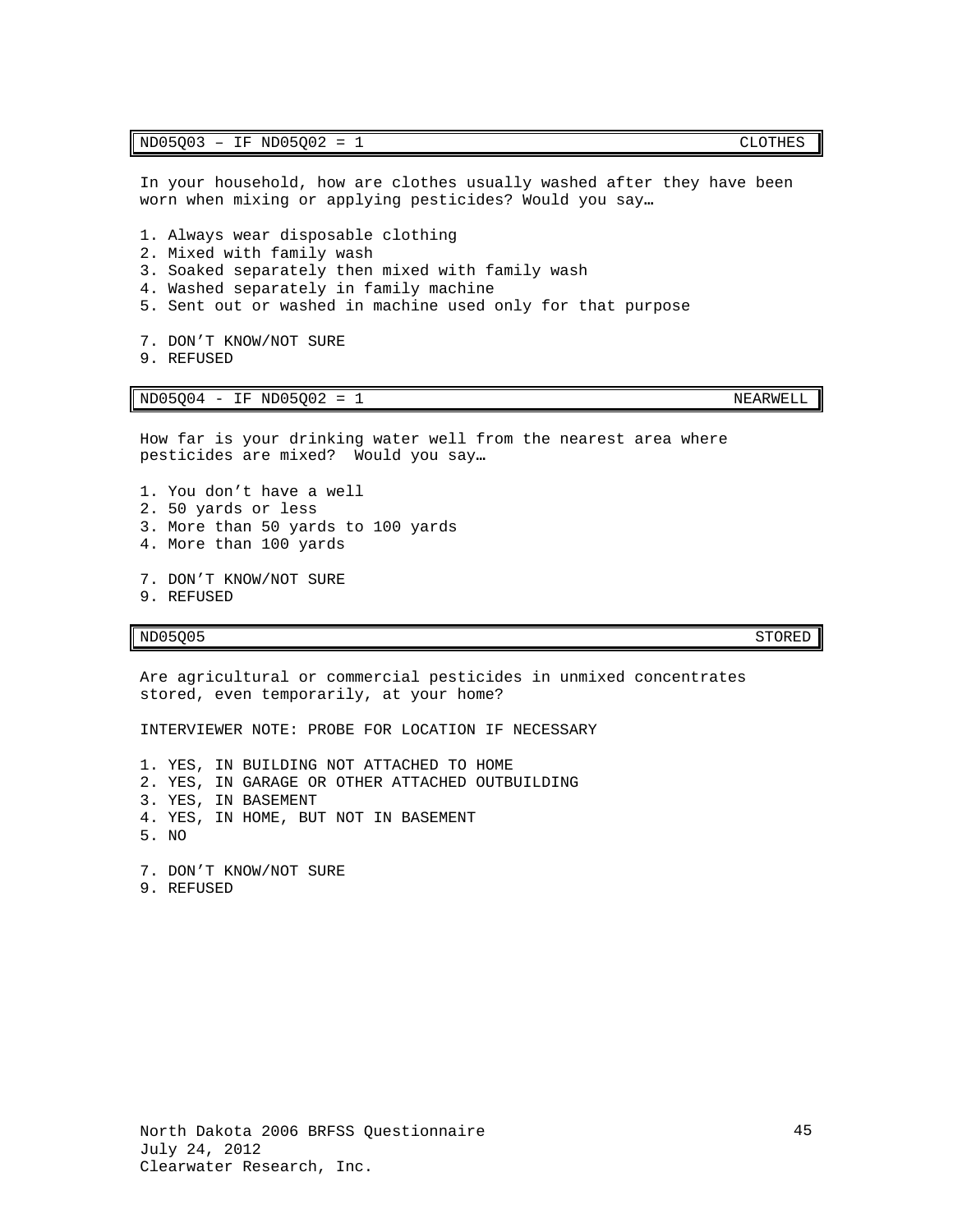## **State Added Section 6: Indian Health Services**

ND06Q01 RESERVE

Do you live on a reservation or Indian Service Area?

- 1. YES, RESERVATION.
- 2. YES, INDIAN SERVICE AREA.
- 3. NO, NEITHER.
- 7. DON'T KNOW/NOT SURE
- 9. REFUSED

# ND06Q02 MEMTRIBE

Are you currently an enrolled tribal member?

1. YES<br>2. NO 2. NO **SKP ND06Q04** 7. DON'T KNOW NOT SURE **SKP > ND06Q04**<br>9. REFUSED **SKP > ND06Q04**  $SKP \rightarrow ND06Q04$ 

# $ND06Q03 - IF ND06Q02 = 1$  TRIBE

Which tribe?

INTERVIEWER NOTE: THREE AFFILIATED TRIBES = MANDAN + ARIKARA + HIDATSA. CODE INDIVIDUAL TRIBE IF PROVIDED.

- 10. MANDAN
- 11. ARIKARA
- 12. HIDATSA
- 13. THREE AFFILIATED TRIBES
- 14. SPIRIT LAKE SIOUX
- 15. STANDING ROCK SIOUX
- 16. OTHER SIOUX
- 17. CHIPPEWA
- 18. OTHER
- 77. DON'T KNOW/NOT SURE 99. REFUSED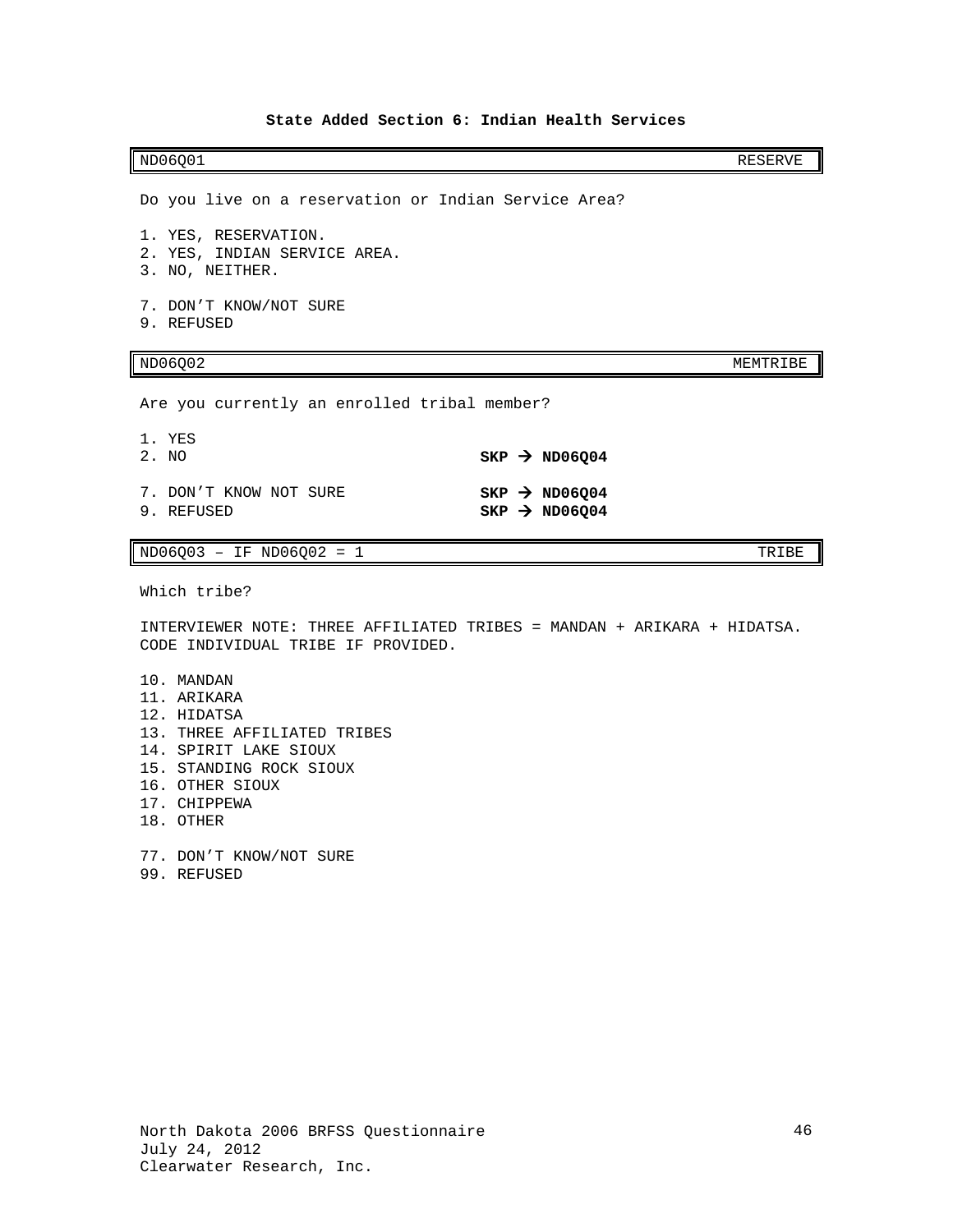# $ND06Q04$  is a set of  $ND06Q04$  if  $INS$

```
Service clinic? Would you say…
INTERVIEWER NOTE: "I.H.S." STANDS FOR INDIAN HEALTH SERVICES 
1. All 
2. Most 
3. Some
4. Little
```
How much of your health care do you obtain from an Indian Health

- 5. None
- 7. DON'T KNOW/NOT SURE
- 9. REFUSED

ND08Q01 - IF C03Q01 = 1 HLTHINS

What is the name of the health plan you use to pay for most of your medical care?

Read if necessary:

01. Medicare 02. Medicaid or medical assistance 03. Military, Tricare or CHAMPUS 04. Indian Health Service 05. Blue Cross/Blue Shield or Noridian 06. ND-PERS 07. Fortis Insurance 08. American Family Mutual 09. Medica Health Plans 10. Heart of America (HMO) 11. Altru Health Plan 12. Other 13. None

77. DON'T KNOW/NOT SURE 99. REFUSED